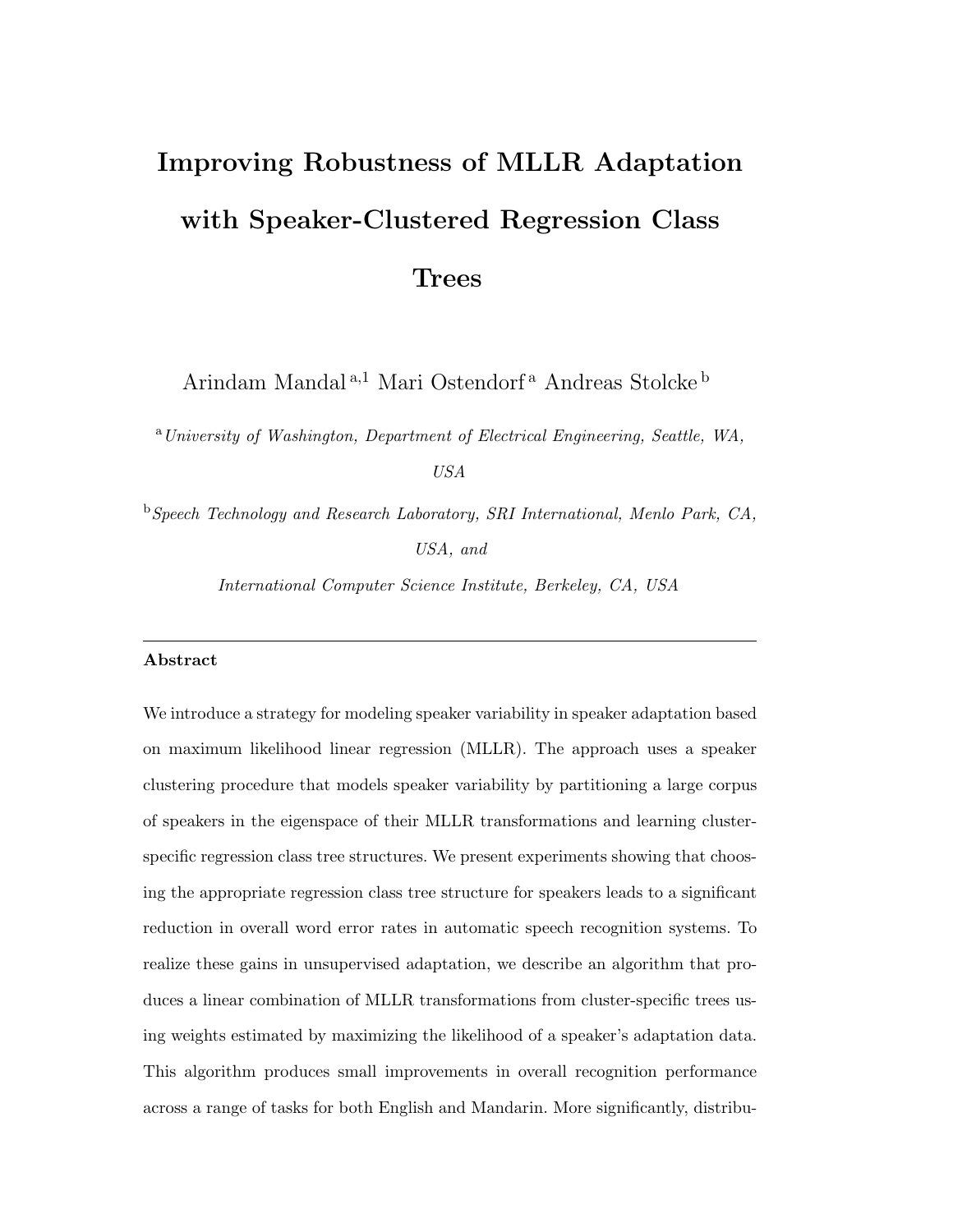tional analysis shows that it reduces the number of speakers with performance loss due to adaptation across a range of adaptation data sizes and word error rates.

#### *Key words:*

speech recognition, speaker adaptation, speaker clustering, regression class trees

# **1 Introduction**

Over the past few years, speaker adaptation based on maximum likelihood linear regression (MLLR) (Leggetter and Woodland, 1995; Digalakis et al., 1995) has proven to be an effective technique that yields significant performance wins in speaker-independent (SI) automatic speech recognition (ASR) systems. It has also been successfully applied in the case of environmental adaptation (Woodland et al., 1996). The basic approach in MLLR is to estimate an affine transformation, by maximizing the likelihood of a speaker's adaptation data, to shift the parameters of an SI acoustic model closer to that of a speakerdependent (SD) model. The transformations can be estimated for both means and variances of Gaussian distributions (Gales and Woodland, 1996) of SI acoustic models. The affine transformations can also be estimated and applied directly to the acoustic feature vectors as reported in Gales (1998). In speaker adaptive training (SAT) (Anastasakos et al., 1997), MLLR is applied

*Email addresses:* marindam@ee.washington.edu (Arindam Mandal),

mo@ee.washington.edu (Mari Ostendorf), stolcke@speech.sri.com (Andreas Stolcke).

<sup>&</sup>lt;sup>1</sup> Author was a visiting International Fellow at the Speech Technology and Research Laboratory, SRI International, Menlo Park, CA, for the duration of this work. At present the author is a staff member at SRI International.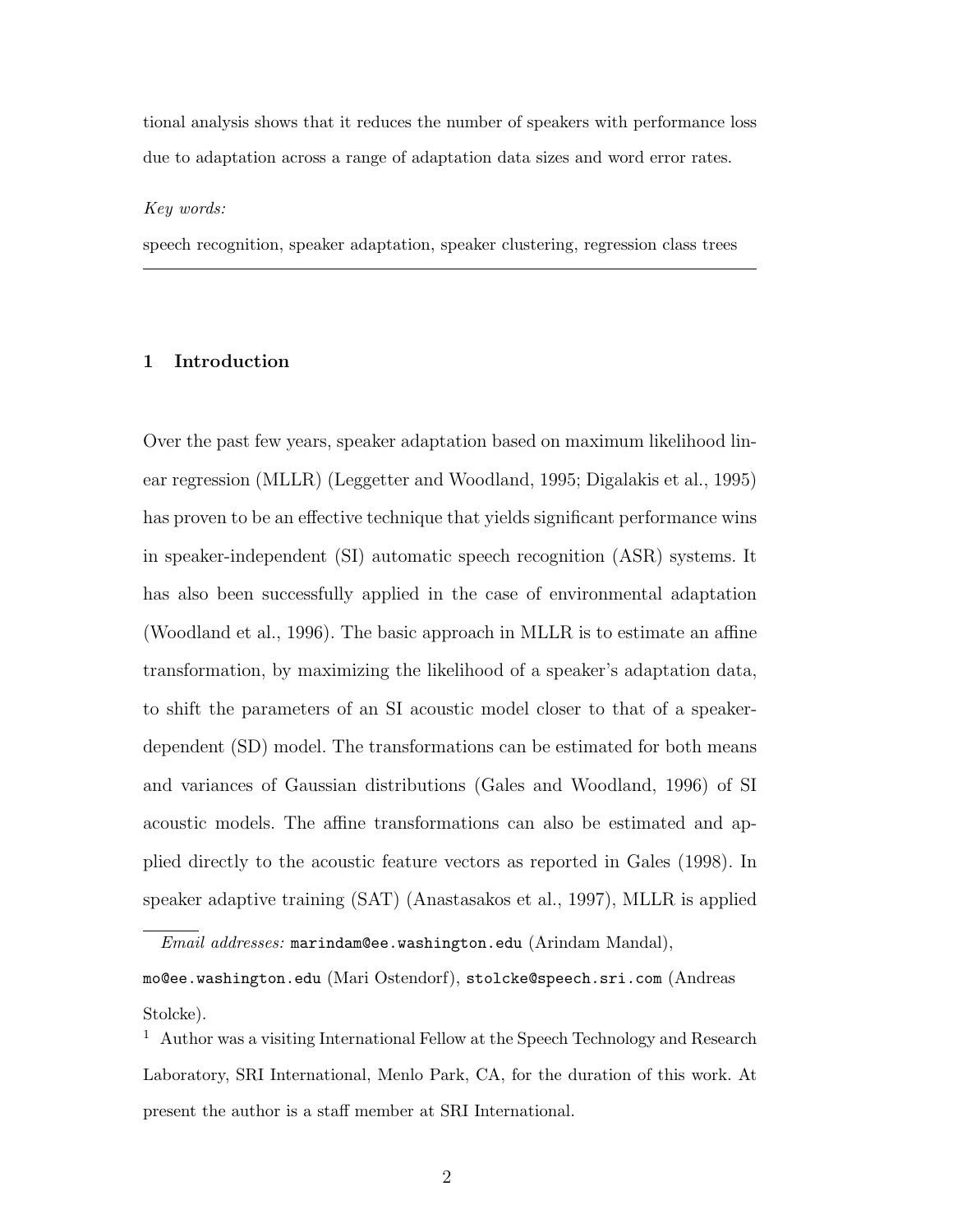to both training and testing speakers to model inter-speaker variability and produce a canonical model that primarily captures intra-speaker variability. Furthermore, the MLLR transforms themselves may be used as features for speaker modeling purposes, e.g., in speaker recognition (Stolcke et al., 2005).

With MLLR, it is possible to adapt all parameters of an acoustic model (mean and covariance of SI Gaussian distributions), irrespective of whether they are observed in a limited amount of adaptation data, through the use of regression classes that define groups of models that share a transformation (Gales, 1996, 1997). Regression class trees organize SI Gaussian distributions into hierarchical classes in a tree either by using expert knowledge or by applying a data-driven clustering procedure (agglomerative or divisive) and an appropriate similarity measure for comparing the distributions. In general, regression class trees can be built such that the lowest node in the tree preserves phonelevel, triphone state-level or Gaussian distribution-level granularity using appropriate statistics. The statistics are typically collected for a particular domain, e.g., conversational telephone speech (CTS), broadcast news (BN), etc. and used for building the SI regression class tree for that domain. This results in different tree structures, and hence different possible regression classes, for each domain, which impacts the estimation of MLLR transformations. Given adaptation data from a test speaker, the tree is descended from the top to those nodes that satisfy a predetermined minimum count of data frames, and a transformation is estimated for each such node (regression class) to be shared by all its members, allowing for adaptation of both observed and unobserved units.

Previous work on speaker adaptation has also investigated the use of speaker clustering with the aim of introducing flexibility in the adaptation strategy for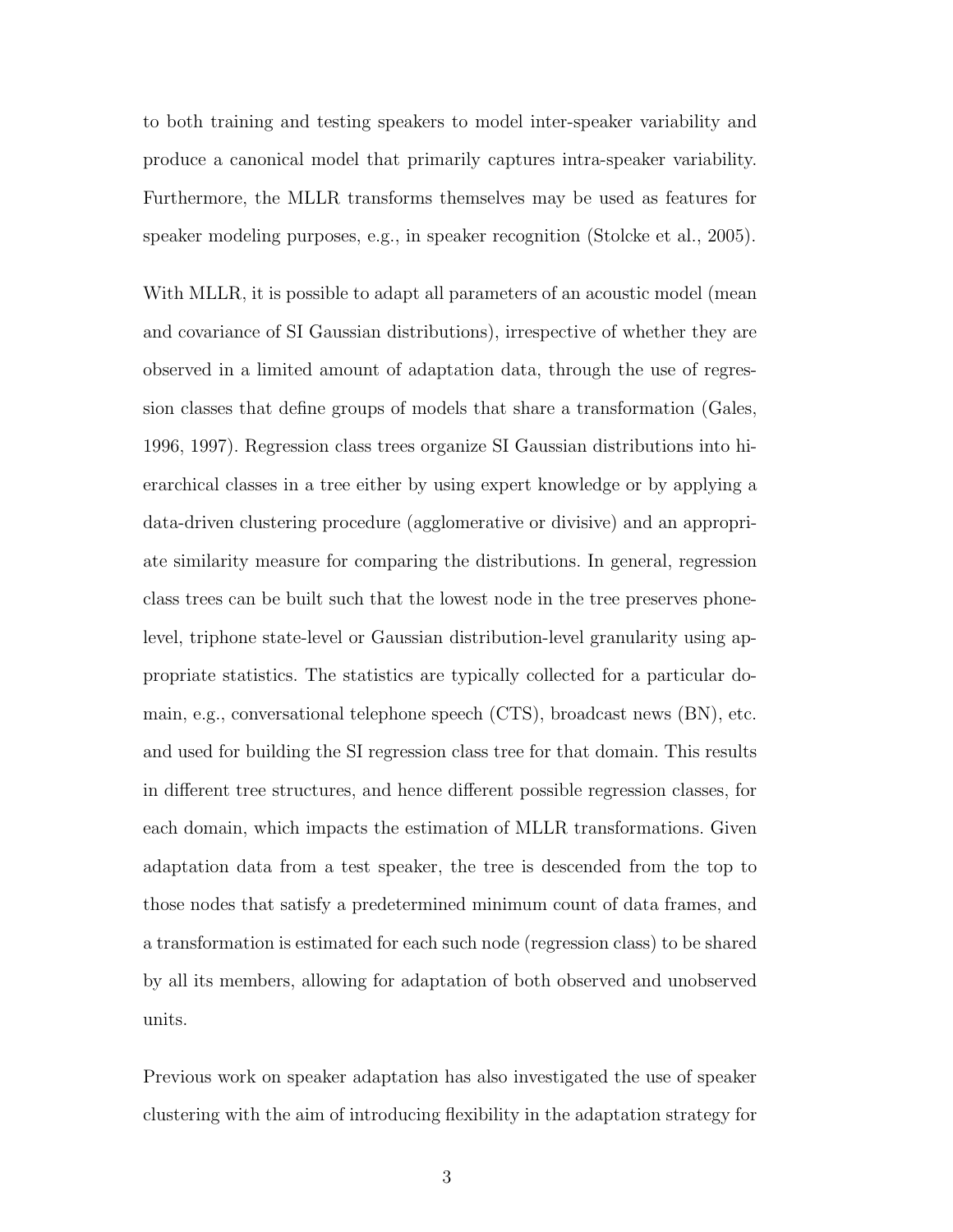individual speakers. In Padmanabhan et al. (1998), a combination of speaker adaptive training and speaker clustering is reported, where MLLR transformations are applied to the  $N$  training speakers closest to a given test speaker, to train a speaker adapted (SA) model from the transformed data. Imamura (1991) proposed an approach in which initial speaker-specific acoustic models were clustered using a cross-entropy measure. Kosaka and Sagayama (1994) presented an approach where speaker-specific models were organized into a tree such that any interior node in the tree stored an acoustic model trained using data of all speakers under that node, and a target speaker was assigned to that node which produced the highest likelihood on the adaptation data. Shortcomings of these approaches are that the speaker cluster-specific models may not be trained with a sufficient amount of data to be representative of that cluster and the decision to assign a target speaker to a particular cluster may be errorful.

To address the problem of using a single speaker-cluster-specific model in classical speaker clustering approaches, the family of model combination approaches was developed. Bocchieri et al. (1999) proposed an approach to use a cascade of bias transformation vectors, in addition to using a full mean transformation. The cascade of bias vectors provided robust transformation estimates and improved ASR system performance in cases of sparse adaptation data. The common theme of all model combination approaches is to first train speaker-cluster-specific models (component models or adaptation transformations) from a large training speaker population. Then, for a target speaker, weights are estimated for each component model, using the adaptation data. Finally, the models are linearly combined to produce a composite (adapted) acoustic model for that particular speaker. Cluster adaptive train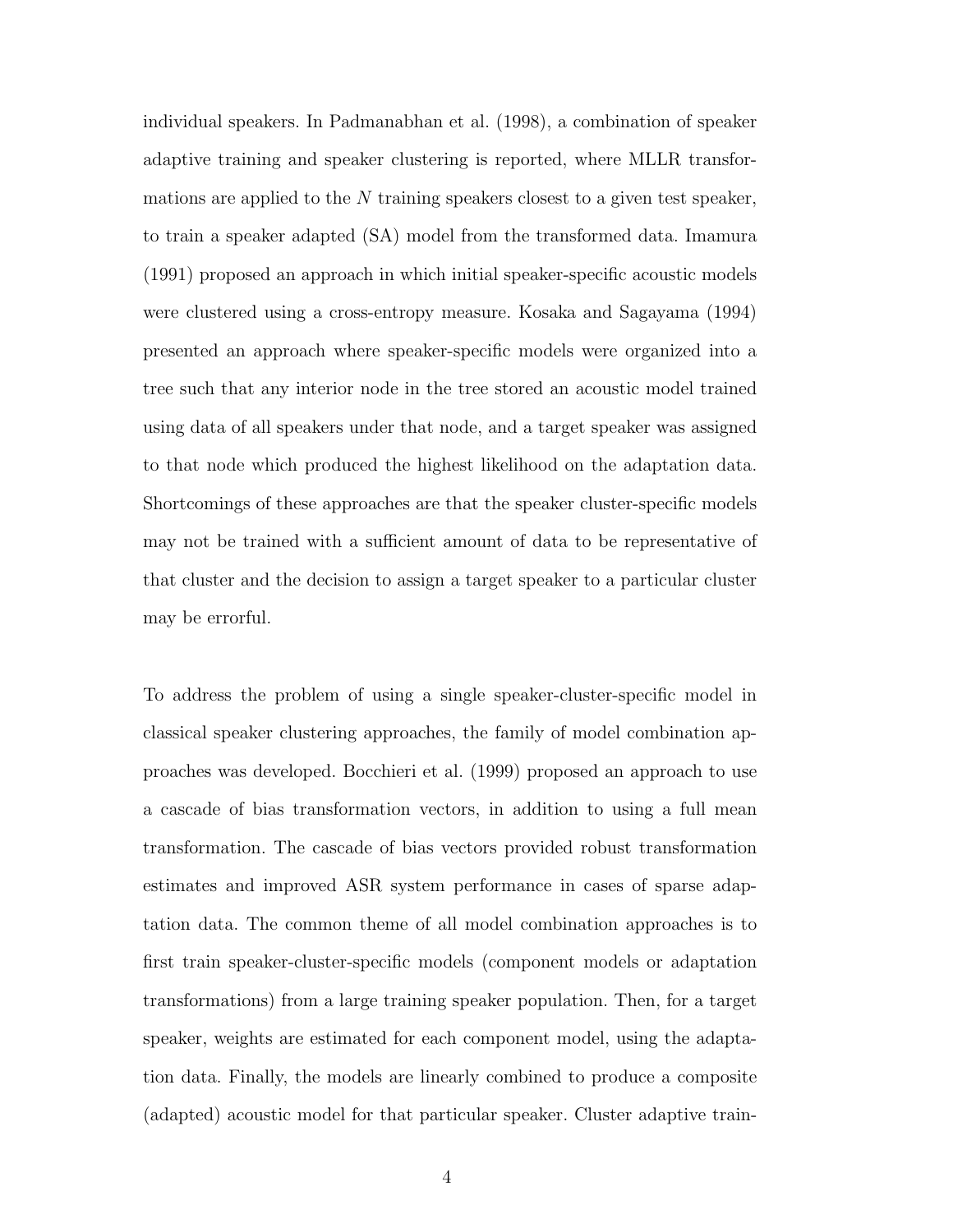ing (CAT) (Gales, 2000) is a speaker clustering approach to SAT, where several cluster-specific acoustic models or MLLR transformations (and a single speaker-independent acoustic model) are trained. For a test speaker, an SD model is derived by estimating weights, from adaptation data, to combine the component acoustic models (or component MLLR transformations) using a single regression class tree. Kuhn et al. (2000) proposed eigenvoices or basis acoustic models, derived from an eigenspace representation of several cluster-specific acoustic models. The basis models are linearly combined using optimal weights, from adaptation data, to produce an SD model that lies within the span of the eigenvoices. In Chen et al. (2000) and Mak and Hsiao (2004), an eigenspace representation of MLLR transformations (of a single acoustic model) was used to obtain basis MLLR transformations, and a test speaker's MLLR transformation is produced by interpolating the basis transformations, using weights estimated from the speaker's adaptation data and a single regression class tree. In all these approaches, the component models or transformations are static, computed as part of the training process, and adaptation involves only estimating weights for combining transforms or models. Since the number of weights is typically small (one per cluster), these methods are good for cases of sparse adaptation data.

This work aims to take advantage of larger amounts of adaptation data, as well as small amounts, and differs from previous approaches in two respects. First, we leverage the benefits of speaker clustering, by designing multiple regression class tree structures (i.e., transformation tying schemes) for different clusters of speakers. Second, we estimate component MLLR transformations dynamically for each test speaker using the cluster-specific regression class trees.

The speaker clusters are created by clustering held-out training speakers (not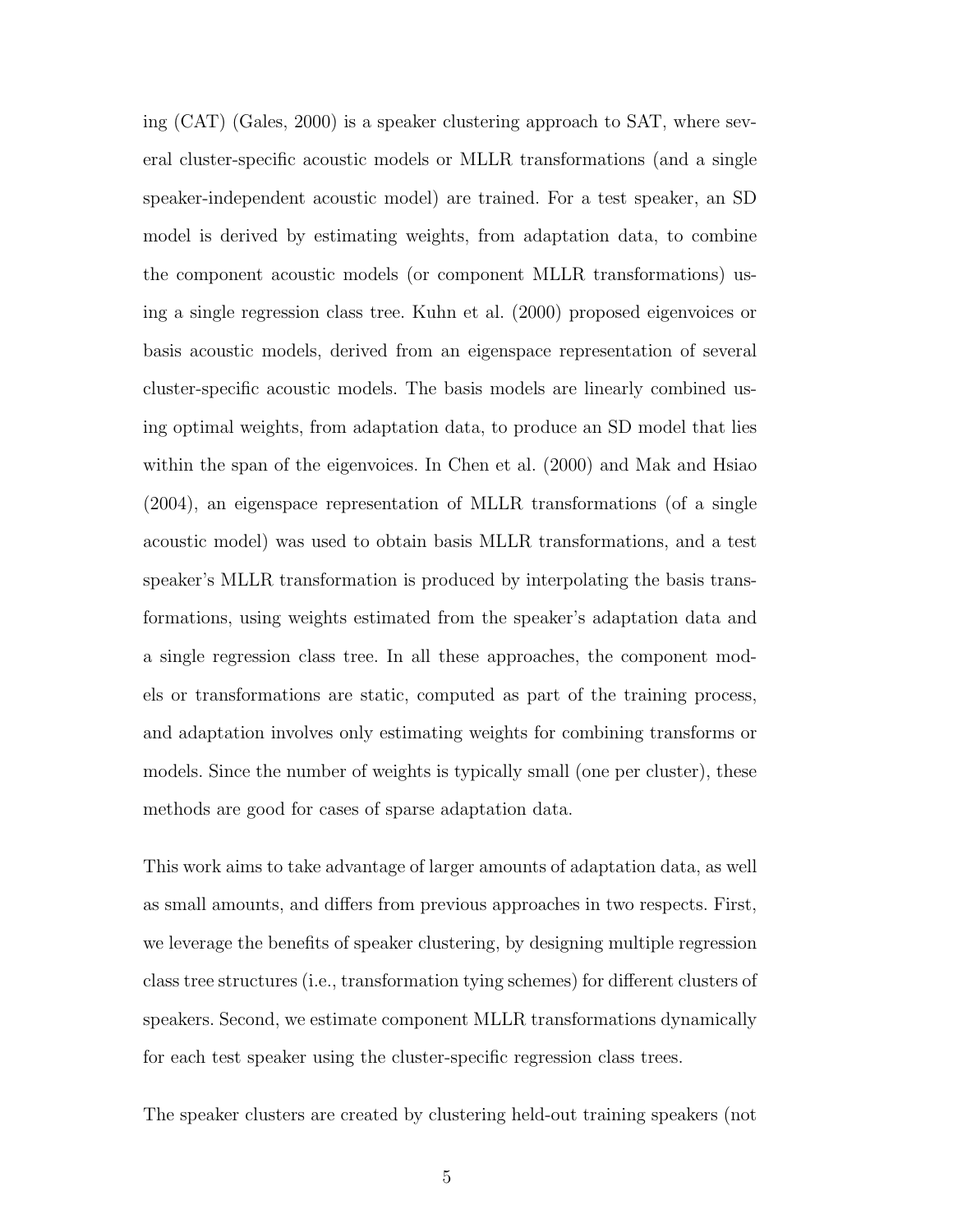used in acoustic model training) that are represented in the eigenspace of MLLR transformations of a single acoustic model. A regression class tree is then trained using the data available from the speakers in each cluster, motivated by the goal of capturing cluster-specific differences of dialect (or sociolect) or speaking style in the structure of the trees. We show evidence that significant ASR performance gains are achievable by choosing the optimal regression class tree structure for each speaker.

We also describe additional algorithms, used on test speakers, that produce MLLR transformations by combining component transformations available from speaker-clustered regression class trees. The transformations are combined using optimal weights, that maximize the likelihood of adaptation data by extending the method described in Gales and Woodland (1996) to include a robust weight estimation strategy, and the detailed transformations produce improved robustness in ASR performance across a range of tasks. The algorithm for estimating the optimal weights needs to store only the component MLLR transformations in memory and a single acoustic model. This results in reduced memory requirements for our approach, compared to eigenvoices and CAT, which interpolate component acoustic models and need memory for each one at recognition time.

The rest of this paper is organized as follows: Section 2 describes three techniques for constructing regression class trees and the speaker clustering algorithm in MLLR transformation eigenspace; Section 3 provides details of the ASR system and tasks used in this work; Section 4 discusses the potential gains from the oracle assignment of speakers to regression class trees; Section 5 describes an algorithm that estimates weights, from adaptation data, for combining component MLLR transformations; Section 6 discusses the ASR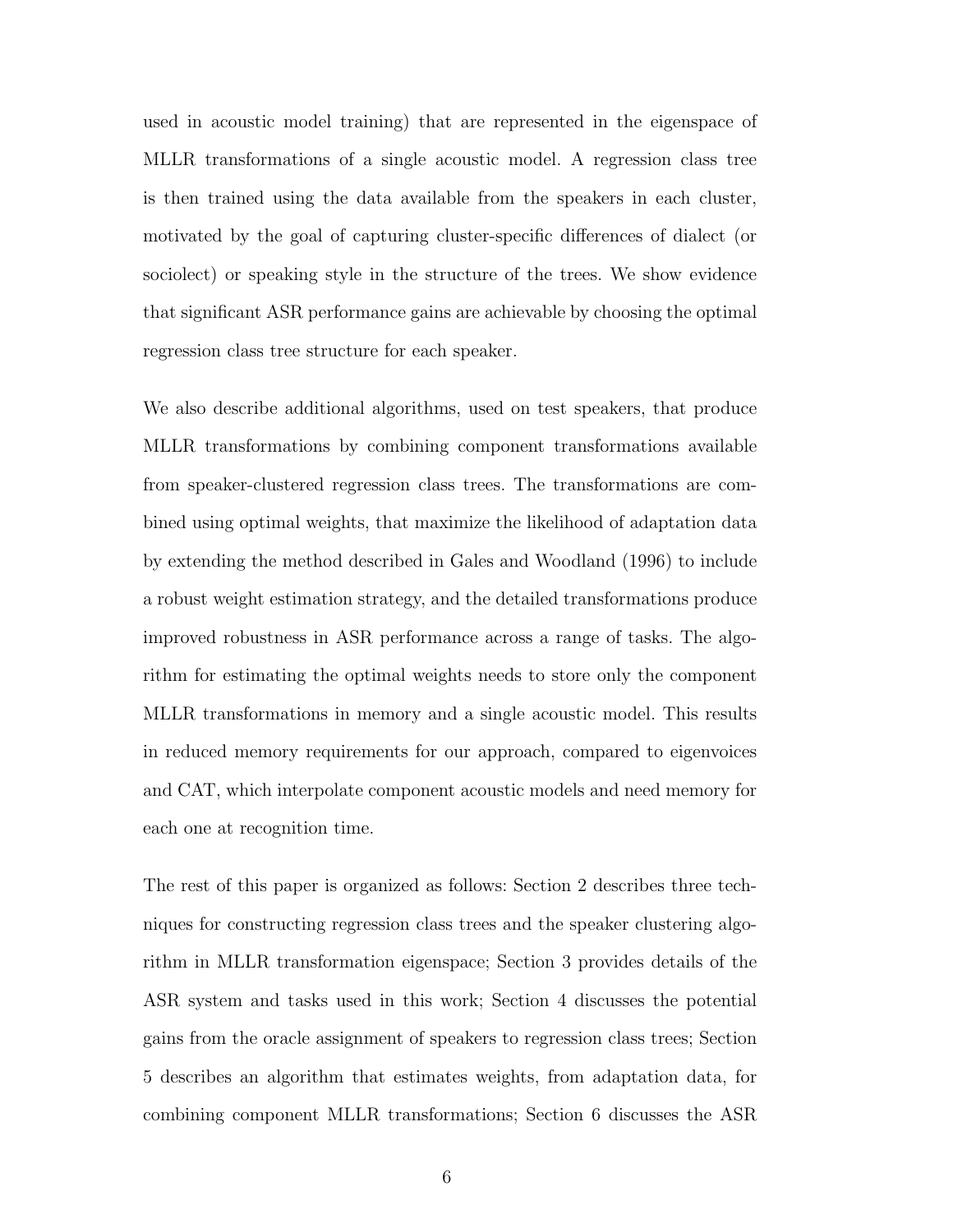performance improvements achieved using the weight estimation algorithm and presents an analysis of speaker-level ASR performance that shows the robustness across a range of adaptation conditions; Section 7 concludes by summarizing the key results and possible extensions.

# **2 Speaker Clustering for Regression Class Trees**

#### 2.1 Regression Class Trees

We investigated transformation sharing at the phone level [all hidden Markov model (HMM) states of all triphones with the same center phone are predetermined to share the same transformation] as well as at the state level (different states from the same phone can have different transformations, which may be useful when there are strong coarticulation effects). For RCT design in both cases, each hidden HMM state<sup>2</sup> is represented by multivariate Gaussian sufficient statistics trained from the data associated with that model. For the phone-based RCTs, the models are first grouped according the center phone of the triphone that the model is associated with, so the maximum number of classes is equal to the number of phones (45, in this case). Phone level Gaussian distributions are then estimated from the sufficient statistics of the HMM states belonging to a particular phone using an approach similar to that in Kannan et al. (1994) and Hwang and Huang (1998). For the state-

 $\overline{2}$  Here HMM state refers to the set of unique HMM states in the SI acoustic model that are clustered to allow sharing of SI Gaussian distributions among triphone states within each cluster. (The actual model used in decoding is a Gaussian mixture.)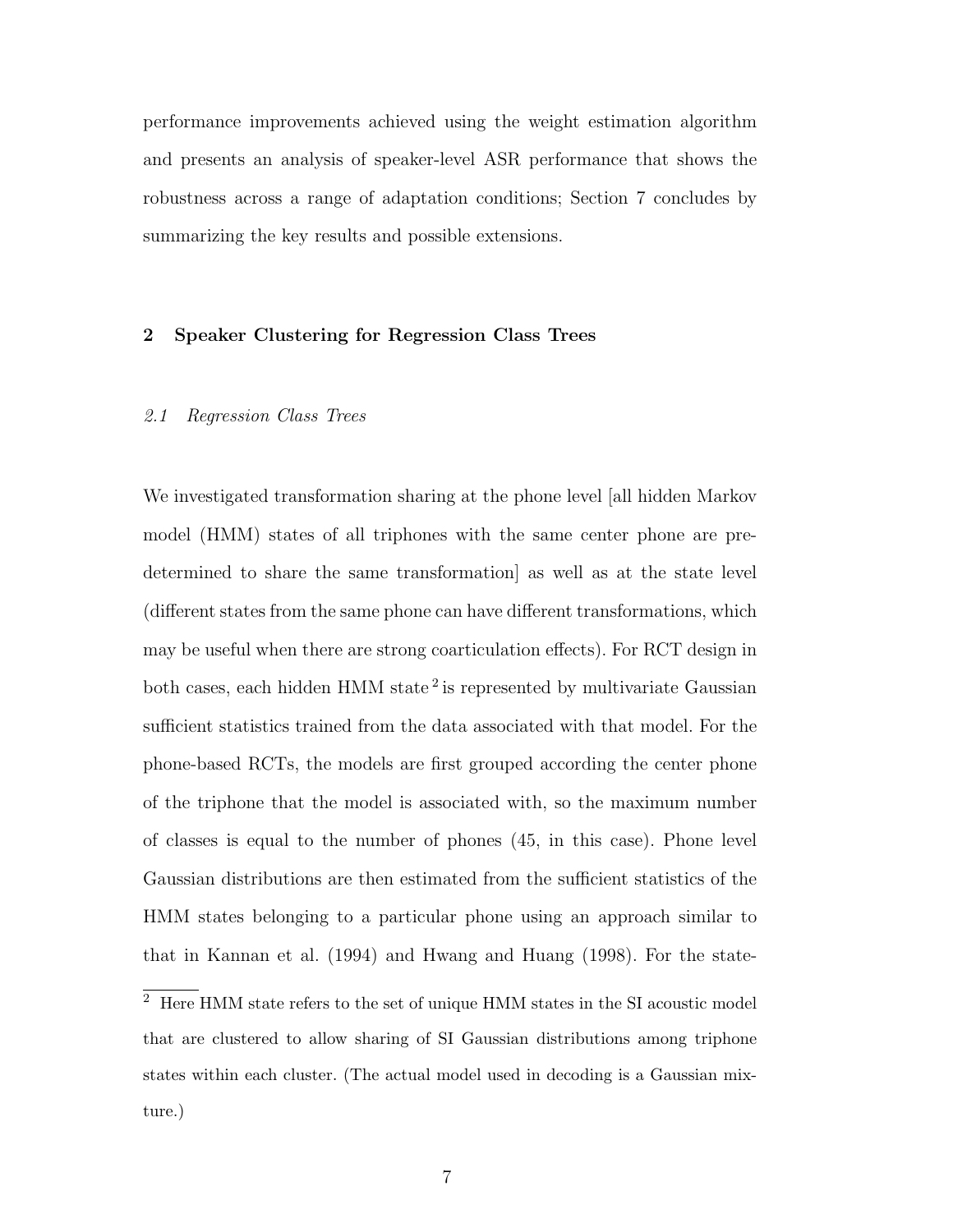level RCTs, the models are not pre-grouped, and the maximum number of classes is equal to the number of leaves in the acoustic modeling tree (roughly 3000 here).

We experimented with two divisive clustering approaches for building regression class trees (RCTs). For phone-level transformation sharing, we explored both constrained and unconstrained clustering, and used unconstrained clustering for state-level sharing. In the constrained approach, we design a decision tree to cluster the Gaussian distributions, choosing from linguistically motivated questions about the center phones to maximize likelihood of training data, similar to clustering triphone states of HMMs using decision trees (Young et al., 1994). In the unconstrained approach, we build a binary tree by splitting the group of models at a node into two clusters, using k-means clustering and a symmetric Kullback-Leibler (KL) distance measure  $^3\,\mathrm{as}\,$  in Leggetter (1995).

In all cases, trees are grown to their maximum size. For phone-based RCTs, both constrained and unconstrained, each leaf node corresponds to a single phone. Such RCTs, also referred to as phonetic RCTs, have been previously explored in Haeb-Umbach (2001). For state-level RCTs, the leaves of the tree represent the individual state-level distributions. Of course, in online adaptation, there is rarely enough data for robustly estimating a state-specific transformation. However, backoff techniques are used when there is insuffi- $\overline{3}$  Given two Gaussian distributions described by means  $\mu_1, \mu_2$  and covariances  $\Sigma_1, \Sigma_2$ , a symmetric KL distance between the two is given by

$$
D_{sym} = \frac{1}{2}tr(\Sigma_1^{-1}\Sigma_2 + \Sigma_2^{-1}\Sigma_1 - 2I) + \frac{1}{2}(\mu_1 - \mu_2)^T(\Sigma_1^{-1} + \Sigma_2^{-1})(\mu_1 - \mu_2)
$$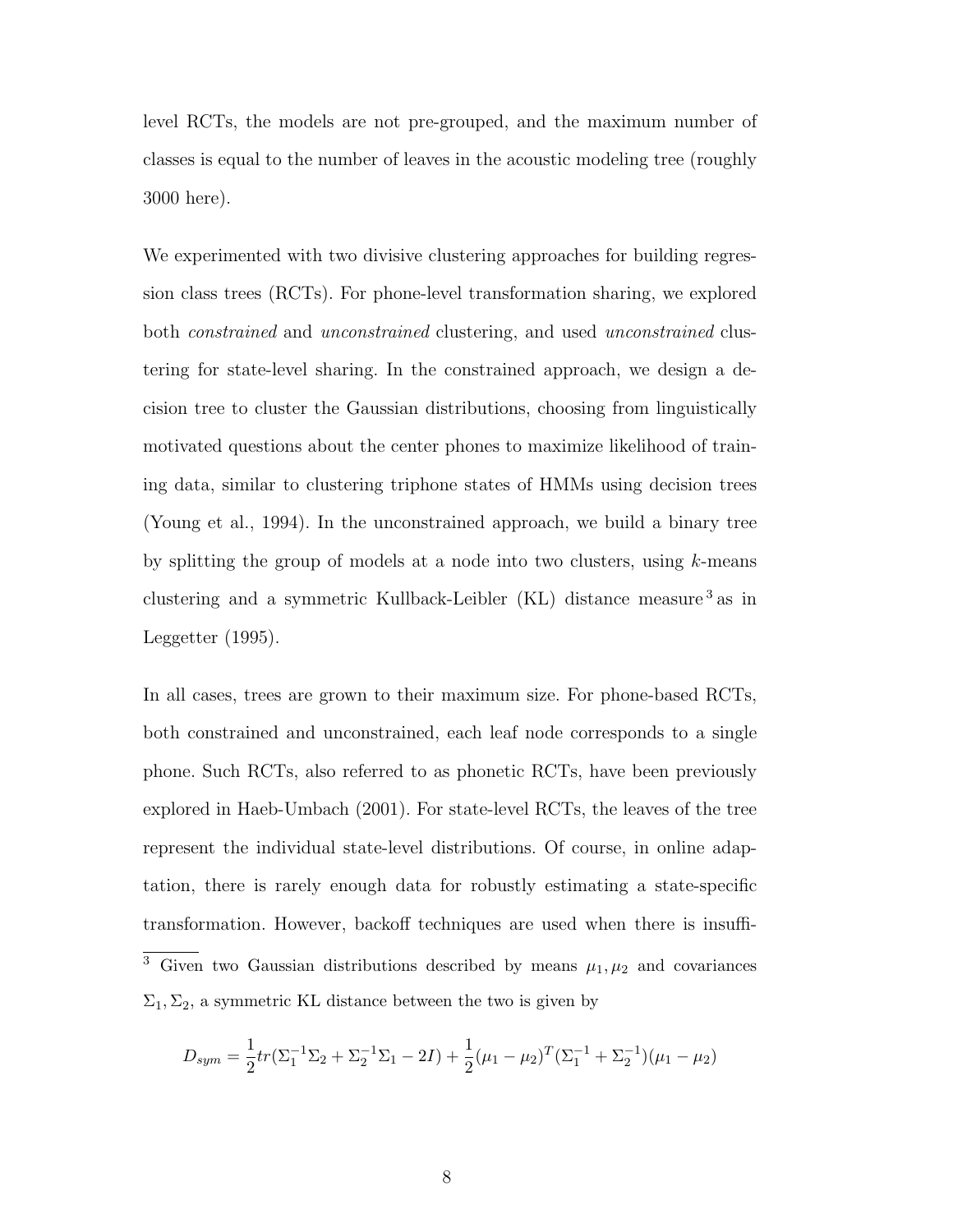cient data, and including the fine grained models in the tree makes it possible to use very detailed transformations when there is a large amount of data from a speaker (e.g. for a news anchor).

The three methods for RCT design differ in the splitting criteria for constrained vs. unconstrained trees (i.e. change in likelihood of training data vs. symmetric KL distance between distributions) as well as in the allowed granularity of state tying (phone-level vs. triphone-state-level). These differences result in different branching structure for all three RCTs using the same data for building the trees. Given limited adaptation data, it is often the case that the estimated transformations correspond to internal nodes (non-root, nonleaf node), which then leads to different adaptation results as a function of RCT structure even for the two phone-based trees.

#### 2.2 Speaker Clustering in MLLR Eigenspace

MLLR transformations represent speaker descriptions with reference to an SI model, and are thus a logical choice for modeling speaker variability. Eigenspacebased MLLR representations were found to be useful for gender classification (Huang et al., 2001) and as auxiliary features in mixtures-of-experts classifiers for speaker recognition (Ferrer et al., 2005). In Chen et al. (2000), faster speaker adaptation in ASR was achieved using such representations of MLLR transformations. In contrast, our use of such representations of MLLR transformations is to obtain adaptation-relevant speaker clusters.

We first estimate MLLR transformations for a large corpus of held-out training speakers, using a single constrained-type RCT that has  $R$  regression classes.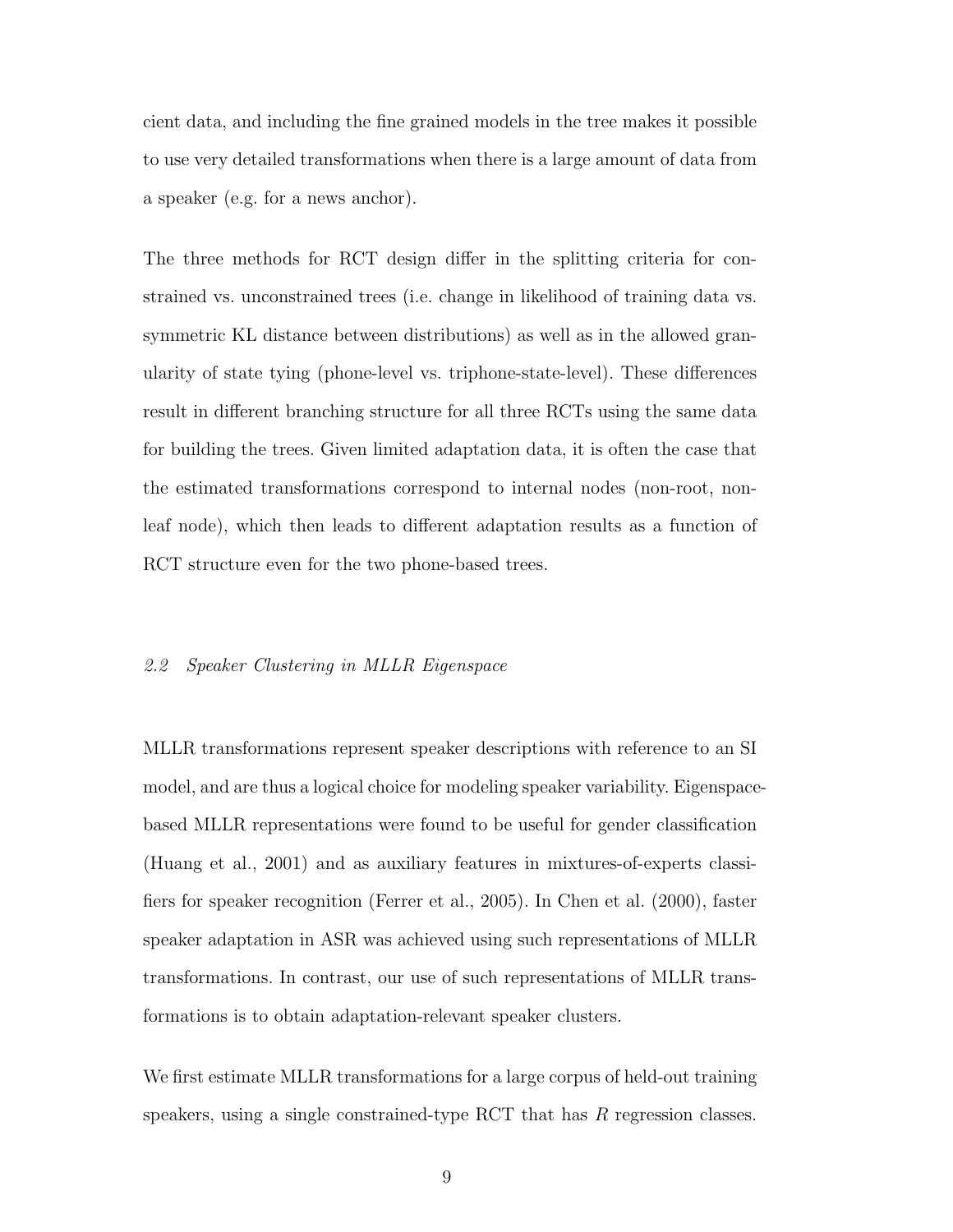Given a d-dimensional feature vector used in recognition, we then vectorize the MLLR transformations (mean transform, offset vector) to produce a  $d(d+1)$ -length vector, and normalize each dimension to have zero mean and unit variance. Next, we perform principal component analysis (PCA) on the vectorized MLLR transformations of all regression classes, except those corresponding to the nonspeech class. For purposes of numerical stability, PCA is performed using a singular value decomposition on the data matrix (Mardia et al., 1979; R Development Core Team, 2005). The vectorized transforms are then projected onto the first N principal components, and we form an RN-dimensional supervector for each speaker by stacking together the PCAreduced MLLR transforms for each of the  $R$  classes (excluding the nonspeech class). <sup>4</sup>

Finally, we use  $k$ -means clustering to partition the speakers into  $S$  clusters, using a Euclidean distance measure between the supervectors. The supervectors capture the speaker information present in MLLR transformations, and the clustering groups together speakers who share similar transform characteristics.

Given the speaker clusters, we then train a separate RCT for each speaker cluster, one of each type described in Section 2.1 using acoustic data of speakers in each cluster. Since the training speakers in each cluster are more similar, in MLLR eigenspace, to speakers of their own cluster than to those of other clusters, we hypothesize that the cluster-specific RCT will capture patterns representative of each speaker cluster in the structure of the RCT. This will

 $4 R$  is chosen such that each speaker has sufficient data for estimating MLLR transformations for R regression classes.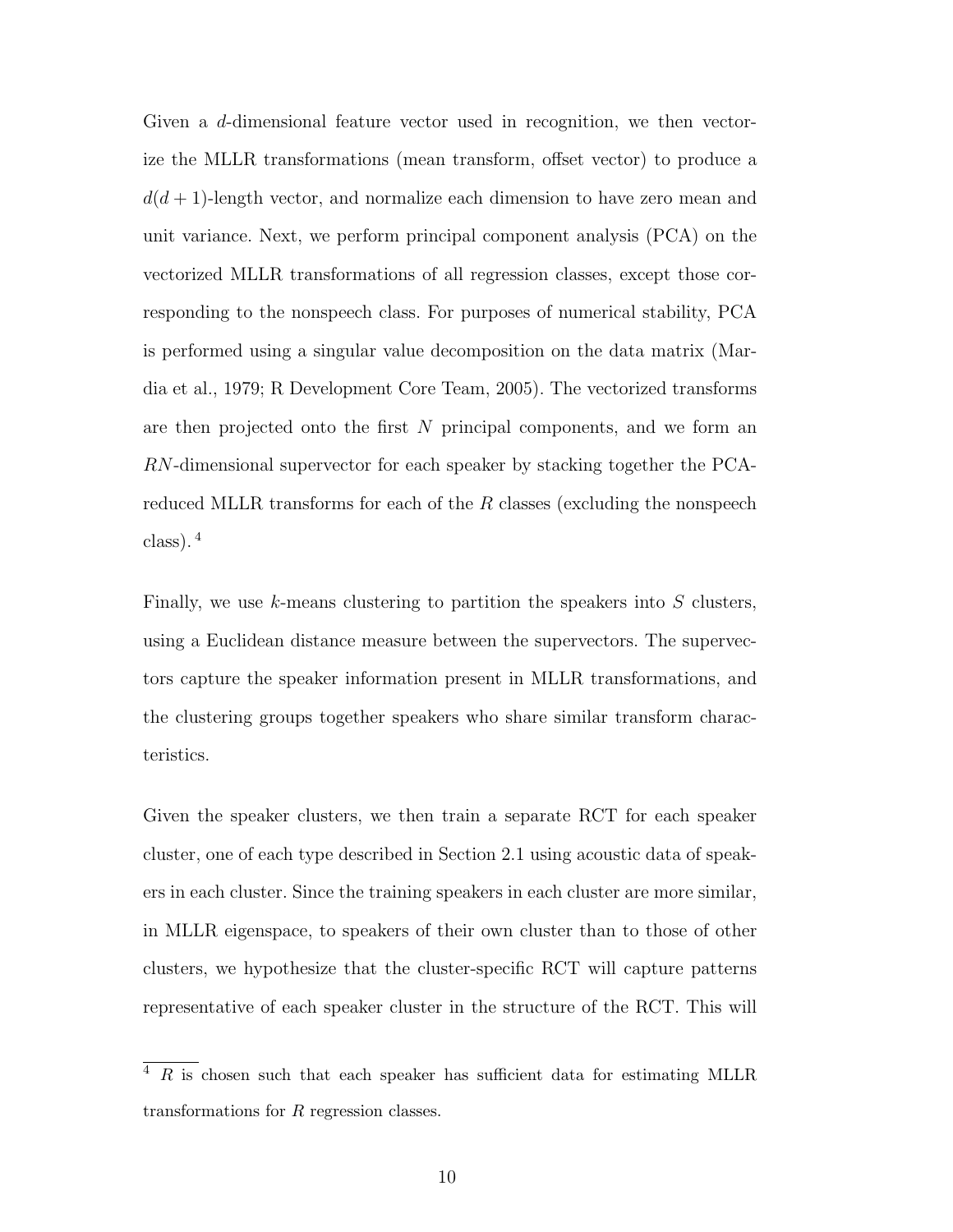produce diversity in RCT structures across clusters, in the sense that groups of models (SI Gaussian distributions) will be subdivided differently during tree building for each cluster. We also expect that choosing the appropriate MLLR RCT structure for every speaker should lead to improved ASR performance. In Section 4, we will show that this strategy does indeed lead to different RCT structures and improved ASR performance results when using the oracle RCT.

# **3 Task and System Description**

The ASR system used for this work is SRI's Decipher<sup>TM</sup> large vocabulary engine (Stolcke et al., 2006). We used three versions of the system, each with performance comparable to the state of the art: i) English CTS; ii) English BN (Venkataraman et al., 2004), and iii) Mandarin BN and broadcast conversations (BC) (Hwang et al., 2006).

In the CTS version, for first-pass decoding, the system uses gender-dependent, word-internal triphones as HMMs (standard three state left-to-right HMMs), Mel-frequency cepstral coefficients (MFCCs) in the front end, a bigram language model, and phone-loop MLLR<sup>5</sup> (Sankar et al., 1996) to produce lattices. Subsequently, these lattices are expanded using a 4-gram language model and also processed using confusion networks to produce higher-quality hypotheses. The second pass of the system uses acoustic models based on crossword triphones and perceptual linear prediction (PLP) feature vectors as the front end. The PLP-based acoustic models also use, among other standard normalization techniques, speaker adaptive training based on constrained MLLR.

<sup>5</sup> Single transformation MLLR based on a phone-loop recognition pass.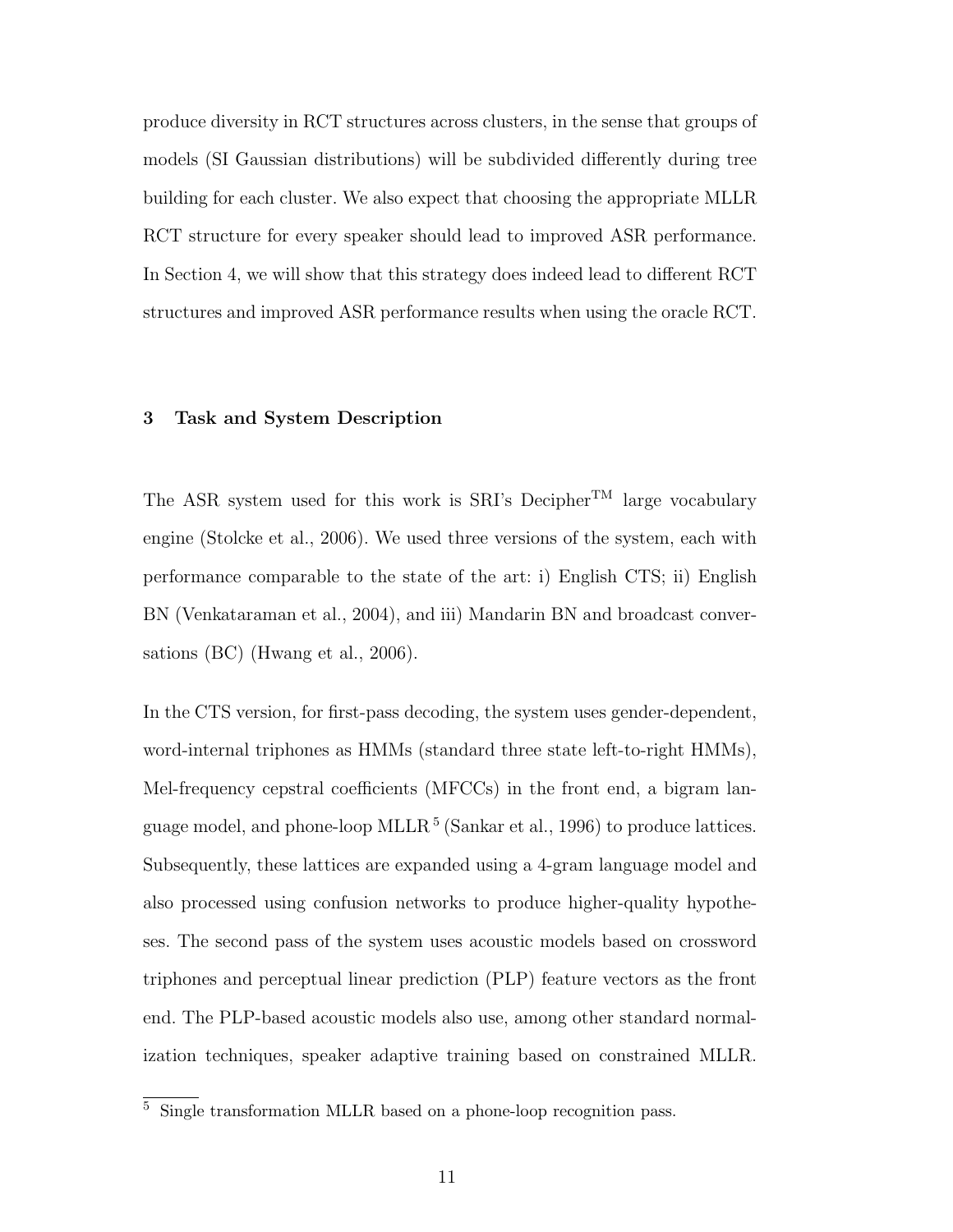The mean vectors and diagonal covariances of the Gaussian distributions of the PLP-based acoustic model are adapted to test speakers using MLLR and the hypotheses from the first stage. For the rest of the paper, all references to MLLR adaptation are for the second stage of this system. This is effectively cross-system adaptation since adaptation hypotheses from MFCC-based acoustic models are used to adapt PLP-based acoustic models.

The BN/BC version of the system uses a similar architecture, with some differences: it uses gender-independent acoustic models; it segments BN/BC shows into speaker "groups" using an unsupervised clustering algorithm (Sankar et al., 1995), so that these segments can be used as speaker labels for MLLR adaptation; and it does not employ cross-system adaptation, but instead uses PLP-based features for both recognition stages. The Mandarin BN/BC system used a tone-based phone set and MFCC-based features and pitch features for acoustic models in both stages.

The MLLR step for these ASR systems uses an RCT to estimate a full matrix transformation with an offset vector for the Gaussian means and a diagonal variance transformation vector. The baseline version of the systems uses a manually designed RCT that clusters triphone states with the same center phone into groups based on the knowledge of acoustic phonetics (e.g., vowels, fricatives, stops) and organizes them into a tree with 9 leaf classes. To achieve the best possible ASR performance the English CTS system used an empirically tuned threshold of 1200 frames resulting in 6 to 21 regression classes per speaker, while the BN/BC systems used a threshold of 4500 frames resulting in 1 to 9 regression classes per speaker, when using the constrained and unconstrained RCTs described in Section 2.1. The English CTS speakers have five minutes of adaptation data, on average, while the English BN speakers have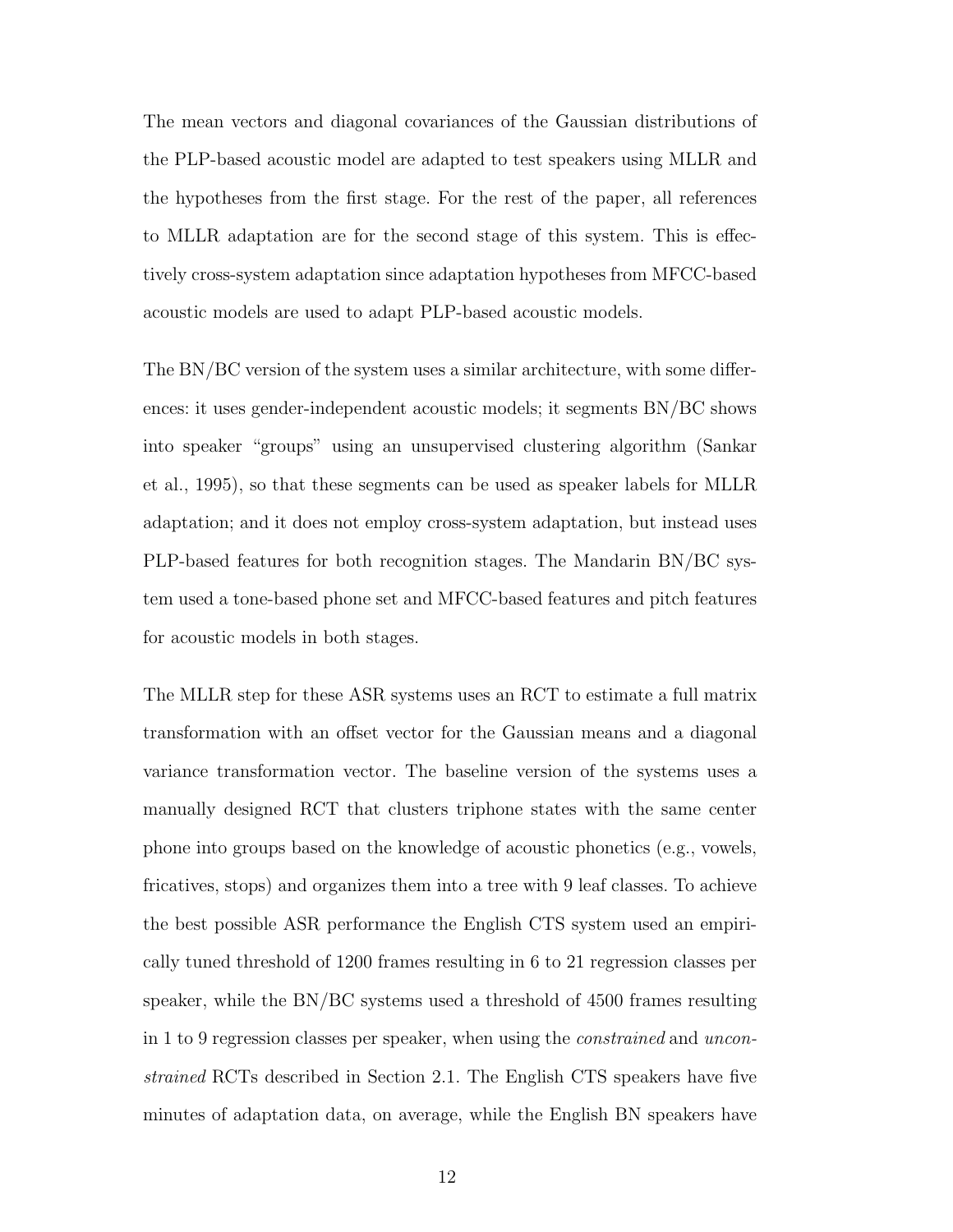adaptation data ranging from a few seconds (sound bites in news segments) to more than thirty minutes (for anchor speakers). This difference in distribution of adaptation data in the two domains is the reason for the difference in the average number of regression classes used per speaker for the CTS system compared to the BN/BC systems.

The speaker clustering procedure of Section 2.2 was performed separately for each domain in each language, and for each gender when gender-dependent acoustic models were used. The corpus used for speaker clustering was drawn from three different sources: conversations of speakers from the Fisher Phase 2 corpus (Cieri et al., 2004) and recent NIST English CTS test sets (1998- 2002) for use with the English CTS system, which together included 1186 male speakers and 567 female speakers (120 hours); BN in English, and BN and BC shows in Mandarin (25 hours for each domain and language) from the corpus released by the Linguistic Data Consortium (LDC) in early 2006, for use with the English and Mandarin BN/BC systems, respectively. The corpus used for speaker clustering was not part of the acoustic model training data for the different ASR systems. Only the NIST CTS test sets (1998-2002) and the NIST 2004 English BN test set were used for error analysis. Evaluation is performed on the NIST 2003 English CTS test set (12 hours), the NIST 2004 English BN test set (6 hours), the NIST 2006 Mandarin BN test set  $(6 \text{ hour})$ , and a 2005 Mandarin BC test set  $(2.5 \text{ hours})$ .

As used during DARPA GALE Spring 2006 dry run tests.

<sup>7</sup> Test set prepared by Cambridge University and used for internal evaluations; not released publicly at this time.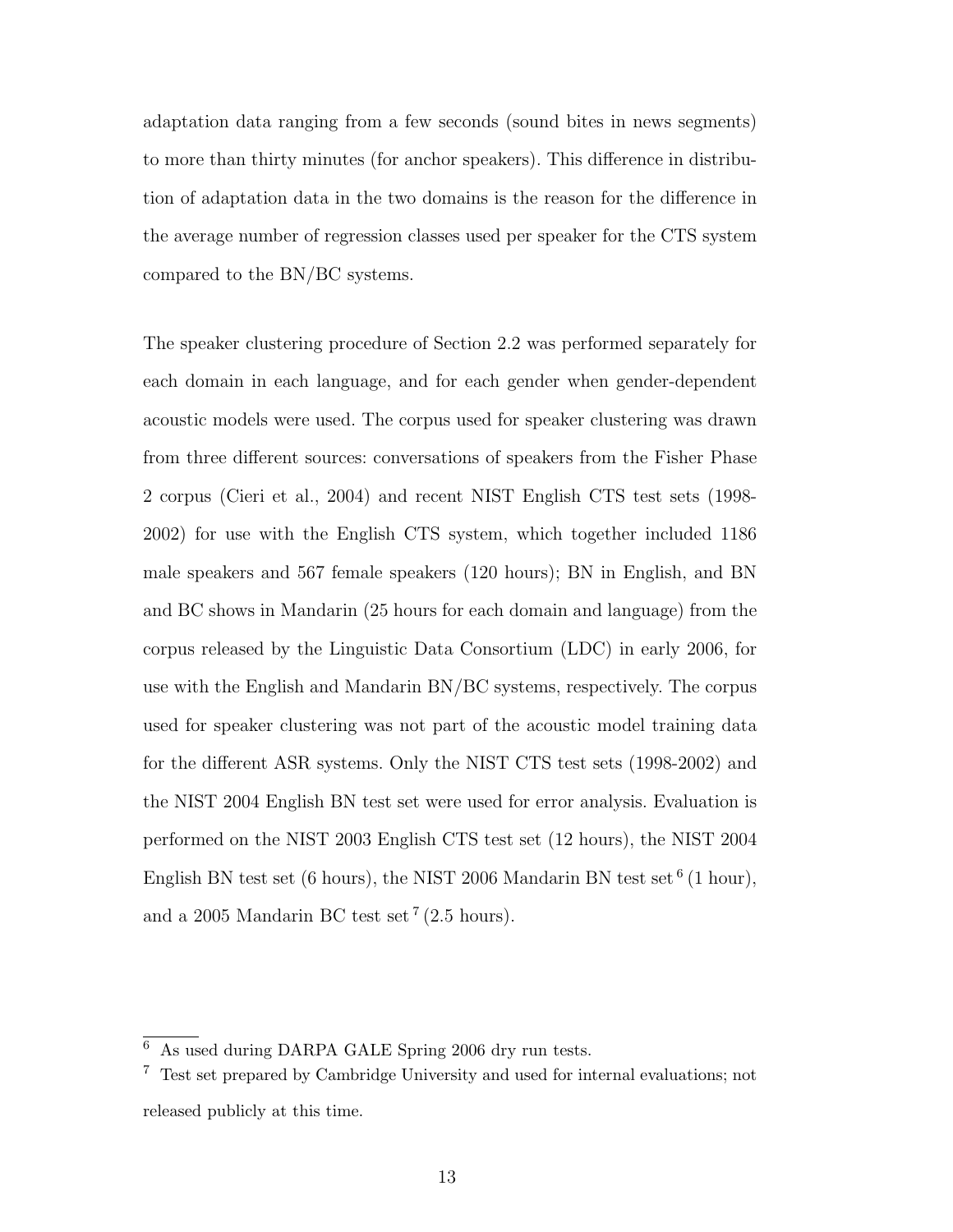#### **4 Oracle Cluster-Dependent Adaptation**

#### 4.1 Oracle Performance Improvements

Our initial studies evaluate potential ASR performance gains from using the "best" RCT (in terms of word error rate) for individual speakers, choosing from among the ones produced by the speaker clustering algorithm. Using the relevant constituents of the corpora in Section 3, we first trained speakerclustered RCT for English CTS and BN. In the speaker-clustering algorithm, we represented each speaker by 8 vectorized MLLR transformations, since this produced stable clusters. We experimented with several different values of N, the number of principal components for projecting the vectorized MLLR transforms, and chose  $N = 8$ , since it produced the most diversity in structure among the cluster-specific RCT. Diversity of tree structures refers to the differences in the branching structure across the cluster-specific RCTs. In Section 2.2, it was mentioned that one of the goals of this research is to produce different tree branching structures for each cluster-specific RCT, which will result in different transformation sharing and thus different MLLR transformations being estimated based on each tree. Therefore, it is important to develop a quantitative notion of diversity in RCT structures. We used a simple measure that considered the number of splits that are different at any given level across the cluster-specific RCTs. Splits refer to the subdivision of clusters of phone-level Gaussian distributions, which may be based on the constrained question set or data driven. The splits near the top levels in the cluster-specific RCTs have the greatest impact on the subsequent tree branching structure. In the case of constrained RCTs the splits at each level in the RCTs are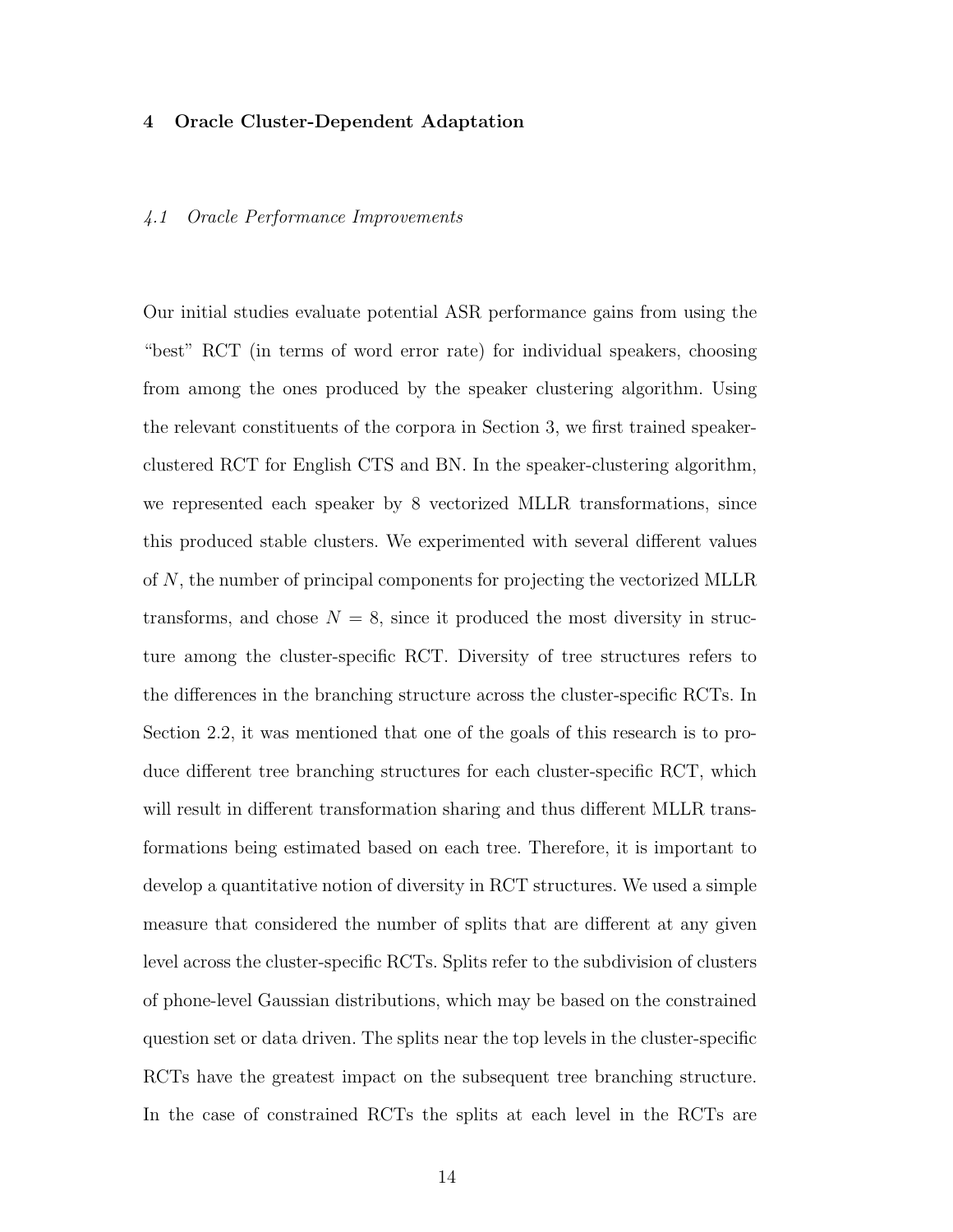determined by choosing an appropriate linguistic question. The constrained cluster-specific RCTs are considered to be most diverse when approximately 3 out of 4 questions are different at two levels below the root, across the different cluster-specific RCTs.

The k-means-based clustering algorithm was set up to produce 4 clusters (or 4 clusters per gender) in each domain. This ensured that the speaker partitions had an adequate amount of data to train cluster-specific RCTs, and also maintained reasonable limits on computational costs of the transformation combination algorithm of Section 5. To estimate the potential maximum ASR system performance gains from using a cluster-specific RCT we follow the steps listed in Algorithm 1. We first partition the speaker population  $S$  into  $\{\mathcal{S}_{\mathcal{T}},\mathcal{S}_{\mathcal{H}}\}\$ , where  $\mathcal{S}_{\mathcal{T}}$  is used for cluster refinement and  $\mathcal{S}_{\mathcal{H}}$  is a held-out set for evaluation. The held-out subset of speakers  $S_{H}$  for English CTS experiments was drawn from the recent NIST English CTS test sets (1998-2002). In Step 2 of Algorithm 1, speaker subset  $S<sub>T</sub>$  is used to train the cluster-specific RCT, and in Step 3 the held-out speaker subset  $S_{\mathcal{H}}$  is used for determining potential ASR performance gains. <sup>8</sup>

The results of evaluating ASR performance gains after MLLR adaptation using the cluster-specific unconstrained RCTs as detailed in Algorithm 1 are shown in Table 1, where the rows represent test sets for each speaker cluster  $C_1(\mathcal{S}_{H})$ and the columns the cluster-specific RCT in  $\mathcal{T}_1$  as defined in Algorithm 1. Since in step 3 of Algorithm 1, speakers are assigned to that cluster whose RCT in  $\mathcal{T}_1$  produces the lowest WER after MLLR adaptation, the overall  $^8\,$  Approximately 1% of the speakers in  $\mathcal{S}_{\mathcal{H}}$  had similar change in ASR performance after MLLR adaptation using any of the cluster-specific RCTs and were excluded from the error analysis in Steps 3 and 4 of Algorithm 1.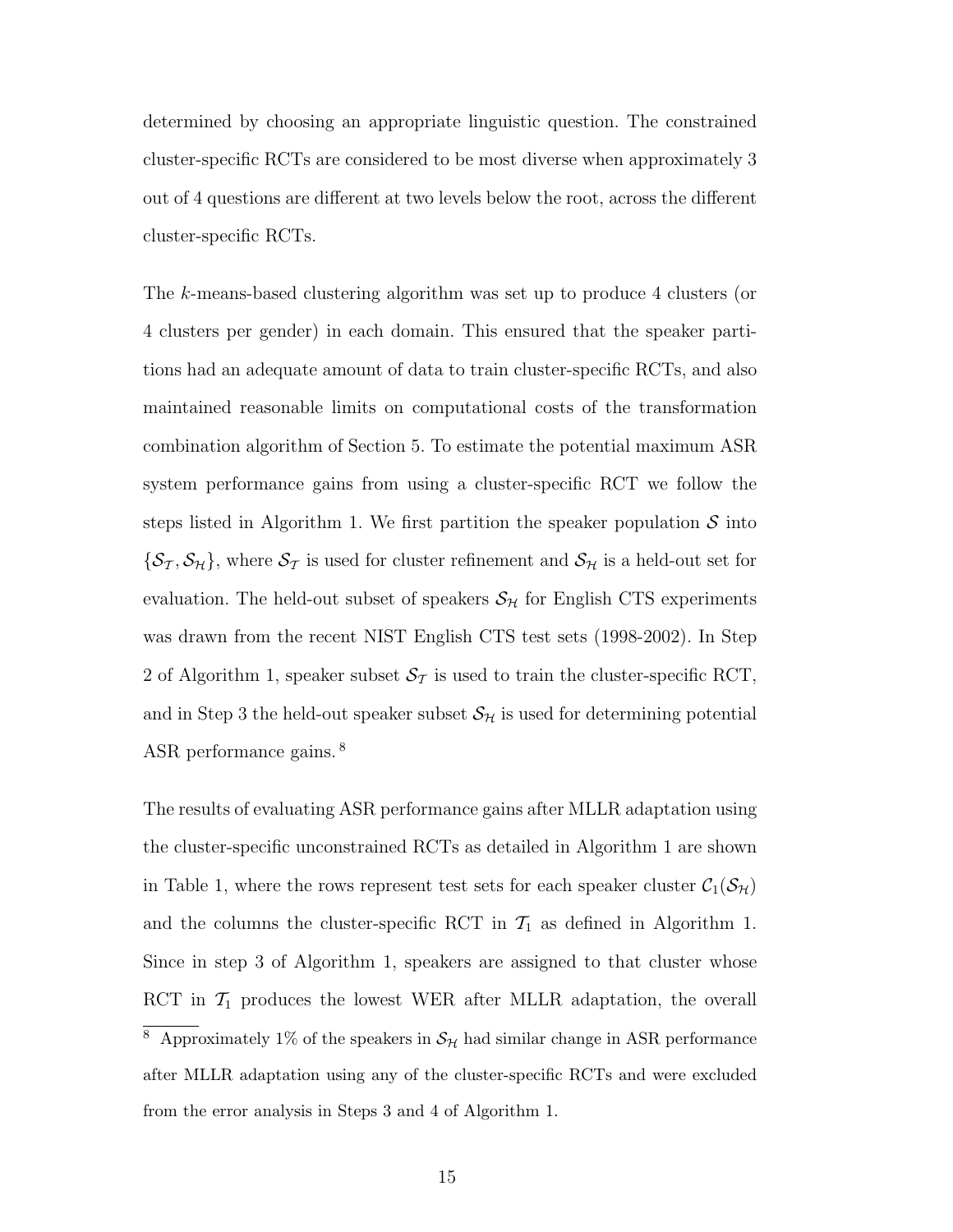**Algorithm 1** Procedure to compute oracle cluster-dependent WER

- 1: Speaker Clusters  $C(S)$ : Perform speaker clustering on speaker population S to produce k clusters.  $\mathcal{C}(\mathcal{S})$  is the assignment of speakers in S to the k clusters. Using  $\mathcal{C}(\mathcal{S})$ , derive cluster assignments  $\mathcal{C}(\mathcal{S}_{\mathcal{H}})$  and  $\mathcal{C}(\mathcal{S}_{\mathcal{T}})$  for speaker subsets  $S_{H}$  and  $S_{T}$ , respectively.
- 2: Train *constrained* or *unconstrained* RCTs  $\mathcal{T}_1$ , one for each speaker cluster using  $S_{\mathcal{T}}$ .
- 3: Produce new cluster assignments  $C_1(S_H)$  of speakers in  $S_H$ , by re-assigning each to that cluster index whose RCT in  $\mathcal{T}_1$  produces the lowest WER after MLLR adaptation.
- 4: Compute the overall WER for each of these new clusters in  $C_1(\mathcal{S}_{H})$ .

word error rate (WER) of each new cluster in  $C_1(\mathcal{S}_{H})$  will be the lowest, using the RCT of its own cluster, compared to that achieved by using the RCT of any other cluster. The upper bound of potential gains over the SI RCT is in the range of 0.6 to 0.8% (absolute) for the unconstrained RCT. On analyzing the performance numbers for each speaker, we noticed that when the clusterspecific test set matches its target RCT, the error rate for the worst-performing speaker improves by 0.5 to 1.9% (absolute). Similar observations are made on analysis of the performance figures from the constrained RCTs and for brevity, are not presented here.

To estimate realistic ASR performance gains from using oracle cluster-specific RCTs, we excluded the speakers in the held-out test set  $S_H$  from the speaker clustering training data  $S$  in Step 1 of Algorithm 1 in our experiments with English BN. The speaker subset S is the same as  $S_T$ , i.e.,  $(S = S_T)$  and is composed of 25 hours of English BN data released by LDC in 2006. The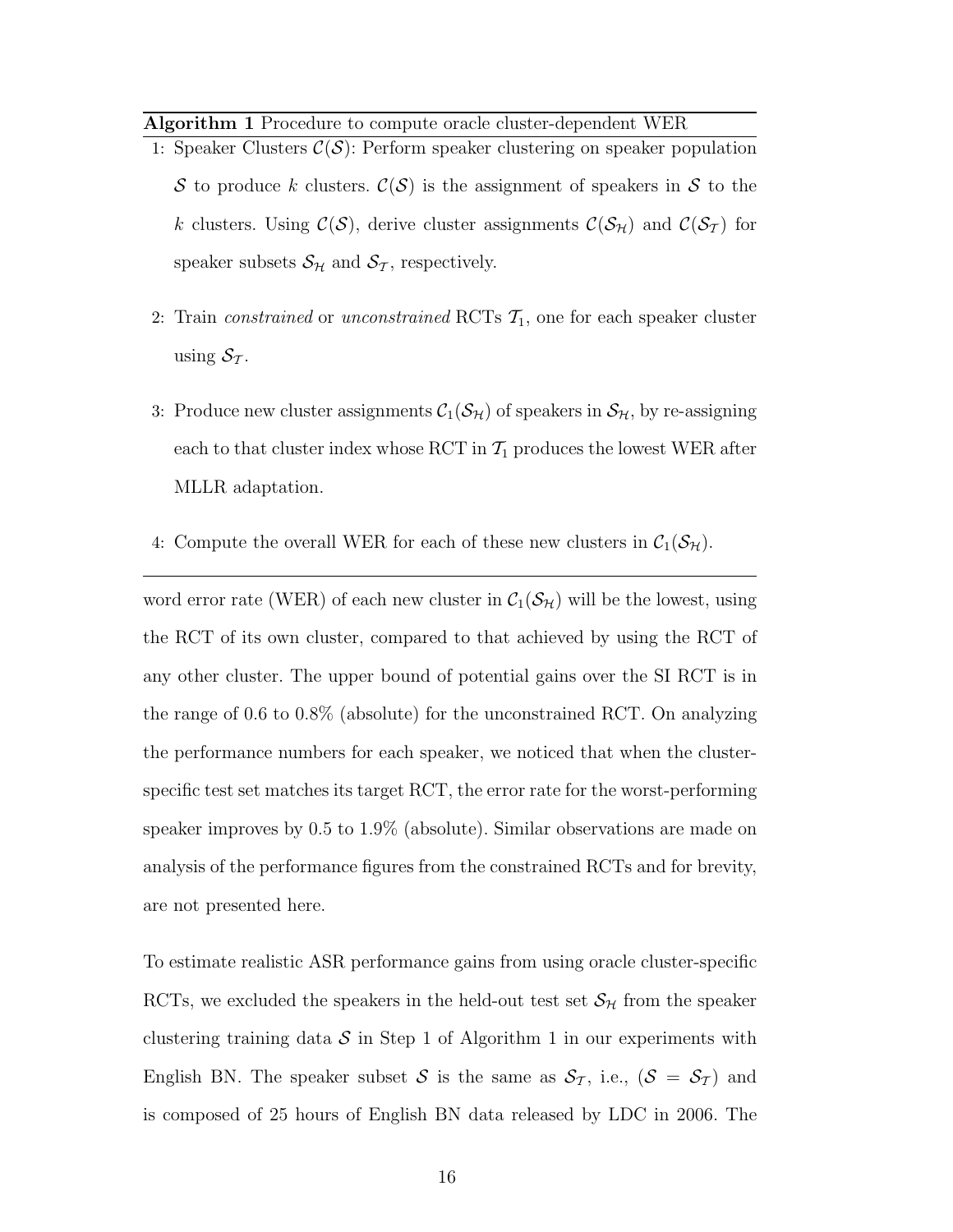|         | Clust 1    | Clust $2$ | Clust 3 | Clust 4 | SI   |
|---------|------------|-----------|---------|---------|------|
| Clust 1 | $\bf 20.5$ | 21.2      | 21.2    | 21.3    | 21.3 |
| Clust 2 | 22.0       | 21.3      | 22.1    | 22.1    | 21.9 |
| Clust 3 | 24.1       | 24.4      | 23.6    | 24.0    | 24.3 |
| Clust 4 | 21.6       | 21.8      | 21.6    | 20.9    | 21.7 |

Table 1

Oracle WER(%) for English CTS using unconstrained RCT

held-out speaker subset  $S_H$  comprised the NIST 2004 English BN test set. On performing the steps described in Algorithm 1, we observed performance improvements similar to that of the English CTS case. The gains compared to the SI RCT vary from 0.5% to 0.8%, with the exception of one cluster, which showed no improvement. On closer examination, we found that the structure of the RCT for this cluster was similar to that of the SI RCT, which is the reason for no additional performance gains.

The cluster assignment of speakers in the held-out subset  $\mathcal{S}_{\mathcal{H}}$  changed for many speakers between Steps 1 and 4 of Algorithm 1. Since the assignment of speakers to clusters in  $C_1(\mathcal{S}_H)$  is based on minimum WER (rather than minimum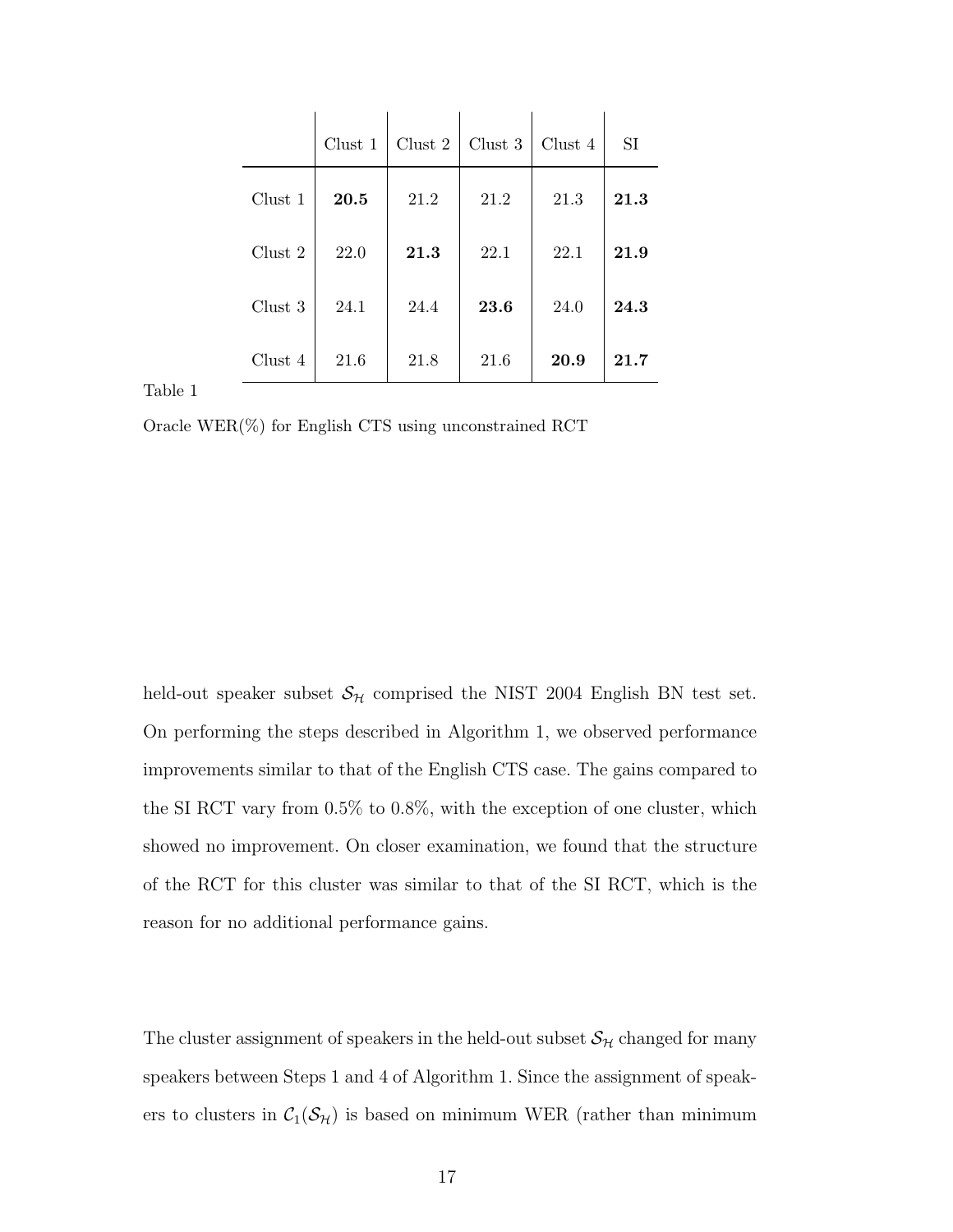**Algorithm 2** Procedure to compute cluster-dependent WER with retrained RCT

- 1: Given from Algorithm 1 the initial cluster assignments  $\mathcal{C}(\mathcal{S})$  and  $\mathcal{C}(\mathcal{S}_{\mathcal{T}})$  of the entire speaker population S and the training speaker population  $S_T$ , respectively (from Step 1), the RCTs  $\mathcal{T}_1$  (from Step 2), and the updated cluster assignment  $C_1(\mathcal{S}_H)$  of the held-out speaker population  $\mathcal{S}_H$  (from Step 3).
- 2: Produce new cluster assignments  $C_1(\mathcal{S}_T)$  of speakers in  $\mathcal{S}_T$ , by re-assigning each to that cluster index of  $C(S)$  whose RCT in  $\mathcal{T}_1$  produces the lowest WER, after MLLR adaptation. Number of speaker clusters remains unchanged from Algorithm 1.
- 3: Train *constrained* or *unconstrained* RCTs  $\mathcal{T}_2$ , one for each speaker cluster in  $C_1(\mathcal{S}_{\mathcal{I}})$ , using the data of training speakers in that cluster.
- 4: Compute the overall WER for each speaker cluster  $C_1(\mathcal{S}_{H})$  comprising speaker subset  $\mathcal{S}_{\mathcal{H}}$  using the WER of each speaker in a cluster after MLLR adaptation using each cluster-specific RCT in  $\mathcal{T}_2$ .

squared error on transformations<sup>9</sup>), a re-clustering approach based on this criterion was explored, as detailed in Algorithm 2. A new assignment,  $C_1(S_T)$ ,

<sup>&</sup>lt;sup>9</sup> A test speaker in  $\mathcal{S}_{H}$  (Step 1 of Algorithm 1) can be assigned to that cluster whose RCT in  $\mathcal{T}_1$  produces an MLLR mean transformation that is "closest" to a canonical MLLR mean transformation of that cluster, with respect to the squared distance between the two transformations (when each is vectorized). A canonical MLLR transformation for a speaker cluster in  $\mathcal{C}(\mathcal{S}_{\mathcal{T}})$  can be estimated as the centroid of the MLLR transformations of the subset of speakers of  $\mathcal{S}_{\mathcal{T}}$  assigned to that cluster and its corresponding RCT.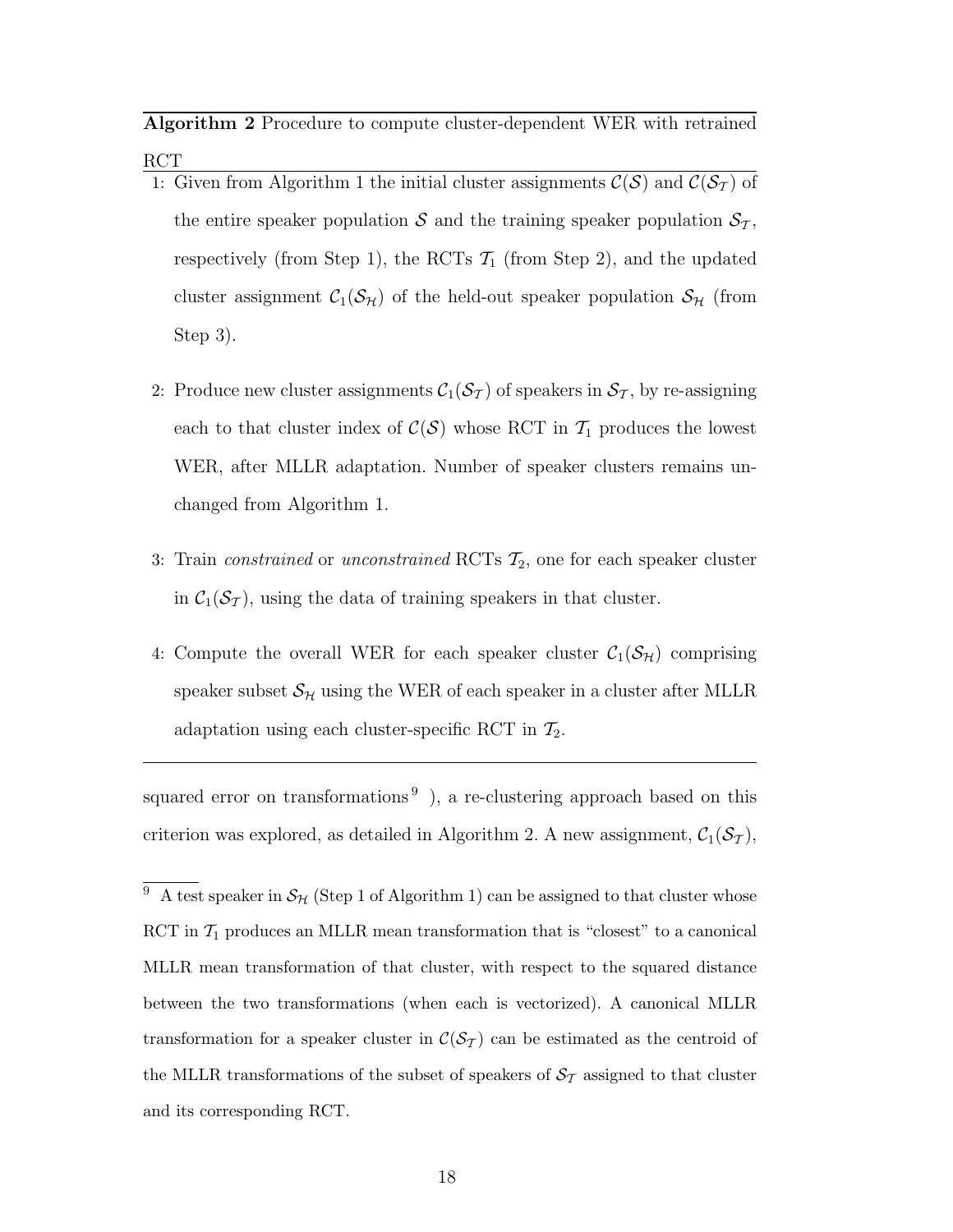of speaker-clustering training speakers to that cluster whose tree produced the lowest WER was used, an unconstrained RCT was retrained for each new cluster, and the error analysis procedure just described was performed. However, the results from this analysis (Step 5 of Algorithm 2), shown in Table 2, do not exhibit patterns similar to those in Table 1. The difference in the two sets of results may also indicate that speaker variability for MLLR adaptation strategies can be better modeled by speaker clustering in the eigenspace of MLLR transformations, than by clustering speakers based on minimum WER, or it is perhaps the case that WER-based clustering criteria are too greedy.

|         | Clust 1 | Clust 2 | Clust 3 | Clust 4 | SI   |
|---------|---------|---------|---------|---------|------|
| Clust 1 | 21.2    | 21.1    | 21.0    | 21.1    | 21.3 |
| Clust 2 | 21.9    | 21.9    | 22.0    | 21.9    | 21.9 |
| Clust 3 | 23.8    | 23.8    | 23.9    | 24.1    | 24.3 |
| Clust 4 | 21.4    | 21.4    | 21.4    | 21.4    | 21.7 |

Table 2

Oracle WER(%) for English CTS using retrained unconstrained RCT. Lowest WERs in each row are highlighted.

#### 4.2 Analysis of Regression Tree Structure

On manually examining the cluster-specific RCT we observed that a different sequence of questions was used by each constrained RCT, resulting in different structures of each tree. Since the structure of RCT describes similarities among clusters of phones (based on phone-level statistics), we conjecture that each cluster-specific RCT reflects dialect or pronunciation patterns that are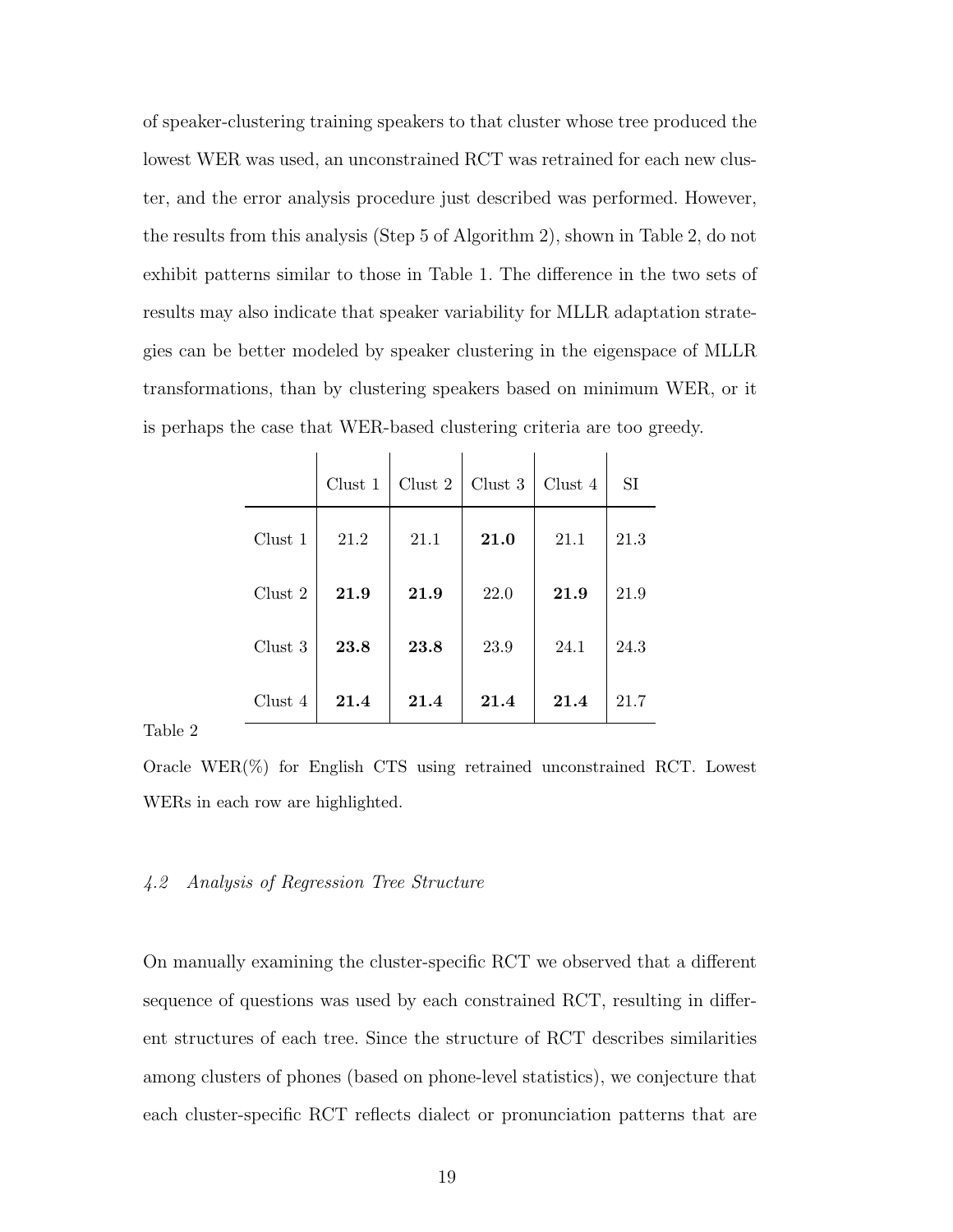representative of its cluster. Further, on comparing the constrained RCT, for each speaker cluster, we found that the branches of the trees that split the acoustic units describing vowels (Figure 1) exhibited more differences in the hierarchical structure than the branches involving consonants, which is consistent with linguistic studies on regional variation in American English (Labov, 1996). For example, the relative proximity of "ao" and "aa" in the upper tree of Figure 1 compared to that in the lower tree is indicative of dialectal variation per Labov's findings. The unconstrained RCT had structures that were considerably different from those of the constrained RCT and, across clusters, exhibited more diversity in structure details than the constrained ones (as illustrated in Figure 10 in the Appendix).

#### **5 Soft Regression Class Trees**

#### 5.1 Maximum Likelihood Weights for Transform Combination

The experiments in Section 4 serve as proof of concept that choosing the best RCT can lead to improved ASR performance, where the optimal RCT is determined for a test speaker by evaluating ASR performance for every clusterspecific tree. However, for actual ASR evaluations, an unsupervised method is needed to determine the optimal tree to use for a test speaker. We compare i) choosing a single RCT using a maximum likelihood (ML) criterion vs. ii) estimating weights for a linear combination of the MLLR transformations, where the weights are estimated to maximize the likelihood of a speaker's adaptation data.

Combinations of multiple MLLR transformations using ML weights have been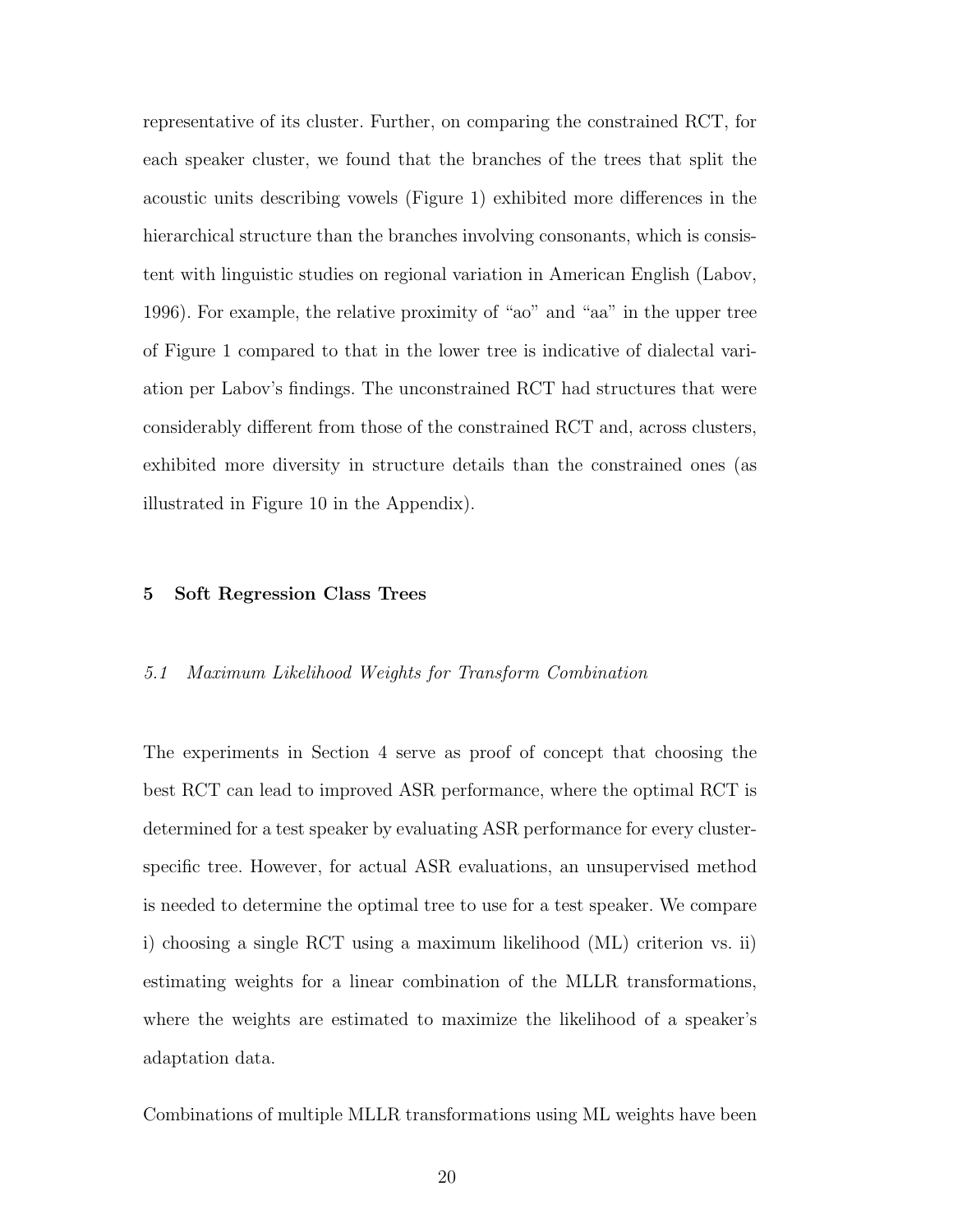proposed previously by Gales (1996); Boulis et al. (2001); Sankar et al. (1999). The component MLLR transformations have been estimated dynamically for test speakers using different nodes within a single RCT (Gales, 1996), or precomputed for speaker clusters using various techniques (Boulis et al., 2001), in both cases using a single RCT. The weights for combining the component MLLR transformations are estimated dynamically using an ML approach given a test speaker's adaptation data (Gales, 1996; Boulis et al., 2001), or precomputed using an ML approach on a corpus of training speakers (Gales and Woodland, 1996). Our approach estimates the component MLLR transformations for each cluster-specific RCT (trained offline) using a test speaker's adaptation data. The optimal weights to combine the component transformations are estimated to maximize likelihood of the test data.

Define the transformed mean vector of the  $m$ -th Gaussian as

$$
\hat{\mu}_m = \hat{\mathbf{M}}_m \hat{\alpha}^{(l)}
$$

where

$$
\hat{\mathbf{M}}_m = [\hat{\mu}_m^{(1)} \cdots \hat{\mu}_m^{(S)}], \quad \hat{\mu}_m^{(s)} = \hat{\mathbf{W}}^{(s,r)} \xi_m,
$$

and  $\hat{\mathbf{W}}^{(s,r)}$  is the transformation associated with the r-th regression class of the s-th speaker cluster on the extended mean vector  $\xi_m$ . The *constrained* and unconstrained RCT used in this work clusters all SI Gaussian distributions that belong to triphone states with the same center phone at each leaf node, resulting in each cluster-specific RCT to have the same number of leaf nodes, which is equal to the number of phones being used. This implies that for S cluster-specific RCTs, each with  $L$  leaf nodes, a set of  $S$  leaf nodes can be drawn (one from each RCT) such that each leaf node corresponds to the same phone. Such a set of S leaf nodes can be considered as an equivalence class since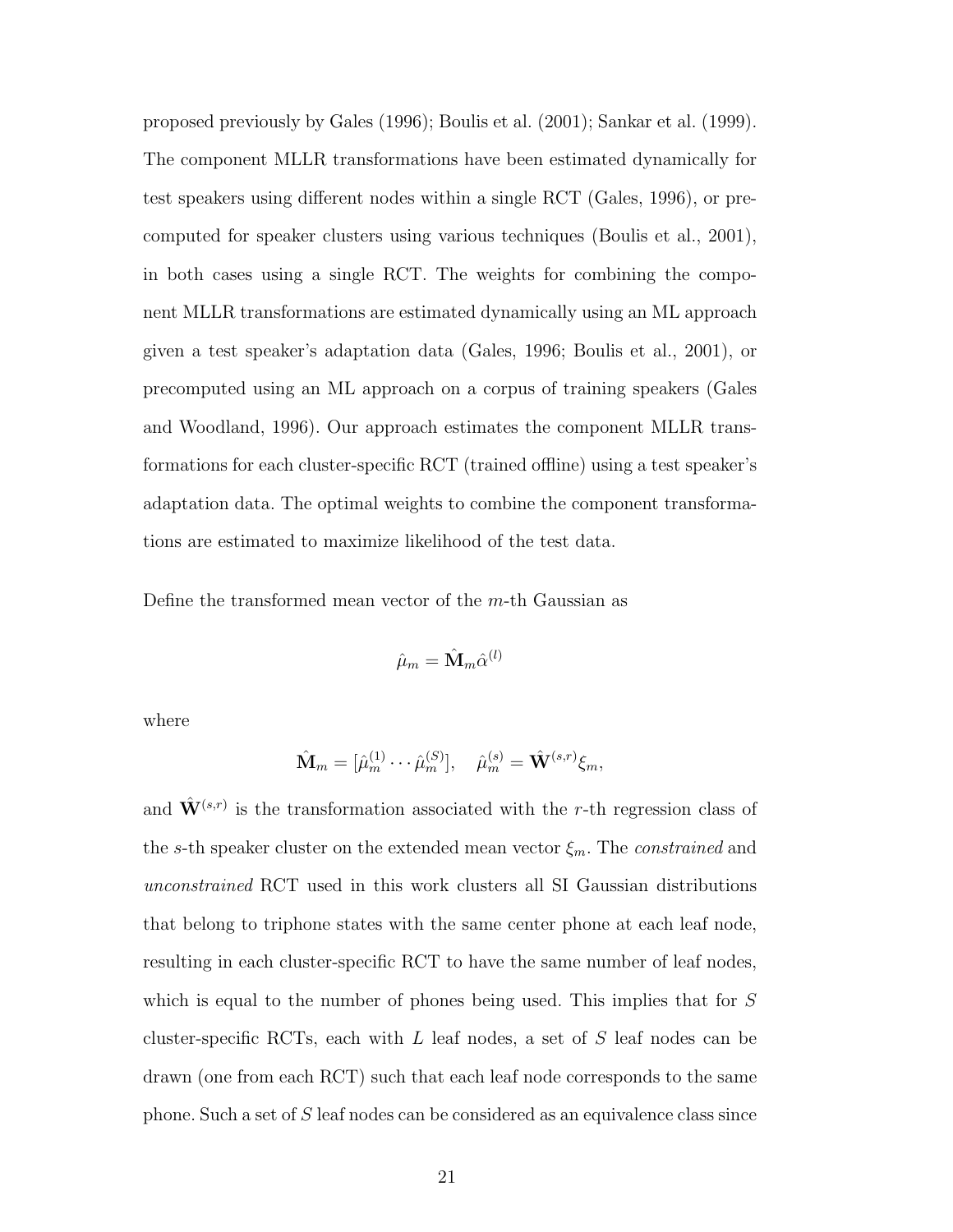they would cluster the same set of SI Gaussian distributions corresponding to a particular phone. <sup>10</sup> This equivalence relationship can be represented by a mapping matrix, which has  $S$  rows and  $L$  columns. Each row corresponds to the  $S$  cluster-specific RCTs and each column the  $L$  leaf nodes. The  $S$  entries in the lth column would denote the indices of the leaf nodes, corresponding to each RCT, that form an equivalence class. Then the weights for combining MLLR mean transformations can be estimated for the S leaf nodes in an equivalence class, which we refer to as weights being tied at the leaves of the RCTs. Representing the weights  $\alpha_s^{(l)}$  for the s-th RCT and the *l*-th equivalence class (leaf nodes) by

$$
\hat{\alpha}^{(l)} = [\hat{\alpha}_1^{(l)} \cdots \hat{\alpha}_S^{(l)}]^T
$$

and using a procedure similar to that of Gales (1996), we define the auxiliary function of interest in Eqn. 1 for the expectation-maximization algorithm (EM) (Dempster et al., 1977)

$$
\mathcal{Q}(\mathcal{M},\hat{\mathcal{M}}) = K - \frac{1}{2} \sum_{r=1}^{R} \sum_{c=1}^{C_r} \sum_{m=1}^{M_c} \sum_{\tau=1}^{T} \gamma_m(\tau) \left(\mathbf{o}(\tau) - \hat{\mu}_m\right)^T \Sigma_m^{-1} \left(\mathbf{o}(\tau) - \hat{\mu}_m\right),\tag{1}
$$

where  $K$  is a normalization constant,  $R$  is the number of regression classes containing  $C_r$  mixture Gaussian distributions, each of which has  $M_c$  component Gaussian distributions;  $\mathbf{o}(\tau)$  is the observation vector at time  $\tau$ ; and  $\gamma_m(\tau)$ ,  $\hat{\mu}_m$  and  $\Sigma_m^{-1}$  are the occupation probability at time  $\tau$ , mean vector, and inverse covariance of the mth Gaussian distribution, respectively. Differentiating Eqn. 1 with respect to  $\hat{\alpha}_s^{(l)}$  results in Eqn. 2

 $\overline{^{10}$  The set of root nodes of each cluster-specific RCT also form an equivalence class since they cluster all the SI Gaussian distributions.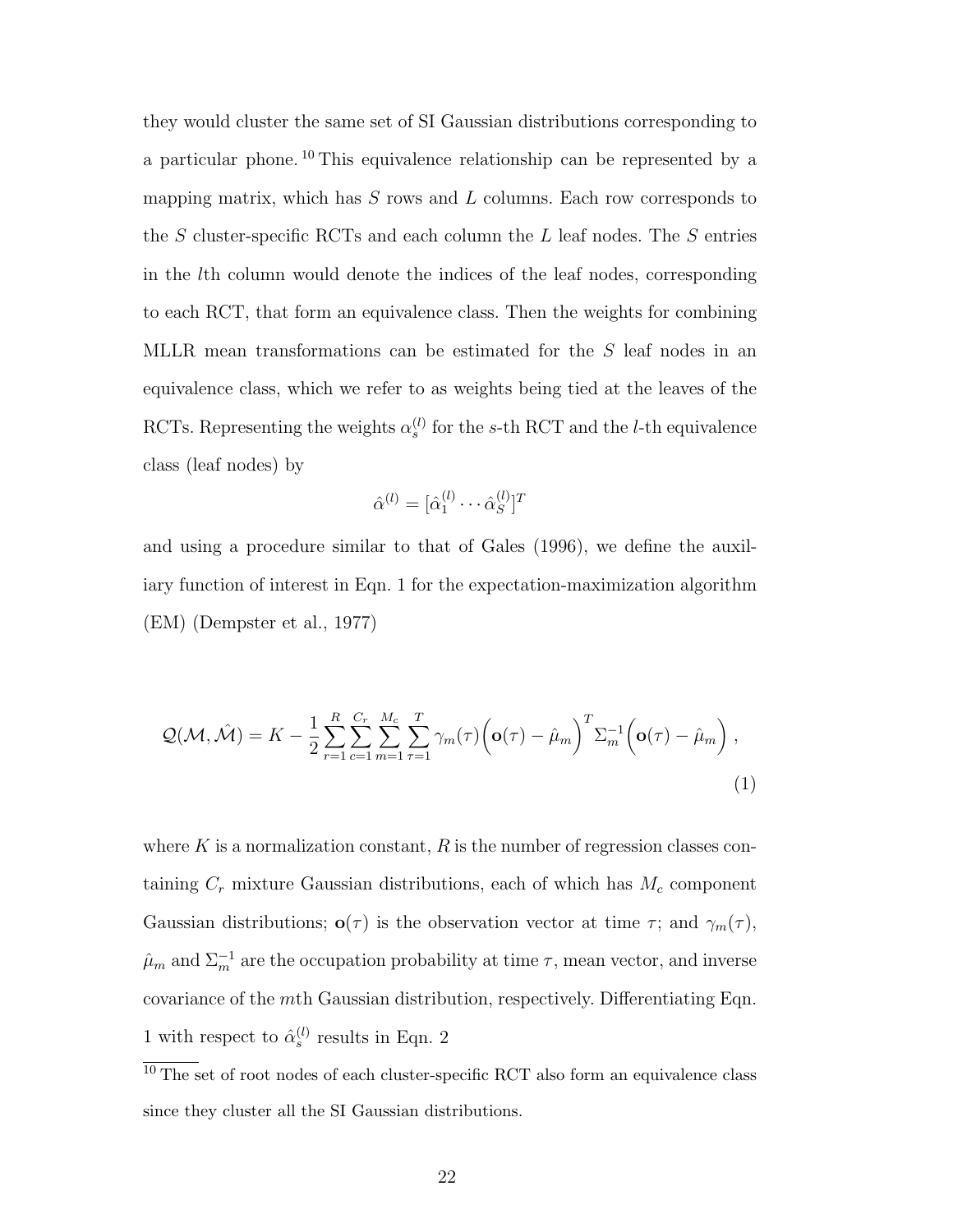$$
\left[\sum_{r=1}^{R} \sum_{c=1}^{C_r} \sum_{m=1}^{M_c} \sum_{\tau=1}^{T} \gamma_m(\tau) \hat{\mu}_m^{(s)T} \Sigma_m^{-1} \hat{\mathbf{M}}_m \right] \hat{\alpha}^{(l)} = \sum_{r=1}^{R} \sum_{c=1}^{C_r} \sum_{m=1}^{M_c} \sum_{\tau=1}^{T} \gamma_m(\tau) \hat{\mu}_m^{(s)T} \Sigma_m^{-1} \mathbf{o}(\tau) .
$$
\n(2)

By differentiating Eqn. 1 with respect to each of the S weights  $\hat{\alpha}_s^{(l)}$  a set of simultaneous equations can be generated as shown in Eqn. 3:

$$
\mathbf{Z}^{(l)}\hat{\alpha}^{(l)} = \mathbf{V}^{(l)}\,,\tag{3}
$$

where **Z** is a symmetric  $S \times S$  matrix and **V** is an  $S \times 1$  vector. Each row of  $Z$  and the corresponding element of  $V$  is computed by differentiating Eqn. 2 with respect to each of the S weights  $\hat{\alpha}_s^{(l)}$ . The weights  $\hat{\alpha}_s^{(l)}$  can then be estimated by solving for  $\hat{\alpha}^{(l)}$  using Eqn. 3 that requires the inversion of matrix **Z**.

If the branching structure of the cluster-specific RCTs is such that the paths in two or more RCTs leading to leaf nodes (that form an equivalence class) are identical, then the cluster-specific MLLR transformations estimated at any node in such branches will be identical in each RCT. For such an equivalence class, matrix **Z** in Eqn. 2 will have numerically identical rows corresponding to the leaf nodes with identical branching structure. With some rows being identical, matrix **Z** will no longer have linearly independent rows and will not have full rank. In such cases, an infinite number of solutions will exist for the weights  $\hat{\alpha}_s^{(l)}$ . In our approach, we estimate the weights only for those clusters that have unique cluster-specific MLLR transformations, and assume the rest of the weights to be zero. Effectively, this approach ignores redundant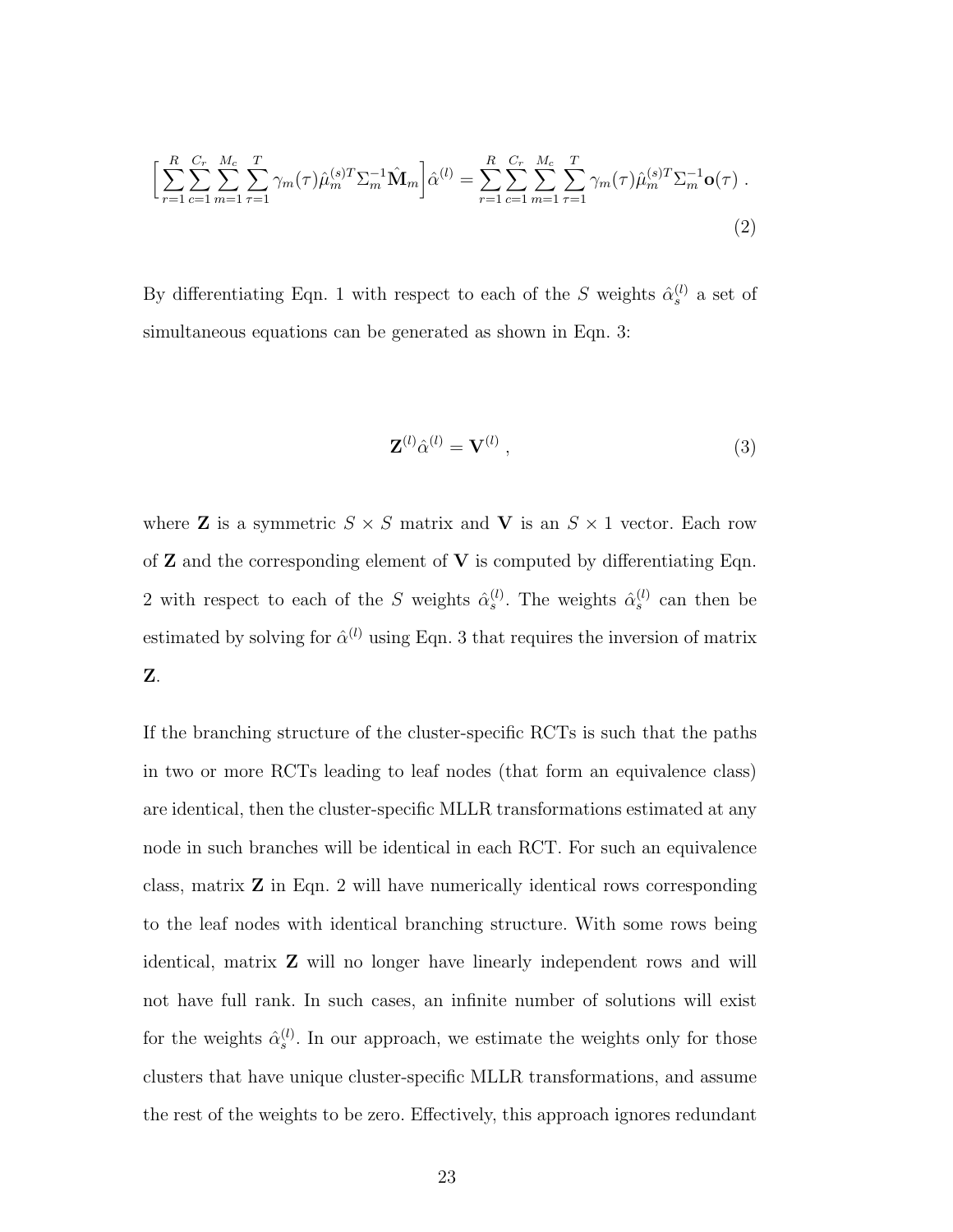cluster-specific MLLR transformations when estimating the transformation smoothing weights. As part of this procedure we introduce cluster-specific Lagrange multipliers,  $\lambda^{(l)}$  and  $\beta_s^{(l)}$  for the weights  $\hat{\alpha}^{(l)}$  into the objective function of Eqn. 4 that places inequality constraints on the weights such that they are positive and an equality constraint that they sum to one. <sup>11</sup>

$$
\mathcal{Q}(\mathcal{M}, \hat{\mathcal{M}}) = K - \frac{1}{2} \sum_{r=1}^{R} \sum_{c=1}^{C_r} \sum_{m=1}^{M_c} \sum_{\tau=1}^{T} \gamma_m(\tau) \left( \mathbf{o}(\tau) - \hat{\mu}_m \right)^T \Sigma_m^{-1} \left( \mathbf{o}(\tau) - \hat{\mu}_m \right) + \sum_{l=1}^{L} \lambda^{(l)} (\sum_{s=1}^{S} \alpha_s^{(l)} - 1) + \beta_s^{(l)} (\alpha_s^{(l)} \ge 0) \tag{4}
$$

When an inequality constraint becomes active, it becomes an equality or the cluster-specific weight it corresponds to is zero, while the remaining weights are non-zero. To estimate the weights with inequality constraints, the procedure keeps the inequality constraint inactive for those clusters that have unique cluster-specific MLLR transformations and sets the constraint to be active for the rest of the clusters. The cluster-specific weights are then estimated under the constraint that they sum to one. It is straightforward to solve for the Lagrange multipliers, and the details are omitted here.

#### 5.2 Two-step ML Weight Estimation Strategy

For each test speaker, we apply a two-step ML weight estimation procedure. First, we estimate the mean and diagonal variance MLLR transformations for every cluster-specific RCT from HMM state occupancy statistics collected

 $\frac{11}{11}$  Note that the maximum likelihood solutions of weights obtained by solving Eqn. 3 do not have any constraints on the weights.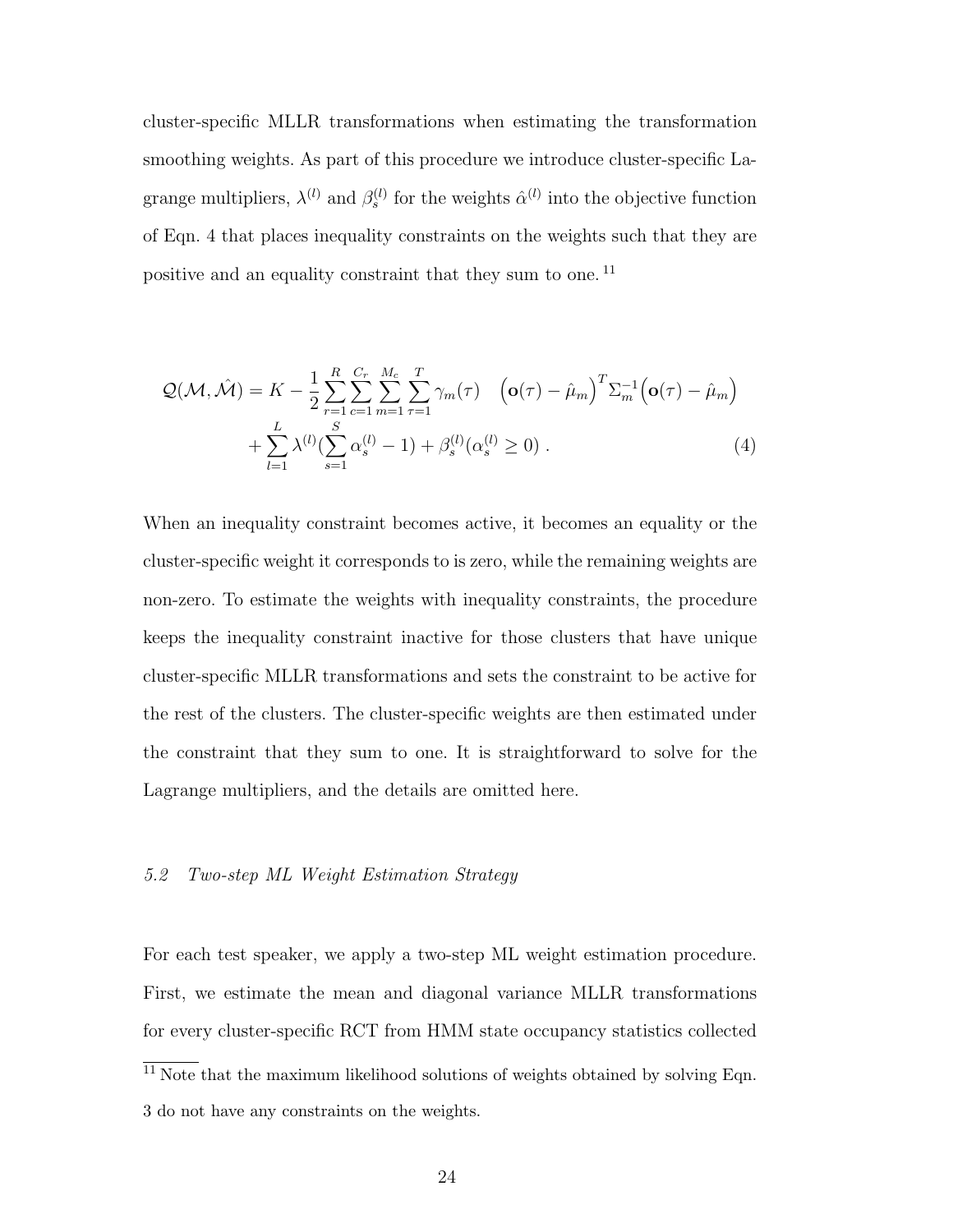using the speaker's adaptation data and the unadapted SI acoustic model. Next, we determine the cluster-specific RCT that produces the highest gain in likelihood on the adaptation data using the acoustic model adapted by its corresponding MLLR mean and diagonal variance transformations. Then, using this adapted acoustic model, we reestimate the HMM state occupancy statistics, which are subsequently used for estimating the mean transformation smoothing weights, without any inequality constraints (first step) (as described in Section 5.1) and the corresponding diagonal variance transformation, and determine its likelihood gain on the adaptation data. If the gain is less than the best gain from the cluster-specific RCT, we estimate the smoothing weights with inequality constraints (second step), and the corresponding diagonal variance transformation. Depending on the set of smoothing weights chosen, either from the first or the second step, the corresponding combined mean transformations and diagonal variance transformations are used to adapt the SI acoustic model.

# 5.3 Limitations of the Two-step ML Weight Estimation Strategy

Under conditions described in Sec. 5.1, the matrix **Z** in Eqn. 2 can have rows that are not linearly independent. <sup>12</sup> In such cases, we extended the ML procedure of Gales (1996) for estimating the cluster-specific weights by adding inequality constraints using Lagrange multipliers and estimating only the weights for those clusters that have unique cluster-specific MLLR transformations. This is one approach for robustly estimating the cluster-specific weights

<sup>12</sup> In our experiments, we did not encounter situations when matrix **Z** had full rank in theory, but in practice could not be inverted on finite-precision machines.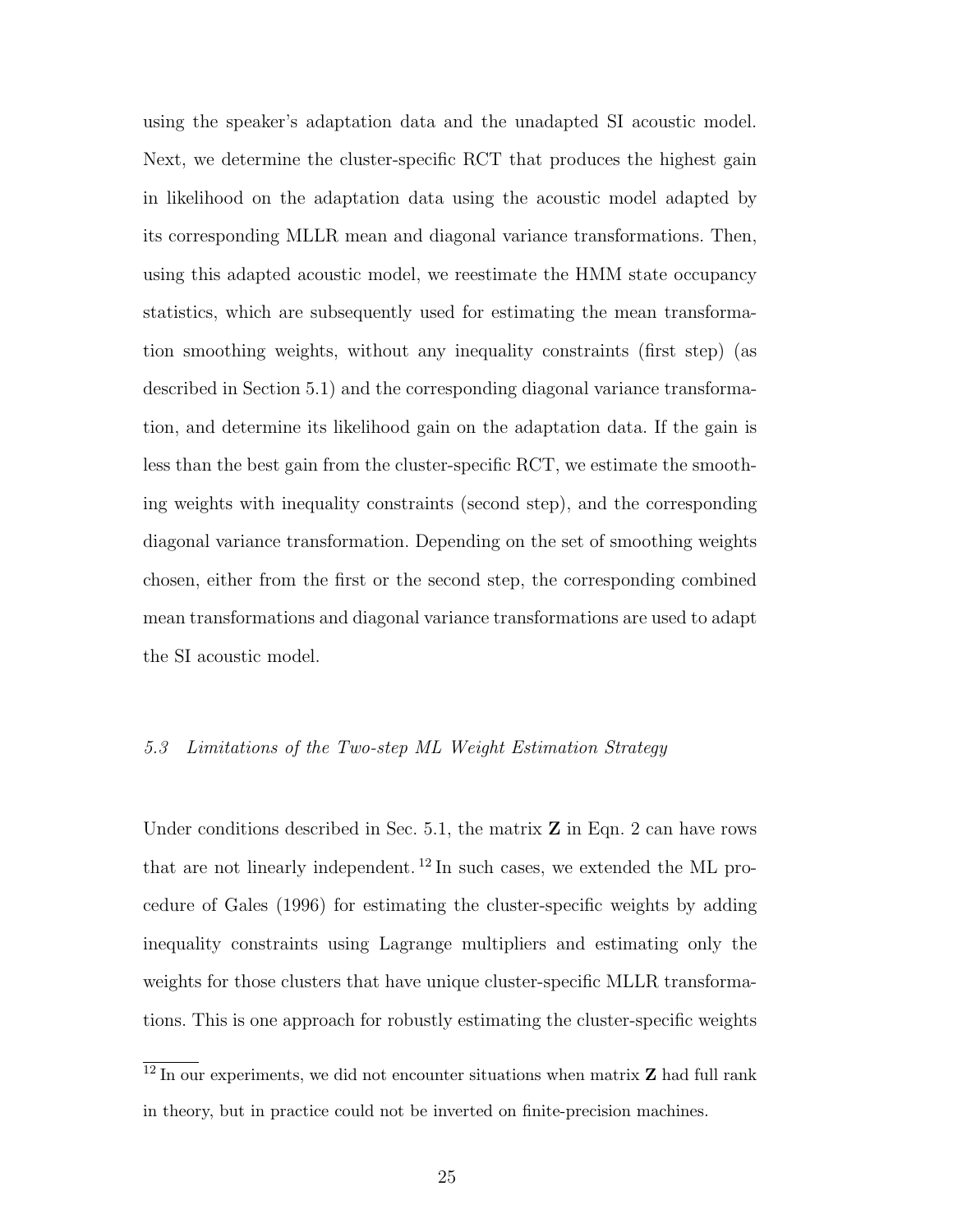in a ML framework, but several other alternatives exist. These include generalized EM approaches that increase the likelihood of the objective function in Eqn. 1 without requiring inversion of the matrix **Z**. Another possibility is to use an iterative approach to estimate each cluster-specific weight  $\hat{\alpha}_s^{(l)}$ individually, keeping the others fixed, which also does not require inversion of the matrix **Z**. The use of inequality constraints in our approach, which constrains the weights to be non-zero and sum to one, does not achieve the theoretical maximum that is possible without the constraints. However, the constrained weight estimation results in robust adaptation performance across a wide-range of speakers as shown in experimental evidence in Sections 6.4. <sup>13</sup>

#### 5.4 Computation Requirements

Compared to standard MLLR adaptation with a single transformation (mean and variance), the computational cost of adaptation using multiple clusterdependent RCT structures increases linearly with the number of clusters. With S clusters,  $S+1$  transformations are estimated (including one for the SI RCT). For example, if there is only one iteration of MLLR estimation and the robust ML weight estimation strategy (Section 5.2) is not used, then the state occupancy statistics from the SI model are used for estimating transformations for each cluster-specific RCT, and the total computational cost of estimating the MLLR transformations is  $S+1$  times that of using only the SI RCT. As mentioned in Section 5.1, the ML weights are estimated only for those nodes in the cluster-specific RCTs that represent equivalence classes, in terms of the SI Gaussian distributions they cluster, such as the set of leaf nodes of each tree.

<sup>&</sup>lt;sup>13</sup> An additional reason for using the constrained weight estimation scheme was the ease of its software implementation in our ASR engine.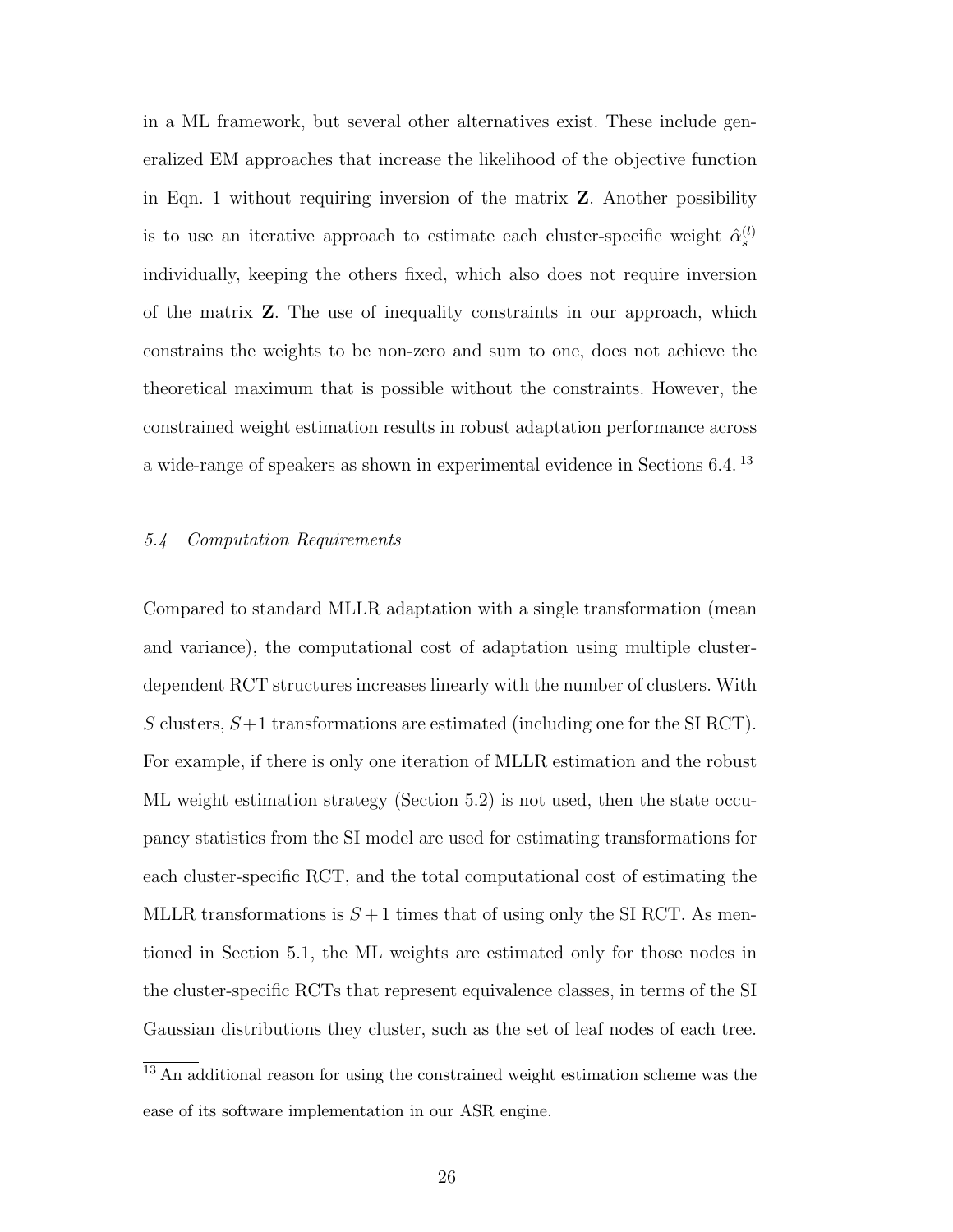The added cost of ML weight estimation for combining the transformations is negligible, since there are far fewer weights to estimate than transformation parameters. For example, for the unconstrained and constrained RCTs, which have as many leaves as phones in the SI acoustic model, one weight needs to be estimated for each leaf node of each cluster-specific RCT. For an ASR system with 45 phones and 4 cluster-specific RCTs the total number of weights that need to be estimated is 180. On the other hand, a typical MLLR full mean transformation for a 39-dimensional feature vector needs 1560 parameters to be estimated.

The memory requirements are twice that of standard MLLR, since two acoustic models are stored in memory: the SI acoustic model to estimate state occupancy counts, and an adapted acoustic model, obtained by applying cluster-specific MLLR transformations to the SI acoustic model and used to compute overall likelihood gain from the cluster-specific RCTs. Compared to approaches such as eigenvoices, that combine multiple models and need to store each component acoustic model in memory, our approach also has much smaller memory requirements. Since weight estimation requires computing likelihoods with each component model, and this dominates the computational costs in transform estimation, the overall cost of the two approaches is similar.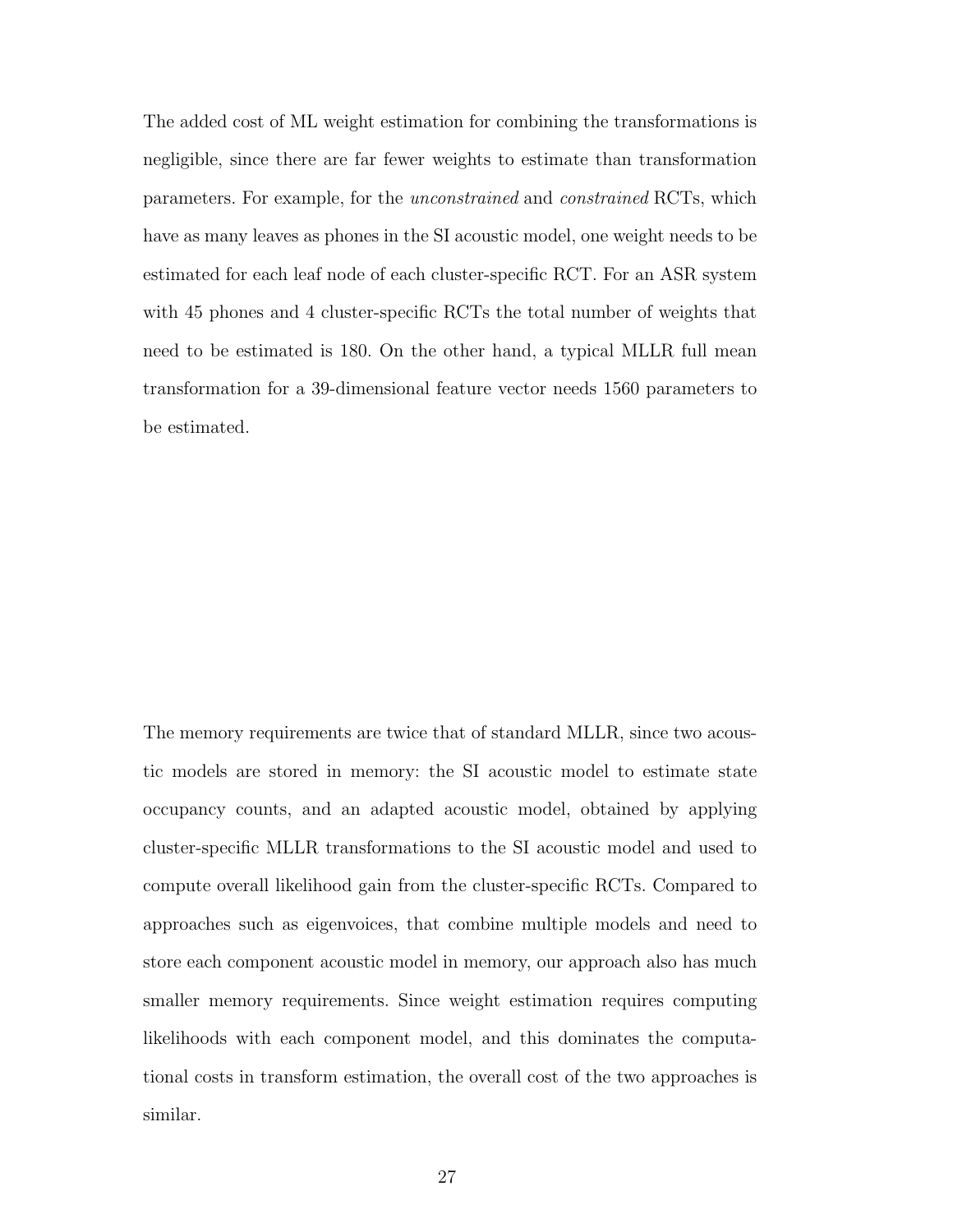#### **6 Recognition Experiments with Soft Regression Trees**

#### 6.1 Baseline Regression Class Tree Performance

We first present the baseline ASR system performance after MLLR adaptation (as described in Section 3) when using the different types of RCTs trained for this work. As mentioned earlier, we examined four different types of RCTs: unconstrained, constrained, and unconstrained state-level (described in Section 2.1) and a manually designed tree (using knowledge of acoustic phonetics as described in Section 3). Tables 3 and 4 show the ASR system performance (WER) improvements obtained using each of these trees for the 2004 English BN and 2003 English CTS test sets, respectively. In row 1 of Tables 3 and 4, "Unconstr." refers to the unconstrained type RCT, "Unconstr. State" refers to the unconstrained state-level type RCT, "Constr." refers to the constrained type RCT, and "Manual" refers to the manually designed RCT. In the same tables, row 2 refers to the WER of the adaptation hypothesis ("Adapt Hyps") used for MLLR adaptation, and row 3 refers to the WER after MLLR adaptation ("MLLR").

|            | Unconstr. | Unconstr. State | Constr. | Manual |
|------------|-----------|-----------------|---------|--------|
| Adapt Hyps | 17.9      | 17.9            | 17.9    | 17.9   |
| MLLR.      | 15.9      | 15.9            | 15.9    | 16.0   |

Table 3

WER(%) after MLLR adaptation using four different RCT building schemes on the 2004 English BN test set

The results presented in Tables 3 and 4 show that the performance improve-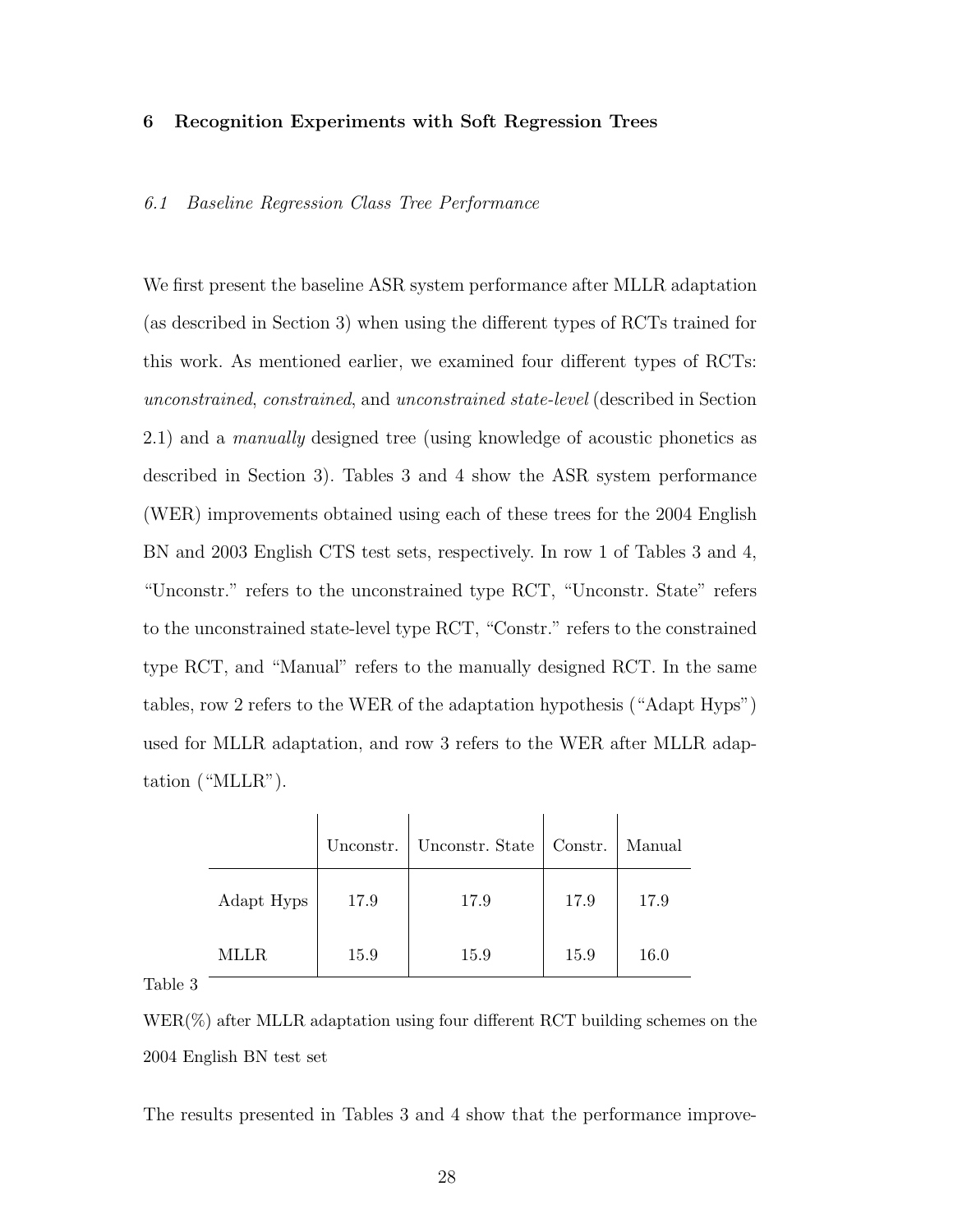|            | Unconstr. | Unconstr. State   Constr. |      | Manual |
|------------|-----------|---------------------------|------|--------|
| Adapt Hyps | 23.1      | 23.1                      | 23.1 | 23.1   |
| MLLR       | 21.5      | 21.4                      | 21.4 | 21.4   |

Table 4

WER(%) after MLLR adaptation using four different RCT building schemes on the 2003 English CTS test set

ments obtained from each of the three types of automatically built RCTs (unconstrained, unconstrained state-level and constrained) are similar. Given this evidence, it is unlikely that the use of the two-step ML procedure of Section 5.2 will yield any additional benefits with the unconstrained state-level type RCTs compared to using the two-step ML procedure with the *unconstrained* and constrained type RCTs. In addition, the unconstrained state-level type RCTs have higher degrees of freedom (or number of leaf nodes) since each leaf node represents a triphone HMM state, compared to the unconstrained and *constrained* type RCTs, which have one leaf per phone.<sup>14</sup> The higher degrees of freedom make it likely that the MLLR transformations estimated with the unconstrained state-level type RCT and the two-step ML procedure will overtrain on errorful adaptation hypotheses. In a pilot experiment with the 2004 English BN test set, we saw evidence of over-training with the unconstrained state-level type RCT that resulted in larger improvements in overall likelihood of the adaptation data, but lower ASR system performance improvements due to MLLR adaptation. Because of this, we will focus only on the unconstrained and constrained type RCTs for subsequent ASR experiments.

<sup>&</sup>lt;sup>14</sup> For the ASR system used in this work, there were 3129 HMM states (for the English BN system) while the number of phones was only 45.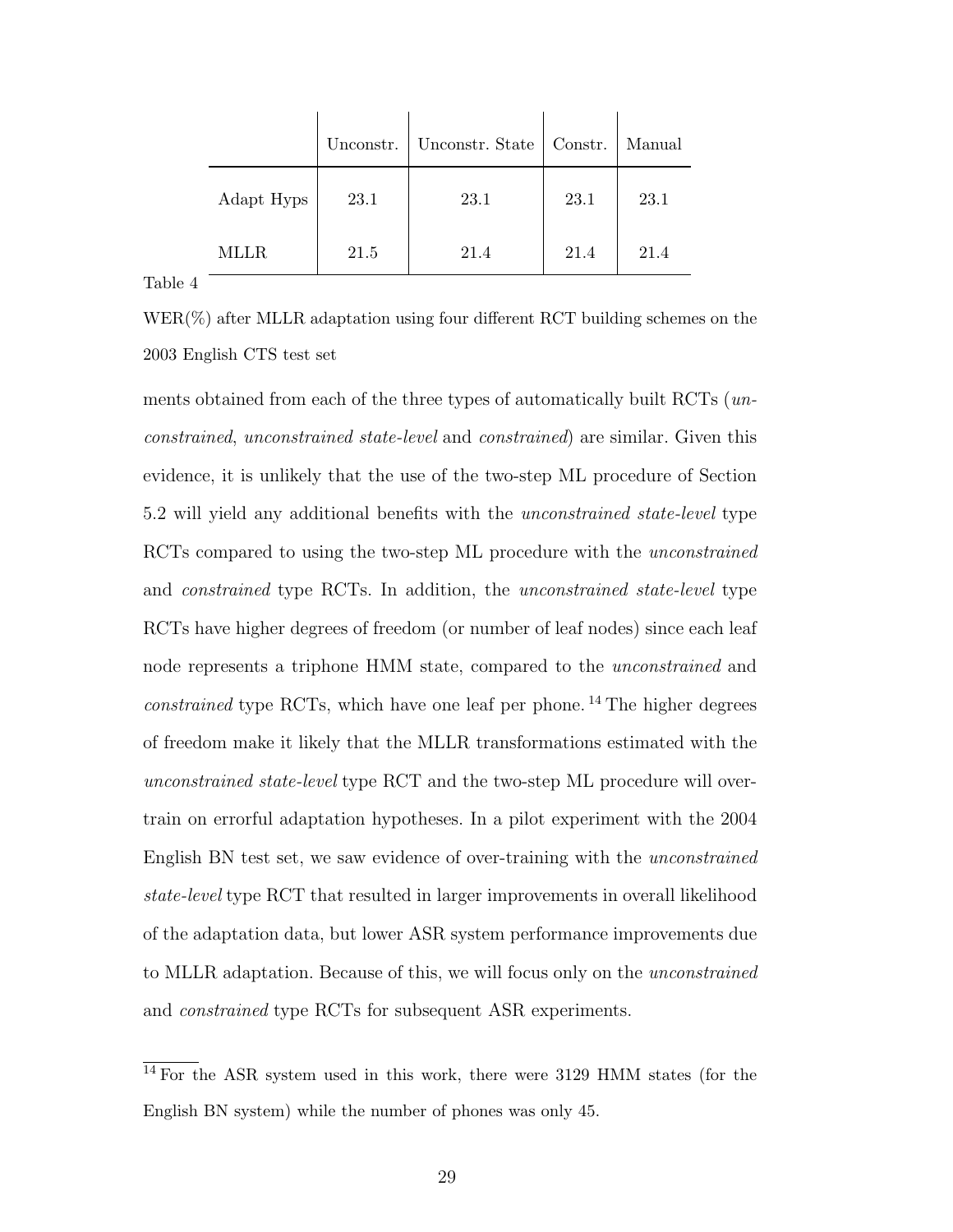# 6.2 Average ASR Performance Results

To evaluate the performance of the two-step ML procedure for combining MLLR transformations from speaker-clustered (SC) RCT, described in Section 5.2, we tested its performance on a range of standard NIST test sets. As mentioned in Section 4, for each domain we trained 4 cluster-specific RCTs, one for each speaker cluster, of both constrained and unconstrained types, and combined transformations using the two-step ML procedure. In Tables 6, 7 and 8, the columns denoted by "Unconstr." and "Constr." refer to the unconstrained and constrained RCT, respectively. The row labels refer to experiment configurations, which are explained in Table 5.

| Experiment Name                  | Experiment Configuration                                                                                                                              |
|----------------------------------|-------------------------------------------------------------------------------------------------------------------------------------------------------|
| Adapt Hyps                       | WER of adaptation hypothesis                                                                                                                          |
| SI                               | speaker-independent automatically built RCT                                                                                                           |
| Soft SC (root)                   | multiple speaker-clustered RCT with MLLR<br>transformation combination weights tied at<br>the root of the cluster-specific trees (global)<br>weights) |
| "Soft SC (leaves)" and "Soft SC" | multiple speaker-cluster RCT with weights<br>tied at the leaves of the cluster-specific trees                                                         |
| ML SC                            | cluster-specific RCT that achieves the highest<br>likelihood gain on adaptation data                                                                  |
| Soft $SC + No$ adapt             | cluster-specific RCTs with an extra weight for<br>the case of no adaptation                                                                           |
| Oracle SC                        | cluster-specific RCT that achieves the lowest<br>WER.                                                                                                 |

Table 5

Various configurations for ASR experiments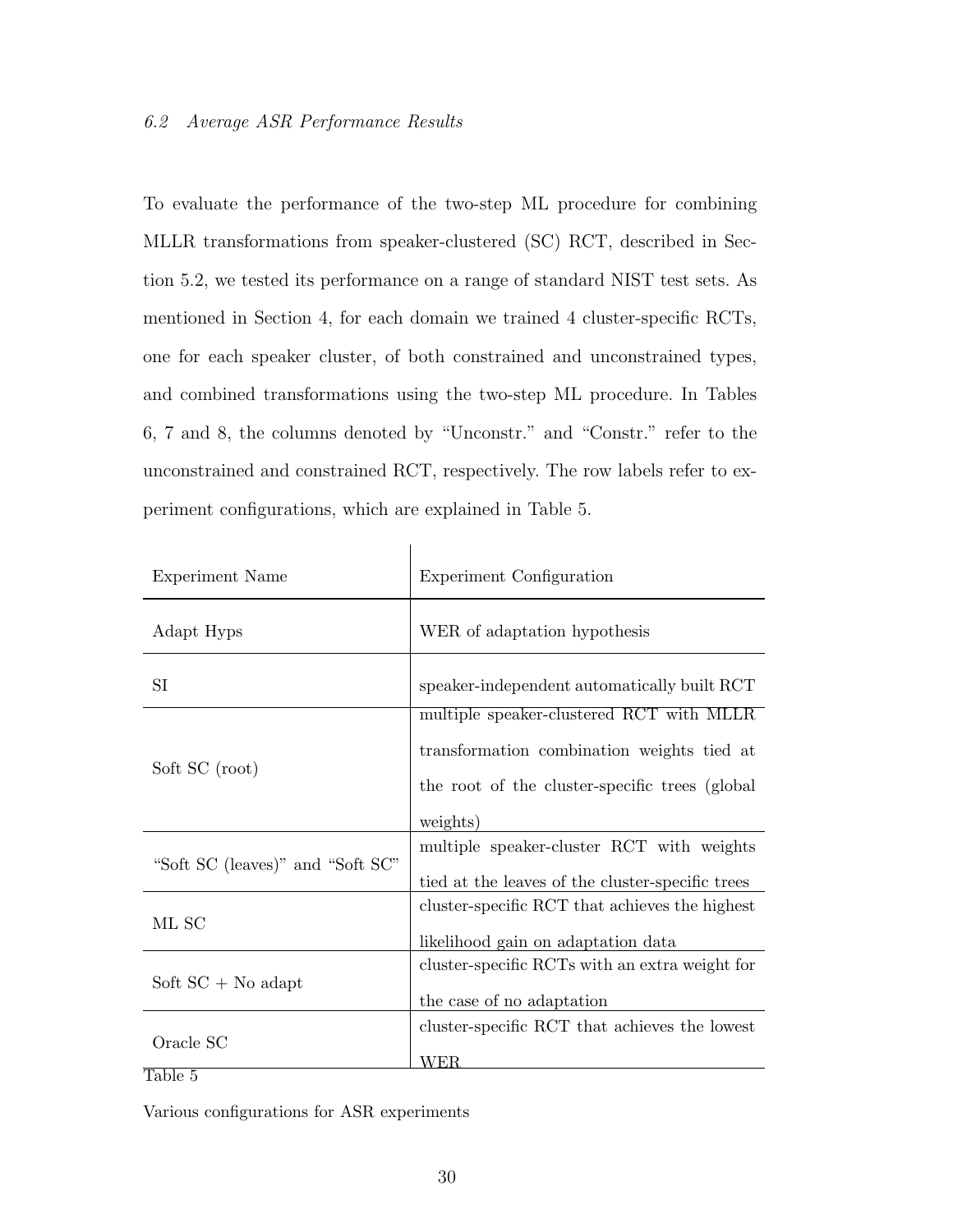Table 6 shows the results of experiments that were run with the NIST 2003 English CTS test set and the CTS-domain specific RCT. The results show small improvements of 0.1% to 0.2% (absolute) for *constrained* and *uncon*strained RCTs, using the two-step ML procedure, compared to using only one SI RCT. The improvement of 0.2% (absolute) for the configuration "Soft SC (leaves)" using the unconstrained RCT is significantly different from the "SI" case  $(p < 0.01)$ . <sup>15</sup>

The ASR performance level from tying the ML weights at the root and at the leaves of the cluster-specific RCT indicates that both are equivalent in performance. However, given that speakers usually have enough data to estimate weights at the leaves, and this method gave slightly better results, we picked the leaf-based weight-tying configuration for all subsequent experiments in other domains. The "ML SC" configuration did not achieve better performance than "Soft SC (leaves)", while the performance of "Oracle SC" confirms our observation in Section 4 that the overall WER can be reduced significantly by choosing the optimal RCT.

Similar experiments were run with the NIST 2004 English BN test set using the speaker-clustered RCT trained on the BN training data. The results are shown in Table 7, where we can see that the "Soft SC (leaves)" configuration is able to achieve small improvements over the baseline (manually designed) RCT and the SI RCT in the range of 0.1% to 0.2% (absolute) for *constrained* and unconstrained RCTs, though these are not statistically significant.

We also tested the performance the of speaker-clustered RCT on the NIST

<sup>15</sup> Unless otherwise noted, significance tests on recognition results use a matched pair sentence segment test.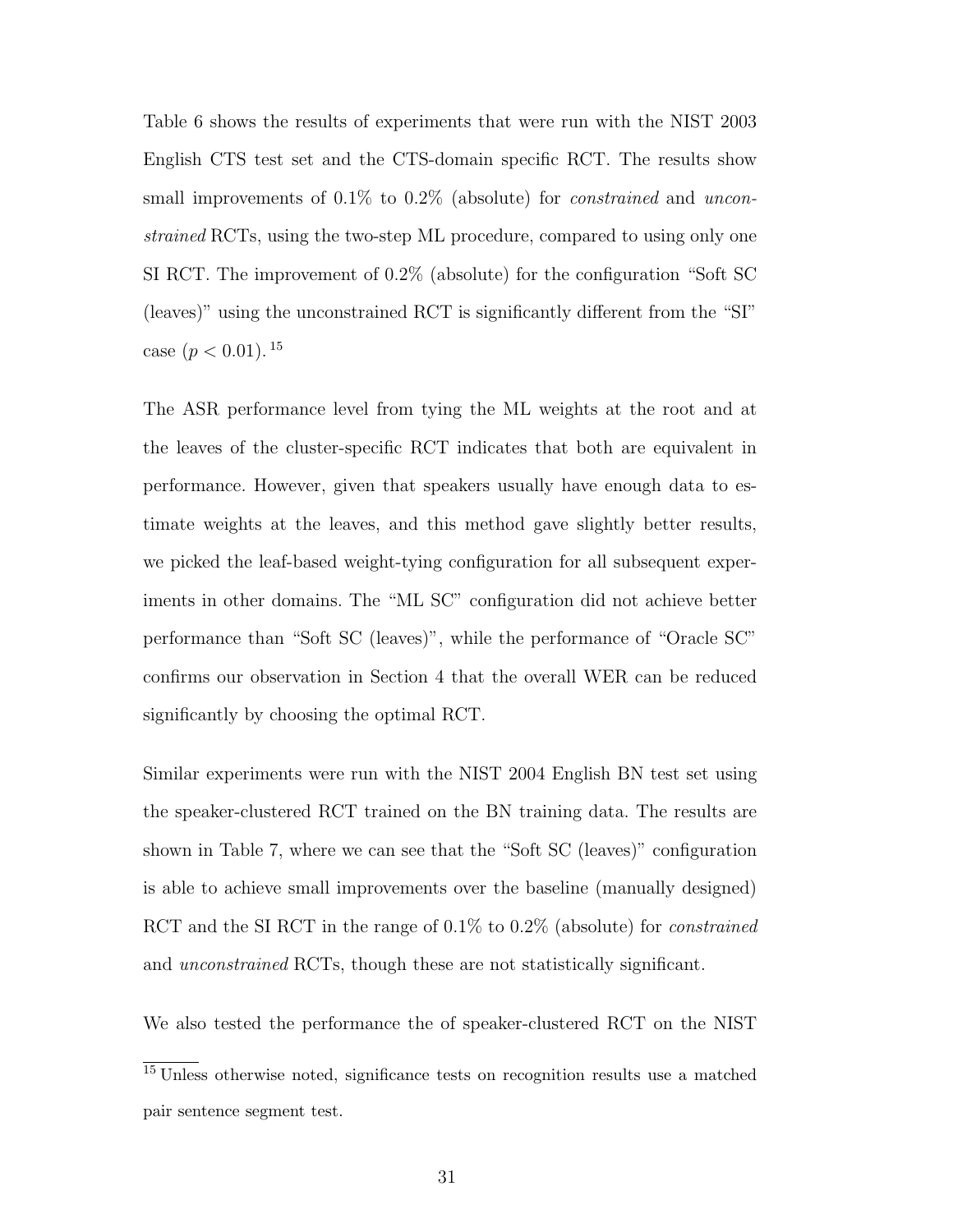|                      | Unconstr. | Constr. |
|----------------------|-----------|---------|
| Adapt Hyps           | 23.1      | 23.1    |
| <b>SI</b>            | 21.5      | 21.4    |
| Soft SC (root)       | 21.4      | 21.4    |
| Soft SC (leaves)     | 21.3      | 21.3    |
| ML SC                | 21.3      | 21.3    |
| Soft $SC + No$ adapt | 21.4      | 21.2    |
| Oracle SC            | 20.8      | 20.9    |

# Table 6

WER(%) using speaker-clustered RCT for the 2003 English CTS test set

2006 Mandarin BN and 2005 BC (development) test sets using the Mandarin BN/BC ASR system. The results are shown in Table 8, where the constrained SI RCT achieved improvements of 0.3% (absolute) for both test sets, compared to the baseline (manually designed  $^{16}$ ) RCTs, which are statistically significant at the level of  $p < 0.002$ . The use of the unconstrained speakerclustered RCT ("Soft SC") results in improvements of 0.2% (absolute) for the NIST 2006 Mandarin BN test set (significant,  $p < 0.012$ ) and 0.6% (absolute) for the 2005 Mandarin BC (dev) test set (significant,  $p < 0.001$ ). The use of constrained speaker-clustered RCT did not result in significant improvements. <sup>17</sup> As in the case of the speaker-clustered RCT for the English domains,

<sup>&</sup>lt;sup>16</sup> The manually designed RCT had three leaf classes: vowels, consonants and nonspeech organized into a tree.

<sup>&</sup>lt;sup>17</sup> The linguistic question set used for building the constrained RCT is not as richly developed for Mandarin as is the case for English, which provides an explanation for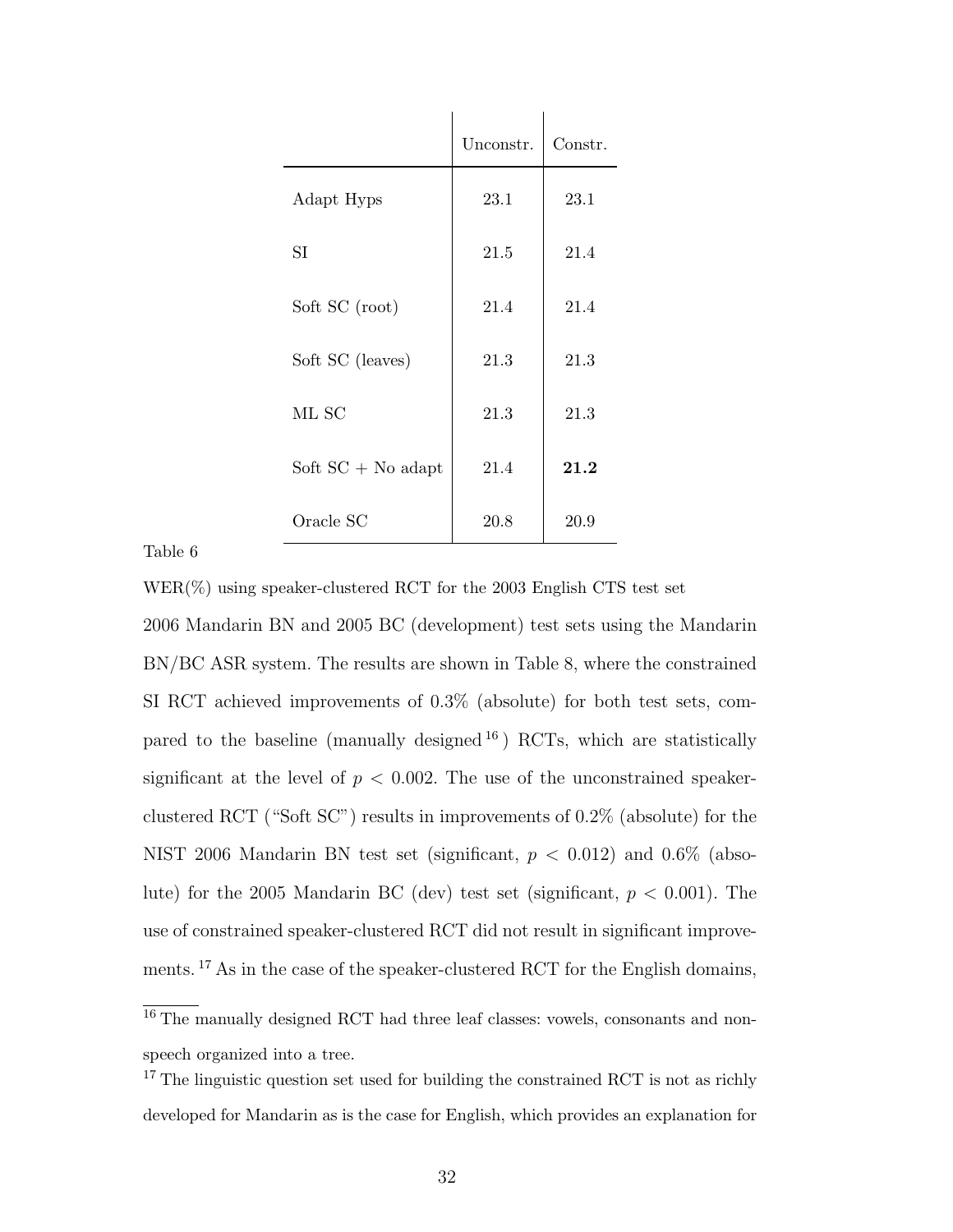|                      | Unconstr. | Constr. |
|----------------------|-----------|---------|
| Adapt Hyps           | 17.9      | 17.9    |
| <b>SI</b>            | 16.0      | 15.9    |
| Soft SC (root)       | 15.9      | 15.9    |
| Soft SC (leaves)     | 15.9      | 15.8    |
| ML SC                | 15.9      | 15.9    |
| Soft $SC + No$ adapt | 15.9      | 15.8    |
| Oracle SC            | 15.2      | 15.3    |

# Table 7

 $WER(\%)$  using speaker-clustered RCT for the 2004 English BN test set the cluster-specific constrained RCT for Mandarin exhibited differences mainly in the vowel branches, and the structure of the cluster-specific unconstrained RCT shows more diversity compared to the constrained RCT.

Last, we experimented with adding an identity MLLR mean transformation when estimating the ML weights. The identity transformation represents the case of "no adaptation" and is referred to as "Soft  $SC + No$  adapt" in Tables 6, 7 and 8. The motivation for this experiment is our observation in earlier work (Mandal et al., 2005, 2006) that 10% to 15% of speakers have lower ASR system performance from using MLLR adaptation in the case of English CTS. This experiment is able to achieve small improvements (0.1% absolute) with the constrained type RCT for the 2003 English CTS test set and the the better ASR performance when using the unconstrained RCT in the Mandarin case.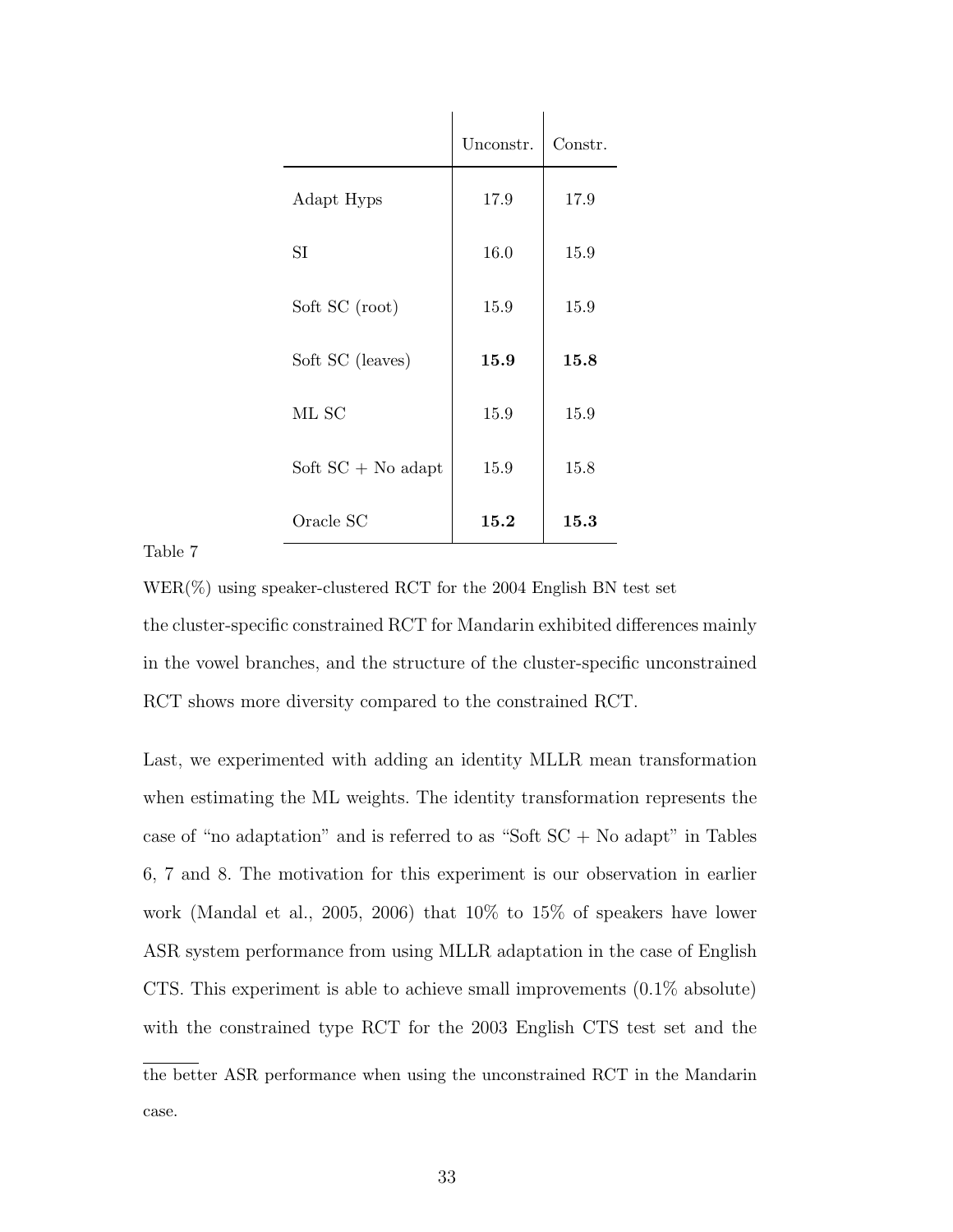unconstrained type RCT for the 2006 Mandarin BN test set, compared to the "Soft SC" case.

|         |                      | 2006 Mandarin BN |         | 2005 Mandarin BC |         |
|---------|----------------------|------------------|---------|------------------|---------|
|         |                      | Unconstr.        | Constr. | Unconstr.        | Constr. |
|         | Adapt Hyps           | 9.6              | 9.6     | 22.6             | 22.6    |
|         | SI                   | 7.5              | 7.7     | 20.3             | 20.4    |
|         | Soft SC              | 7.3              | 7.8     | 19.7             | 20.4    |
|         | Soft $SC + No$ adapt | 7.2              | 7.8     | 19.7             | 20.4    |
| Table 8 |                      |                  |         |                  |         |

WER(%) using speaker-clustered RCT for the 2006 Mandarin BN and 2005 BC (dev) test sets

#### 6.3 Performance Analysis of Two-Step ML Weight Estimation

As mentioned earlier, this work extends the weight estimation framework of Gales and Woodland (1996) by introducing a robust two-step ML weight estimation procedure with or without inequality constraints. We compared the performance of the two-step procedure to the one-step procedure that used unconstrained ML weights for a combination of cluster-specific MLLR mean transformations. The results shown in Table 9 indicate that the two-step procedure indeed produces better ASR performance, compared to the one-step procedure in all cases. The one-step procedure is not stable, and performance is worse on average than when using a single SI RCT.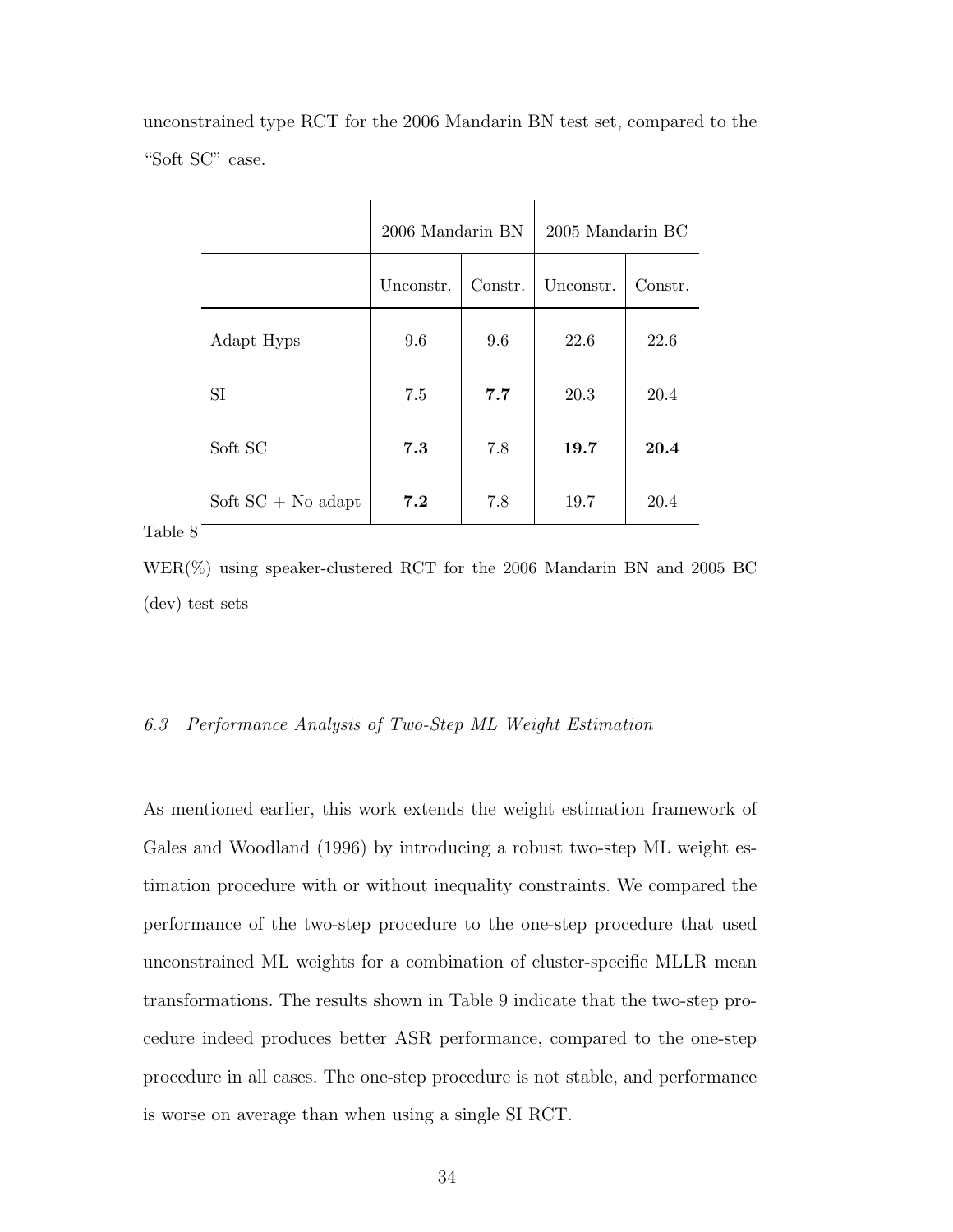|          | 2004 English BN |         | 2003 English CTS |         |
|----------|-----------------|---------|------------------|---------|
|          | Unconstr.       | Constr. | Unconstr.        | Constr. |
| SI       | 16.0            | 15.9    | 21.5             | 21.4    |
| One step | 16.6            | 16.5    | 22.1             | 22.0    |
| Two step | 15.9            | 15.8    | 21.3             | 21.3    |

Table 9

Comparison of performance  $[WER(\%)]$  using two-step or one-step ML weight estimation (2004 English BN and 2003 English CTS test sets)

#### 6.4 WER Distribution Analysis

Since the overall gains from using the speaker-clustered RCT are small, we analyzed the results of experiments on the NIST 2003 English CTS and 2004 English BN test sets to investigate whether there are marked differences in the *distribution* of the WERs by speaker. Such an analysis is motivated by a desire for adaptation methods that give robust, or consistent, improvements across speakers.

In Figures 2 and 3, we have ordered the speakers in the NIST 2004 English BN (234 speakers) and 2003 English CTS (144 speakers) test sets by duration of adaptation data. <sup>18</sup> In Figure 4, we show speaker-level analysis of WER change from adaptation, relative to the unadapted case, with the same ordering of speakers as in Figure 2, using both the SI RCT (left) and speaker-clustered RCT (right) for speakers in the NIST 2004 English BN test set. The plots in Figure 4 indicate that, contrary to expectations, not all speakers benefit

<sup>&</sup>lt;sup>18</sup> Total length of waveforms after segmentation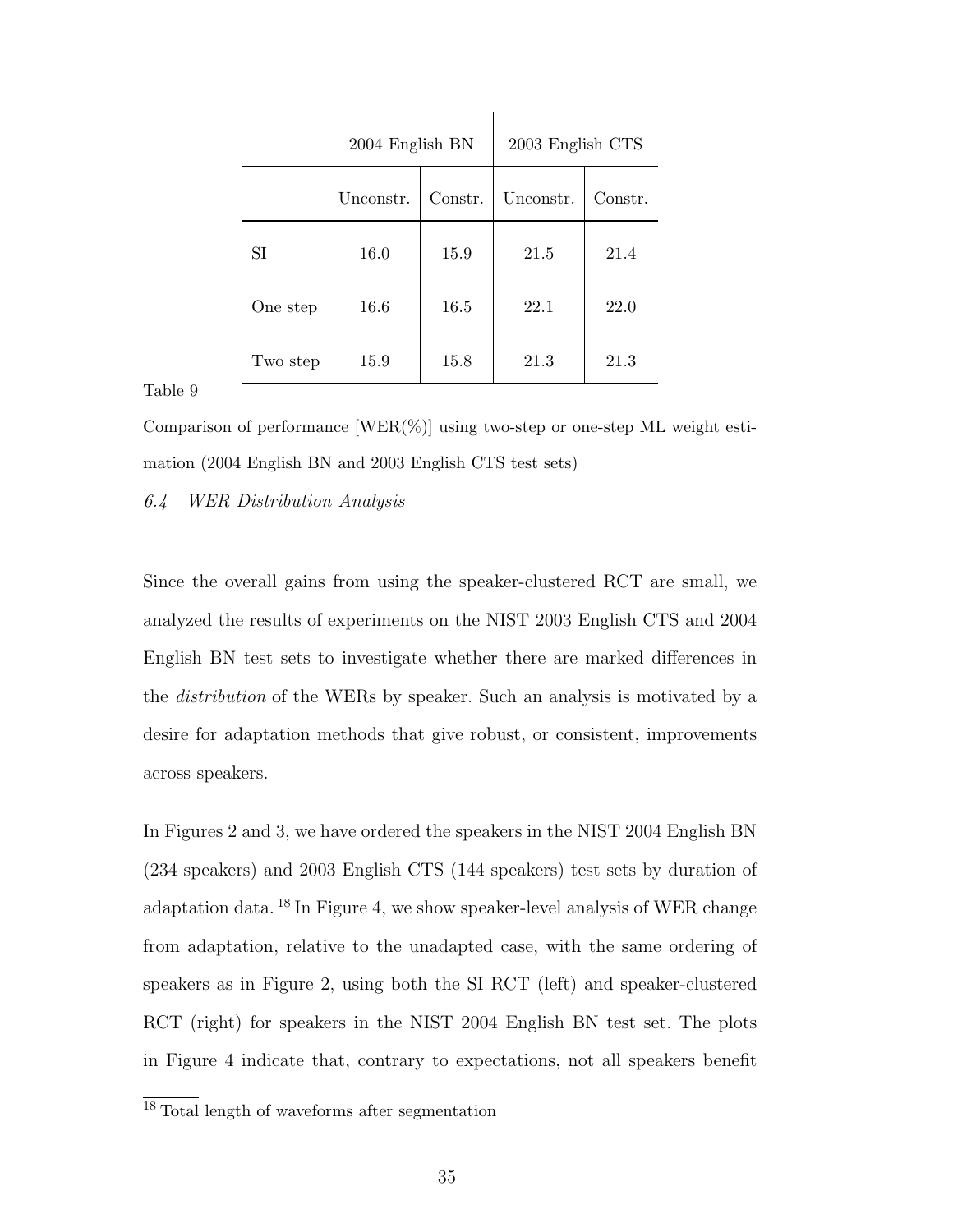from MLLR adaptation. Further, the amount of adaptation data is not a good predictor of performance gains (or losses) from adaptation for a specific speaker, though there is a trend of increased variance of performance change from adaptation as the amount of adaptation data decreases. We can also see in Figure 4 that fewer speakers have performance losses (relative WER change > 0) when the speaker-clustered RCTs is used in adaptation. Similar trends are observed for speakers in the NIST 2003 English CTS test set, though most speakers there have more than 100 seconds of speech, rendering the increased variance trend less clear.

Based on the error reductions with the oracle cluster-specific RCT in Section 4 and the trends seen in Figure 4, we conclude that using multiple speakerclustered RCTs leads to more robust adaptation strategies, compared to a single SI RCT.

We present quantitative evidence for this conclusion in Tables 10 and 11, which show the difference between the percentage of speakers who benefit from adaptation and the percentage of speakers who have degraded ASR system performance due to adaptation (the "net benefit" of adaptation), using different adaptation strategies for both the NIST 2004 English BN and the 2003 English CTS test sets. The different configurations are (rows 3 through 6) SI RCT (SI), the cluster-specific RCT that achieves the highest gain of likelihood on adaptation data (ML SC), multiple speaker-clustered RCTs (Soft SC), and the RCT that achieved the lowest WER (Oracle SC). The net benefits are reported for different speaker subsets (columns 2 through 7): all speakers ("All"), speakers who achieve more than 5% relative WER reduction (or increase) from adaptation ("Rel. 5%"), and speakers whose WER reduction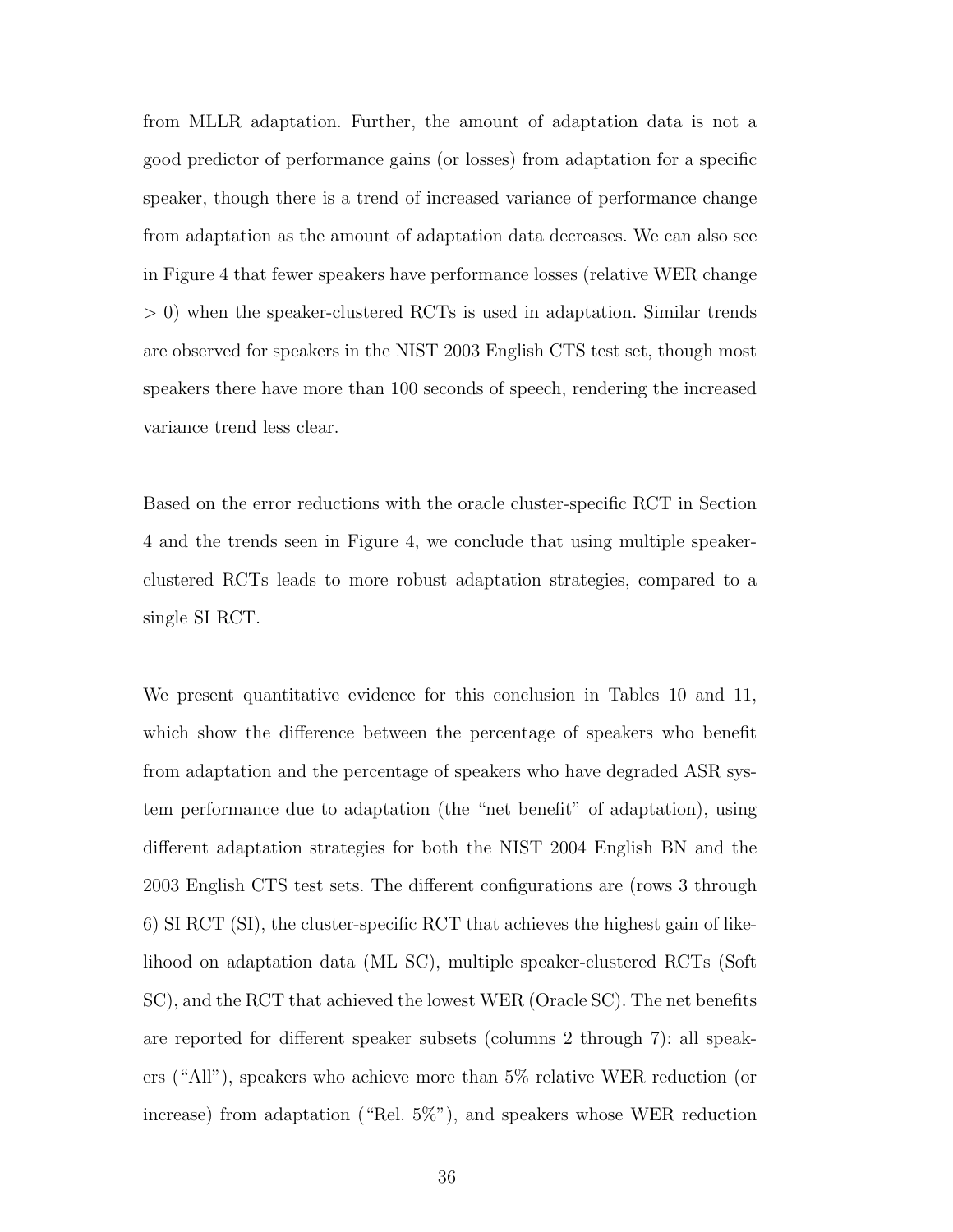(or increase) from adaptation was significant at the level of  $p < 0.15$ . <sup>19</sup> A significance threshold of  $p < 0.15$  was chosen since few speakers satisfy higher significance thresholds because the number of words for an individual speaker is small. Still, this is a stricter criterion for WER change than the simple relative difference of WERs.

It can be seen in Table 10, for both the NIST 2004 English BN and 2003 English CTS test sets, that the net percentage of speakers benefiting (or benefiting significantly at the level of  $p < 0.15$  in the "Oracle SC" case is substantially higher than in the SI case, confirming our observation that the optimal RCT structure varies across speakers. Table 10 also shows that using multiple speaker-clustered RCTs, a greater net percentage of speakers benefits from adaptation, compared to both the "SI" and "ML SC" cases. In the case of English BN, the percentage of speakers significantly net benefiting from "Soft SC" is twice that in the "SI" case, while for English CTS the same difference is almost 30% higher in the "Soft SC" case, compared to the "SI" case.

The distributional information is shown graphically in Figures 5 and 6 with the ordering of speakers the same as in Figures 2 and 3, respectively. Again, we observe that fewer speakers have degraded ASR system performance due

 $\frac{19}{19}$  Denoting the WER for a speaker obtained using the SI RCT by  $p_{SI}$  and that obtained using any other configuration by  $p<sub>X</sub>$ , the difference in WER is significant at the level of  $p < 0.15$  if

$$
p_X \notin [p_{SI} + \epsilon, p_{SI} - \epsilon]
$$

where  $\epsilon = 1.0364 \sqrt{\frac{p_{SI}(1-p_{SI})}{n}}$  and n is the number of words spoken by the speaker. Note that this is a simple, weaker significance test than the matched pairs test used with earlier results.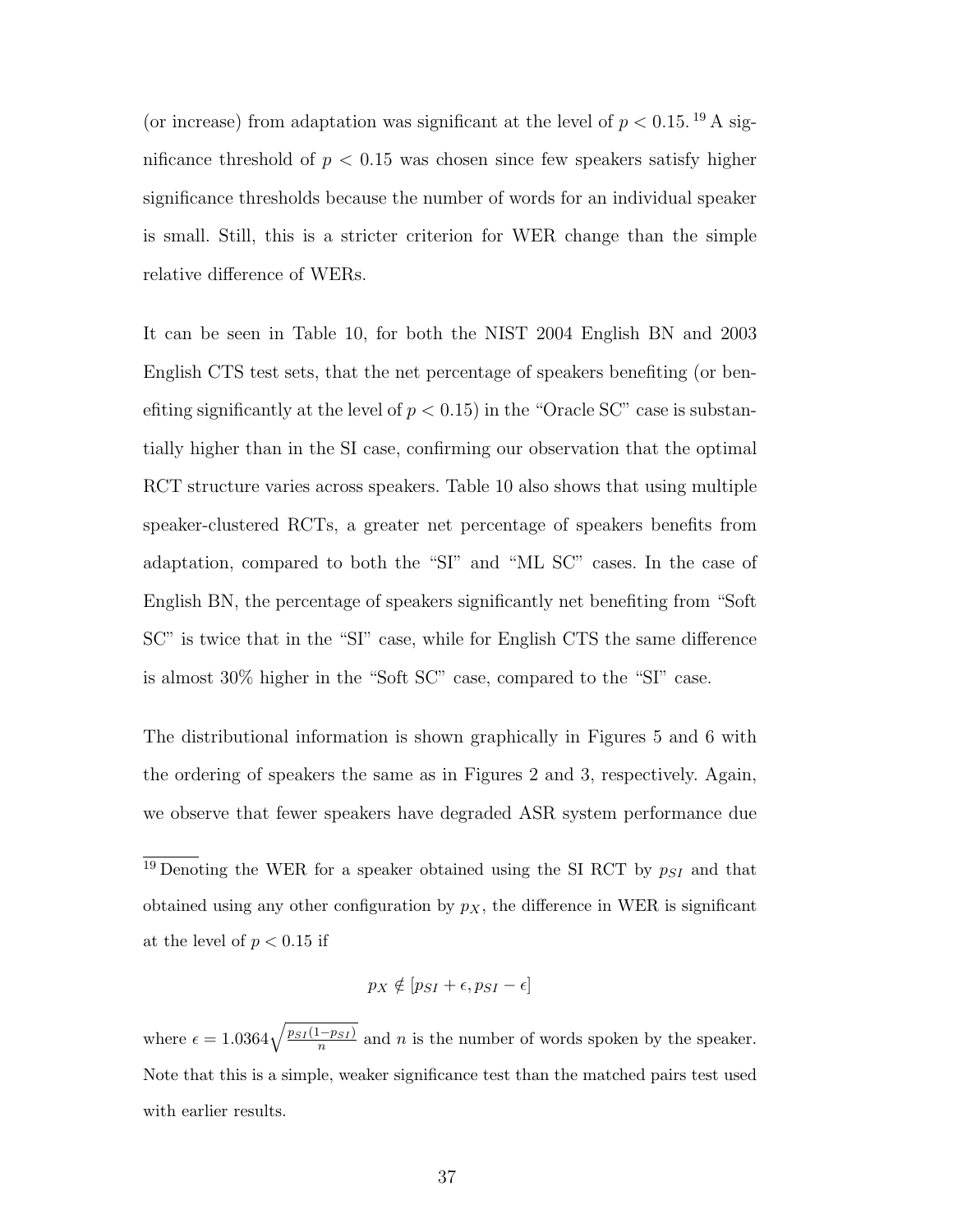to adaptation with "Soft SC". In Figure 5, in the graph plotting only speakers with significant performance changes from the speaker-clustered RCT in adaptation, there is one speaker who shows a large relative performance loss (59%). On examining the performance patterns for this speaker, we observed that while this is a "difficult" speaker for adaptation, it is not for ASR on the whole. The speaker's unadapted WER is 12.2%, compared to 19.5% using any RCT configuration with which we experimented. This speaker is particularly disfluent, but the unusually poor performance most likely occurs because he is grouped in a cluster with another speaker who has a lot of background noise (e.g., keyboard clicks) that can negatively affect the adaptation transformations.

We performed the same analysis for only those speakers who had less than 120 seconds of adaptation data in both the NIST 2004 English BN (190 speakers) and 2003 English CTS (24 speakers) test sets. The results, shown in Table 11, indicate that for speakers with less adaptation data, using speaker-clustered RCT in adaptation is again a better choice than both "SI" and "ML SC" cases. The impact is particularly notable for English CTS where the net percentage of speakers significantly benefiting from "Soft SC" is twice that in the "SI" case. This indicates that using speaker-clustered RCT with MLLR leads to ASR performance gains that are robust to cases with small amounts of adaptation data.

We present the information shown in Figure 4 again in Figure 8, with the only difference being that the speakers are now ordered by their unadapted WER (ordering shown in Figure 7). The graphs in Figure 8 indicate that the unadapted WER is only a weak predictor of performance gains from MLLR adaptation, with correlation coefficients being 0.04 and 0.03 for "SI" and "Soft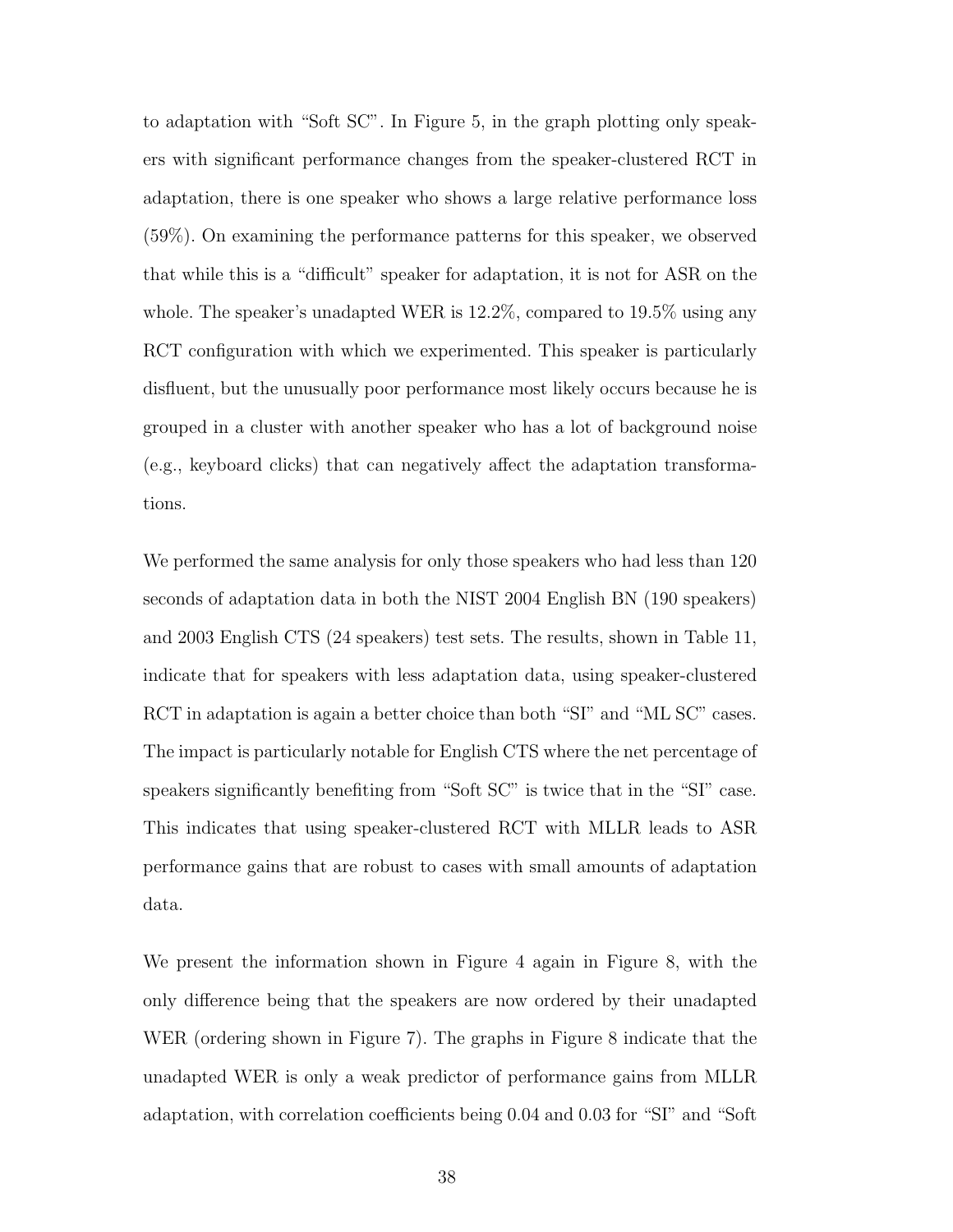|           | NIST 2004 English BN |         |          |      | NIST 2003 English CTS |          |
|-----------|----------------------|---------|----------|------|-----------------------|----------|
|           | All                  | Rel. 5% | p < 0.15 | All  | Rel. 5%               | p < 0.15 |
| SI        | 24.1                 | 18.2    | 5.0      | 67.2 | 38.5                  | 24.5     |
| ML SC     | 25.9                 | 20.5    | 6.4      | 60.1 | 43.4                  | 29.4     |
| Soft SC   | 32.2                 | 27.8    | 10.0     | 59.4 | 41.3                  | 31.4     |
| Oracle SC | 62.2                 | 54.1    | 18.6     | 87.4 | 67.1                  | 44.8     |

Table  $1\overline{0}$ 

Net benefit (%) analysis of all speakers in English CTS and BN

|           | NIST 2004 English BN |            | NIST 2003 English CTS |      |            |          |
|-----------|----------------------|------------|-----------------------|------|------------|----------|
|           | All                  | Rel. $5\%$ | p < 0.15              | All  | Rel. $5\%$ | p < 0.15 |
| <b>SI</b> | 22.1                 | 15.3       | 4.2                   | 41.7 | 25.0       | 12.5     |
| ML SC     | 20.0                 | 16.8       | 5.3                   | 58.3 | 37.5       | 20.8     |
| Soft SC   | 29.0                 | 24.8       | 8.9                   | 50.0 | 50.0       | 25.0     |
| Oracle SC | 58.4                 | $50.5$     | 16.3                  | 75.0 | 50.0       | 33.3     |

# Table 11

Net benefit (%) analysis of speakers with less than 120 seconds of speech in English BN and CTS

SC" cases, respectively. In Figure 9, we show only those speakers whose relative WER change from adaptation is significant (at the level of  $p < 0.15$ ) with the same ordering of speakers as in Figure 7. It can be seen from both Figure 8 and Figure 9, that the average performance loss (WER increase) is lower (11% vs. 18%) when using the speaker-clustered RCT with MLLR adaptation than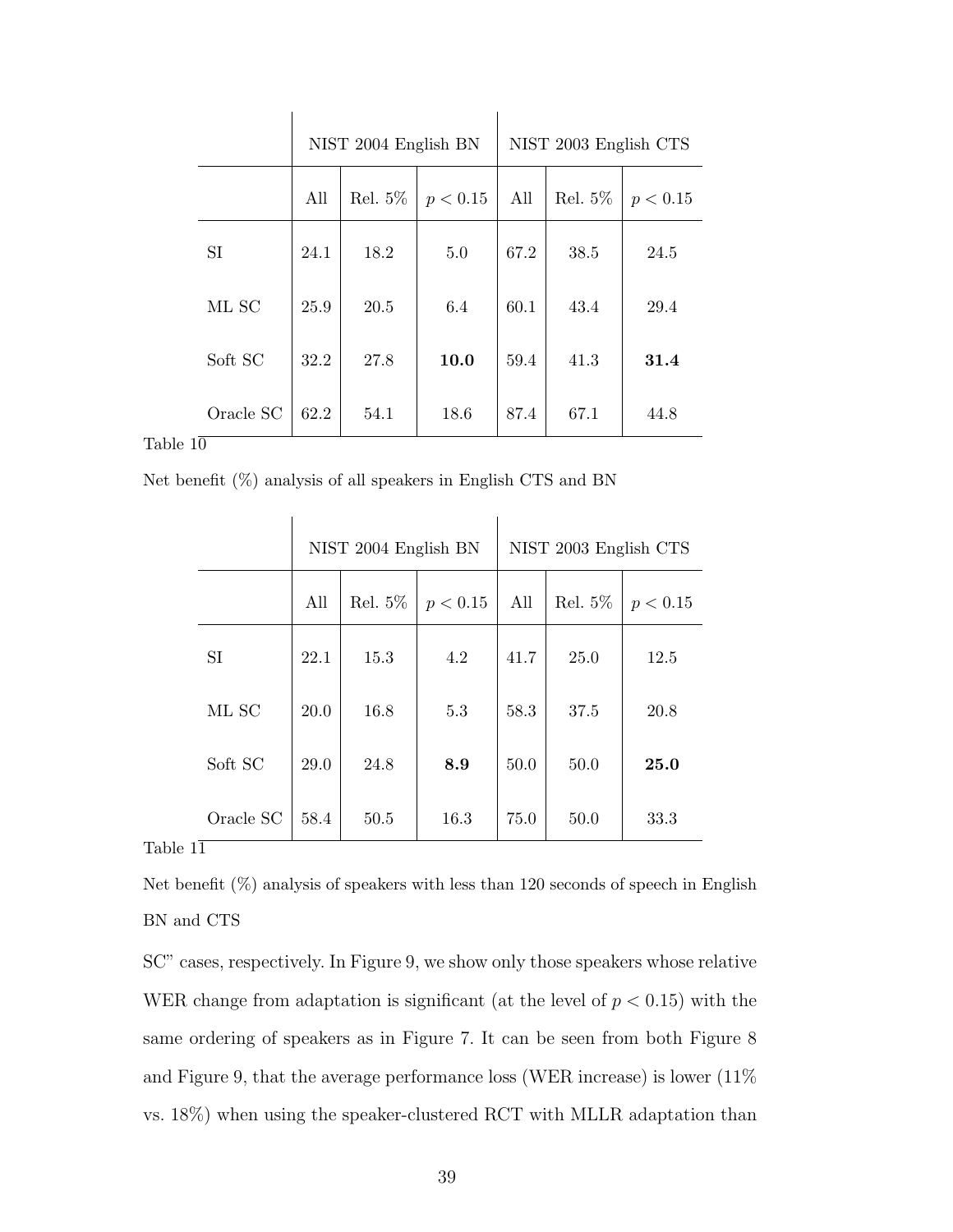when using the SI RCT.

#### 6.5 Performance Analysis of ML weights

To understand the behavior of the ML weight estimation procedure we compared its performance when combining MLLR mean transformations estimated from the same RCT and when combining MLLR mean transformations from cluster-specific RCTs. We conducted ASR experiments with the 2004 English BN, 2006 Mandarin BN and 2005 Mandarin BC test sets and the SI unconstrained type RCT for each. The results of these ASR experiments are shown in Table 12. We first applied the data threshold on the amount of adaptation data to determine the regression classes in the SI RCT and the set of initial MLLR transformations to use. The results of using the SI RCT are shown in row 3 ("SI") of Table 12. Then, we explored two possibilities to smooth the initial MLLR mean transformations with ML estimated weights: with mean transformations from one level up in the SI RCT, and with mean transformations up to two levels up in the SI RCT, which are shown in row 4  $("SI + One level")$  and row 5  $("SI + Two levels")$ , respectively, in Table 12 and row 6, where "Soft SC" refers to the results of using the cluster-specific RCT. For all three test sets, the "SI + One level" and the "SI + Two levels" cases do not show better performance over the "Soft SC" case and for the 2004 English BN test set the performance of " $SI + One$  level" and of "Soft SC" is the same. More important, for the 2006 Mandarin BN and 2005 Mandarin BC test sets, the "SI + One level" and "SI + Two level" cases show lower performance improvements from MLLR adaptation, compared to the "SI" and "Soft SC" cases. Since larger relative performance improvement is achieved by the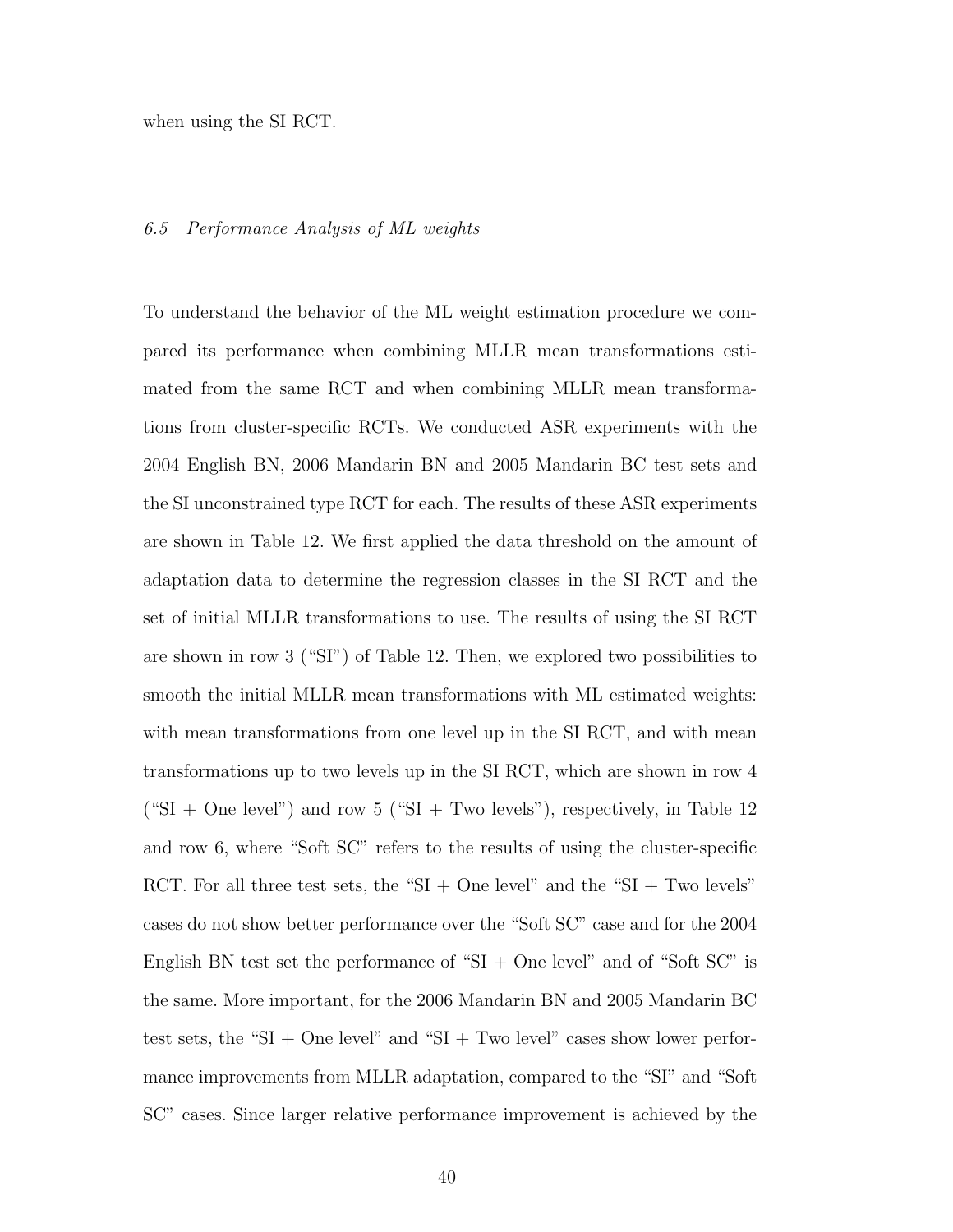"Soft SC" case compared to the "SI" case for these two Mandarin test sets it provides evidence that the performance improvements obtained by combining MLLR mean transformations from multiple cluster-specific RCTs using ML weights is due to the differences in RCT structures and not only due to the ML weights themselves. In the case of the 2005 Mandarin BC test set, the structures of the cluster-specific RCTs are perhaps able to capture variations of dialect or register  $^{20}$  in conversations.

|                                                     | $WER(\%)$       |                  |                  |  |  |
|-----------------------------------------------------|-----------------|------------------|------------------|--|--|
|                                                     | 2004 English BN | 2006 Mandarin BN | 2005 Mandarin BC |  |  |
| <b>SI</b>                                           | 15.9            | 7.5              | 20.3             |  |  |
| $SI + One level$                                    | 15.9            | 7.8              | 20.5             |  |  |
| $SI + Two levels$                                   | 16.5            | 8.1              | 21.1             |  |  |
| Soft SC<br><del>.</del><br>$\overline{\phantom{a}}$ | 15.9            | 7.3              | 19.7             |  |  |

Table 12

 $\overline{1}$ 

 $WER(\%)$  using ML weights to smooth MLLR mean transformations with those from higher nodes in the SI unconstrained RCT

# **7 Discussion**

In MLLR-based speaker adaptation, the conventional approach to designing speaker-specific adaptation strategies is to use a global RCT for all speakers to decide on the regression classes (MLLR transformations) to use. We have

 $\overline{^{20}$  Register is the formality of speaking situation and how familiar the speakers are with others.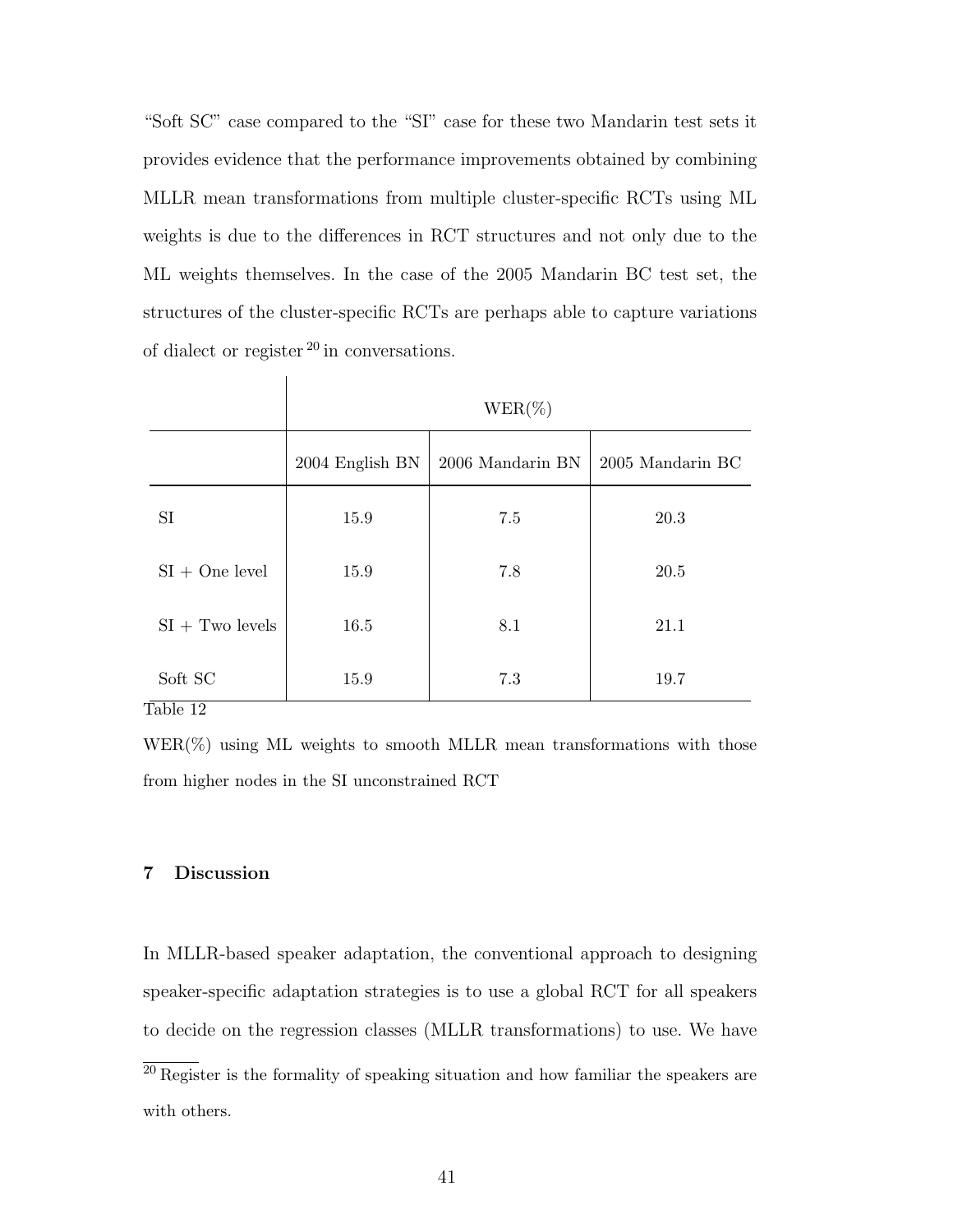presented evidence that this approach sometimes leads to WER increases, and more robust performance across a population of speakers is possible by modeling speaker variability in designing fine-grained speaker-specific adaptation strategies. We have introduced a speaker clustering algorithm that models speaker variability by partitioning a large corpus of speakers in the eigenspace of their MLLR transformations, and captures the speaker variability information in the diversity of the structures of RCT trained for each speaker cluster. By choosing the optimal cluster-specific RCT to use for each individual test speaker, it is possible to achieve significantly lower overall WER, compared to the case where a global RCT is used, and there is also a smaller variance in error rates across speakers. On examining the different RCT structures produced, in the case of the constrained RCT, we noticed that more diversity was exhibited by the vowel branches than the consonant branches, which we conjecture to be indicative of dialectal variations in the training speaker population.

To take advantage of the speaker-clustered RCT in evaluating ASR systems, we use a procedure that linearly combines MLLR transformations for a given speaker, estimated for each cluster-specific RCT, with weights that are estimated by maximizing the likelihood of the adaptation data in the framework of a two-step ML procedure that estimates weights with and without inequality constraints. The two-step ML procedure produces small improvements, compared to using only one SI RCT, for both English BN and CTS tasks, and larger improvements for Mandarin BN and BC test sets. From a visual inspection,  $2<sup>1</sup>$  we found that the differences in the structure of the cluster-specific unconstrained RCT for Mandarin BN was more marked than the English BN

 $\frac{21}{21}$  Examining the phone clusters produced at each split in the RCT.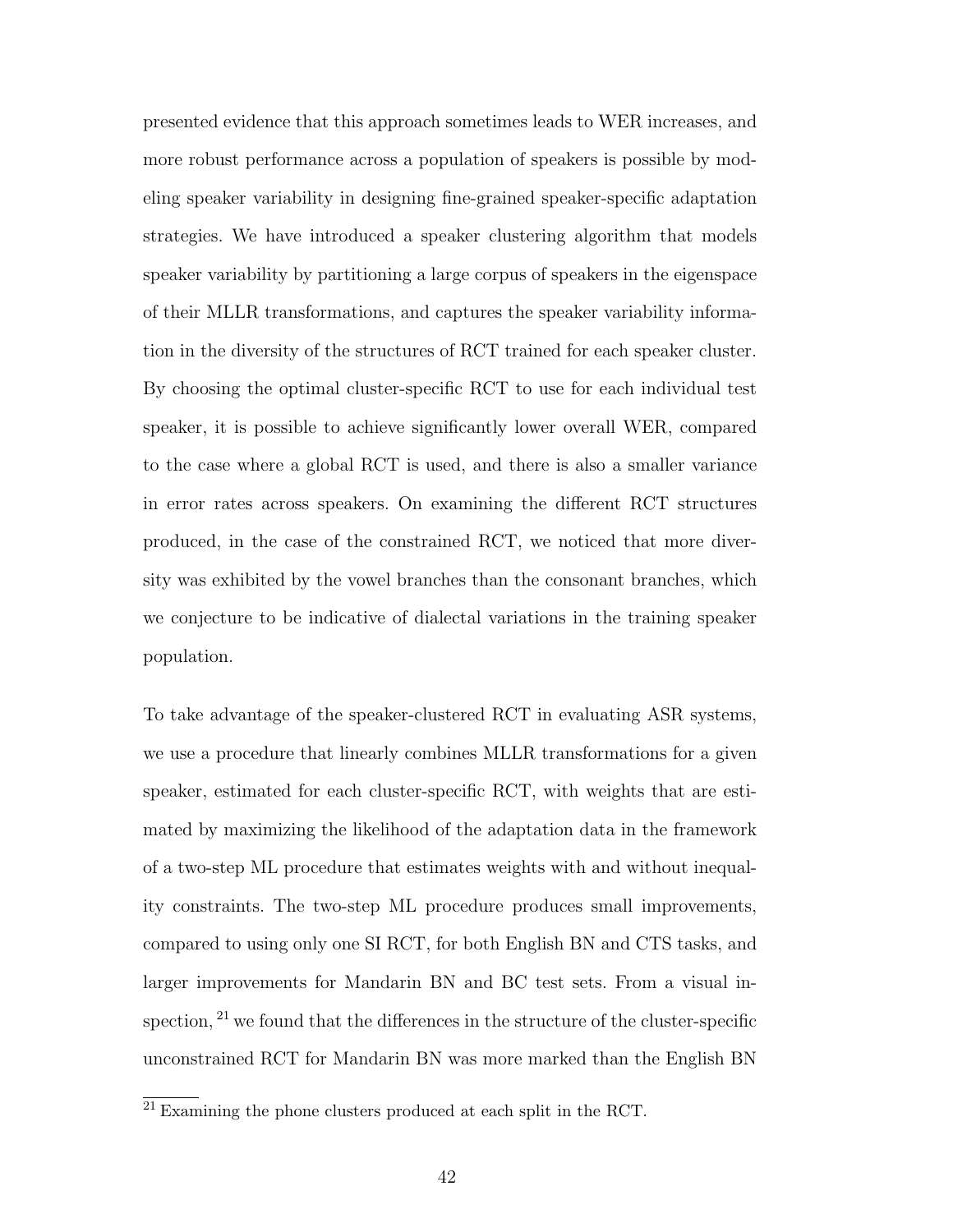case. Thus, in the Mandarin BN case, the cluster-specific MLLR transformations used in linear combination are more different than in the English case.

Further, we observed that the use of speaker-clustered RCT leads to ASR performance gains that are robust to the amount of adaptation data and the unadapted WER. As the amount of adaptation data decreases, regression classes are chosen higher up in the RCT (based on a given data count threshold), but the tying across phone classes differs depending on the RCT structure. This results in diverse MLLR transformations being linearly combined by the two-step ML procedure, and explains the robustness of WER gains from adaptation across a range of conditions. We also observed that the speaker-clustered RCT benefited the majority of the speakers who had degraded ASR system performance due to MLLR adaptation with a single SI RCT, and reduced the average performance loss for those speakers who had degraded ASR system performance due to MLLR adaptation.

In future work, we plan to explore auxiliary speaker-level features that are more relevant for predicting the optimal RCT structure to use for individual speakers, similar to the way we predicted the optimal number of regression classes in Mandal et al. (2005). Also, we want to relax the constraint that the speaker clustering data be disjoint from the acoustic model training set. While the strategy adopted in this paper avoids bias, it might turn out to be unnecessary in practice. By using a much larger speaker population in clustering, we hope to capture more diverse structures in the ensemble of RCTs, further improving robustness of the proposed method.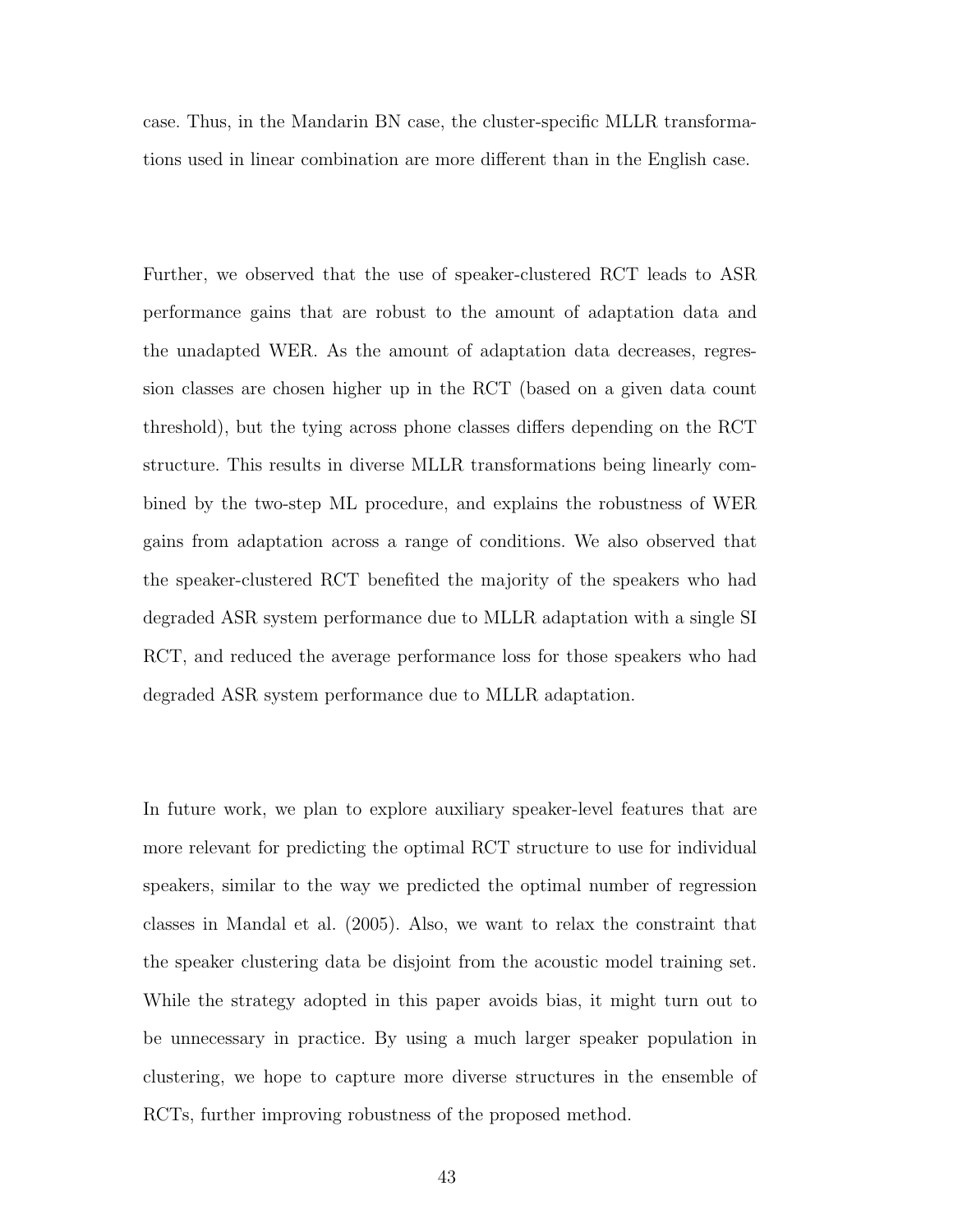#### **Acknowledgments**

A shorter version of this paper, with English CTS experiments only, appeared as Mandal et al. (2006). The authors thank Ramana Gadde and Jing Zheng for their helpful suggestions with MLLR implementation details in the Decipher system. This work was funded by DARPA under contract No. HR0011-06-C-0023. Distribution is unlimited. The views herein are those of the authors and do not reflect the views of the funding agencies.

#### **References**

- Anastasakos, T., McDonough, J., Makhoul, J., 1997. Speaker adaptive training: A maximum likelihood approach to speaker normalization. In: Proc. of ICASSP. Vol. 2. pp. 1043–1046.
- Bocchieri, E., Digalakis, V., Corduneanu, A., Boulis, C., 1999. Correlation modeling of MLLR transform biases for rapid HMM adaptation to new speakers. In: Proc. of ICASSP. Vol. 2. pp. 773–776.
- Boulis, C., Diakoloukas, V., Digalakis, V., 2001. Maximum likelihood stochastic transformations adaptation for medium and small data sets. Computer Speech & Language 15 (3), 257–287.
- Chen, K. T., Liau, W. W., Wang, H. M., Lee, L. S., 2000. Fast speaker adaptation using eigenspace-based maximum likelihood linear regression. In: Proc. of ICSLP. Vol. III. pp. 742–745.
- Cieri, C., Miller, D., Walker, K., 2004. The Fisher corpus: A resource for the next generations of speech-to-text. In: Fourth International Conference on Language Resources and Evaluation.

Dempster, A., Laird, N., Rubin, D., 1977. Maximum likelihood from incom-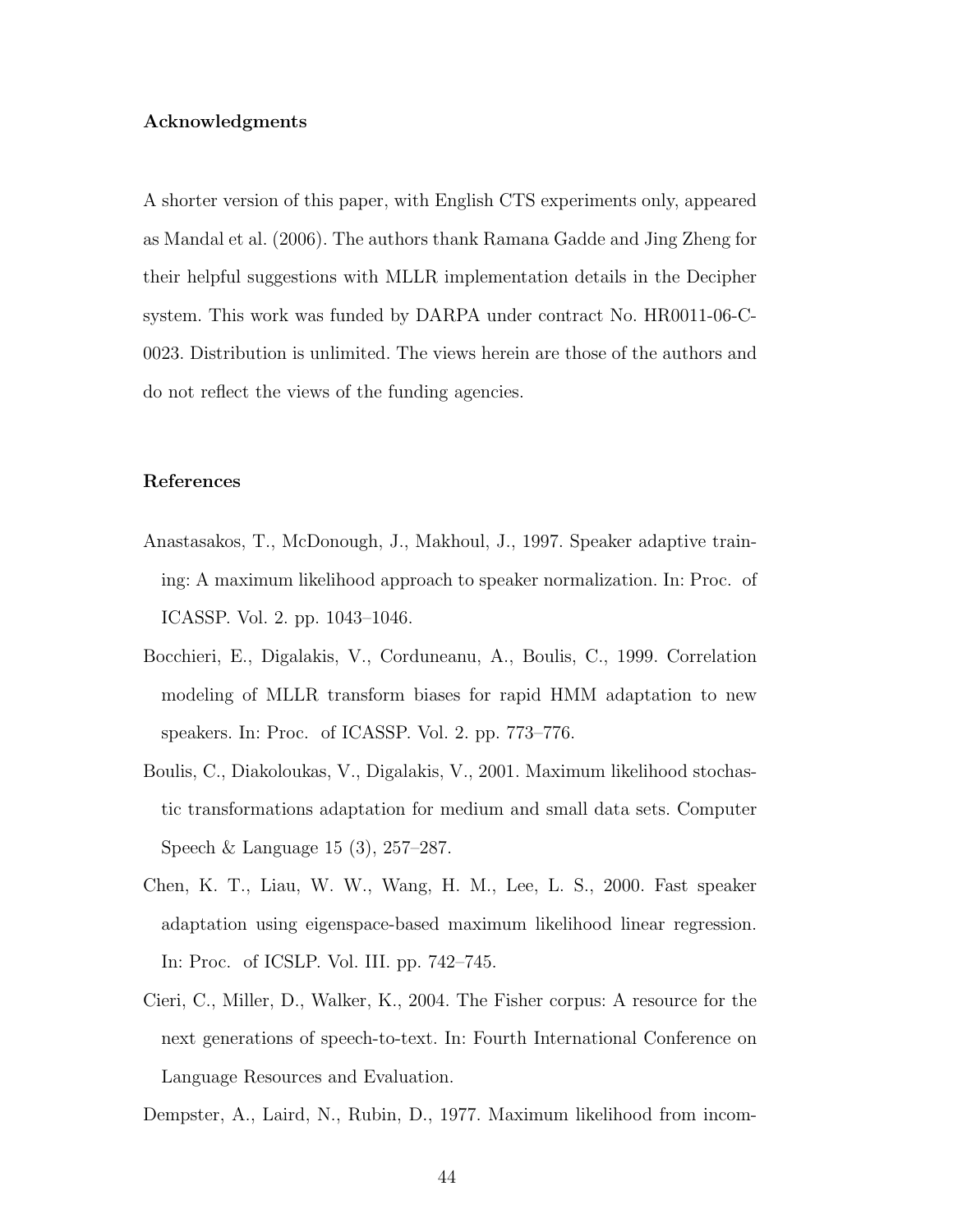plete data via the EM algorithm. Journal of the Royal Statistical Society 39 (1), 1–38.

- Digalakis, V., Rtischev, D., Neumeyer, L., 1995. Speaker adaptation using constrained estimation of Gaussian mixtures. IEEE Transactions on Speech and Audio Processing 3 (5), 357–366.
- Ferrer, L., Sönmez, K., Kajarekar, S., 2005. Class-based score combination for speaker recognition. In: Proc. of Eurospeech. pp. 2173–2176.
- Gales, M., 1996. The generation and use of regression class trees for MLLR adaptation. Tech. Rep. CUED/F-INFENG/TR263, Cambridge University.
- Gales, M., 1997. Transformation smoothing for speaker and environmental adaptation. In: Proc. of Eurospeech. Vol. 4. pp. 2067–2070.
- Gales, M., 1998. Maximum likelihood linear transformations for HMM-based speech recognition. Computer Speech & Language 12, 75–98.
- Gales, M., 2000. Cluster adaptive training of hidden Markov models. IEEE Transactions on Speech and Audio Processing 8 (4), 417–428.
- Gales, M., Woodland, P., 1996. Mean and variance compensation within the MLLR framework. Computer Speech & Language 10, 249–264.
- Haeb-Umbach, R., 2001. Automatic generation of phonetic regression class trees for MLLR adaptation. Speech and Audio Processing, IEEE Transactions on 9 (3), 299–302.
- Huang, C., Chen, T., Li, S., Chang, E., Zhou, J., 2001. Analysis of speaker variability. In: Proc. of Eurospeech. Vol. 2. pp. 1377–1380.
- Hwang, M.-Y., Huang, X., 12-15 May 1998. Dynamically configurable acoustic models for speech recognition. In: Acoustics, Speech, and Signal Processing, 1998. ICASSP '98. Proceedings of the 1998 IEEE International Conference on. Vol. 2. pp. 669–672vol.2.
- Hwang, M.-Y., Lei, X., Wang, W., Shinozaki, T., 2006. Investigation on Man-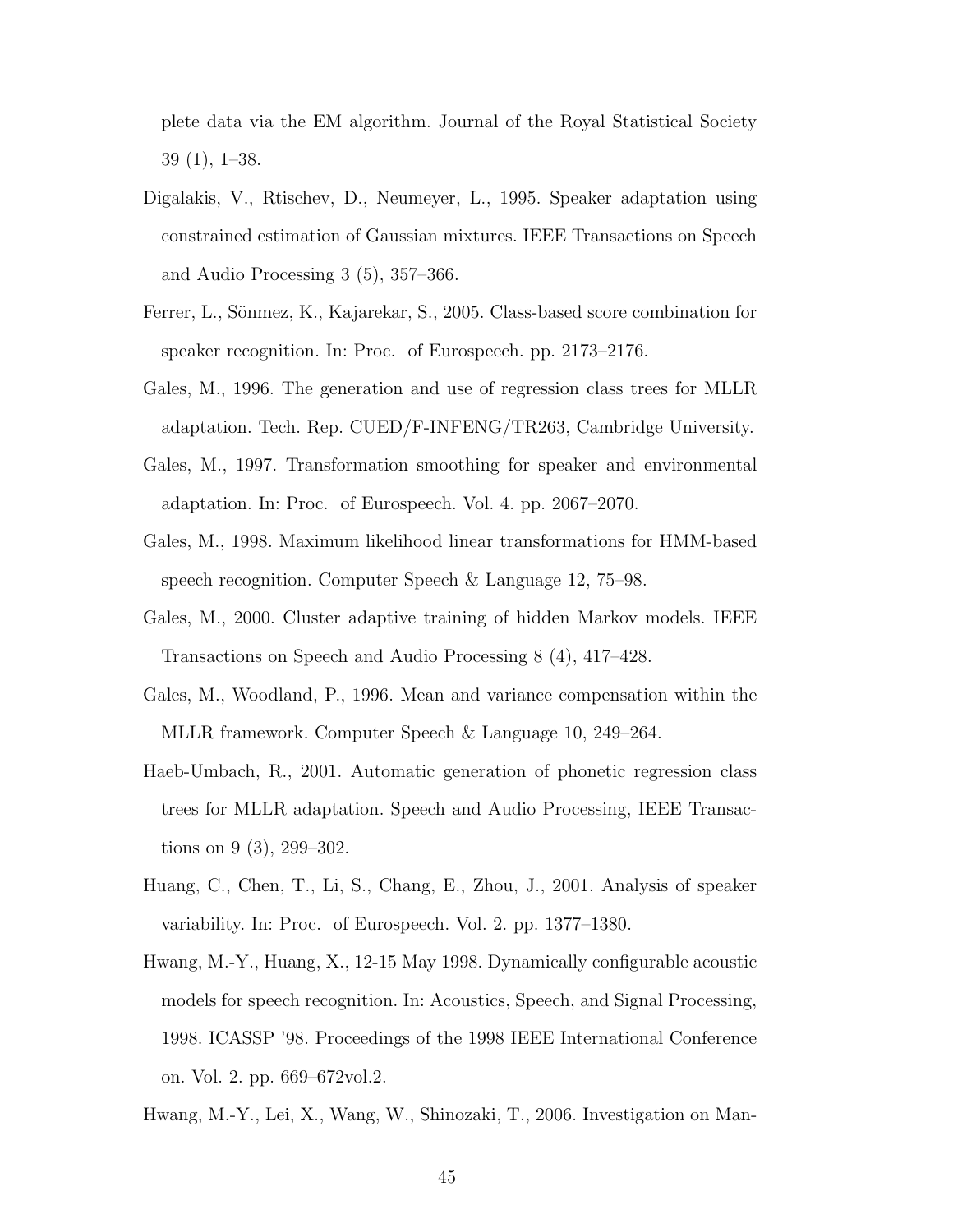darin broadcast news speech recognition. In: Proc. of ICSLP. pp. 1233–1236.

- Imamura, A., 1991. Speaker adaptive HMM-based speech recognition with a stochastic speaker classifier. In: Proc. of ICASSP. Vol. 2. pp. 841–844.
- Kannan, A., Ostendorf, M., Rohlicek, J. R., July 1994. Maximum likelihood clustering of gaussians for speech recognition. IEEE Transactions in Speech and Audio Processing 2 (3), 453–455.
- Kosaka, T., Sagayama, S., 1994. Tree structured speaker clustering for fast speaker adaptation. In: Proc. of ICASSP. Vol. 1. pp. 245–248.
- Kuhn, R., Junqua, J., Nguyen, P., Niedzielski, N., 2000. Rapid speaker adaptation in eigenvoice space. IEEE Transactions on Speech and Audio Processing 8 (6), 695–707.
- Labov, W., 1996. The organization of dialect diversity in North America. In: Fourth International Conference on Spoken Language Processing.
- Leggetter, C., 1995. Improved acoustic modelling for HMMs using linear transformations. Ph.D. thesis, University of Cambridge.
- Leggetter, C., Woodland, P., 1995. Maximum likelihood linear regression for speaker adaptation of HMMs. Computer Speech & Language 9, 171–185.
- Mak, B., Hsiao, R., 2004. Improving eigenspace-based MLLR adaptation by kernel PCA. In: Proc. of ICSLP. Vol. I. pp. 13–16.
- Mandal, A., Ostendorf, M., Stolcke, A., 2005. Leveraging speaker-dependent variation of adaptation. In: Proc. of Eurospeech. pp. 1793–1796.
- Mandal, A., Ostendorf, M., Stolcke, A., 2006. Speaker clustered regressionclass trees for MLLR adaptation. In: Proc. of ICSLP. pp. 1133–1136.
- Mardia, K., Kent, J., Bibby, J., 1979. Multivariate Analysis. Academic Press.
- Padmanabhan, M., Bahl, L., Nahamoo, D., Picheny, M., 1998. Speaker clustering and transformation for speaker adaptation in speech recognition systems. IEEE Transactions on Speech and Audio Processing 6 (1), 71–77.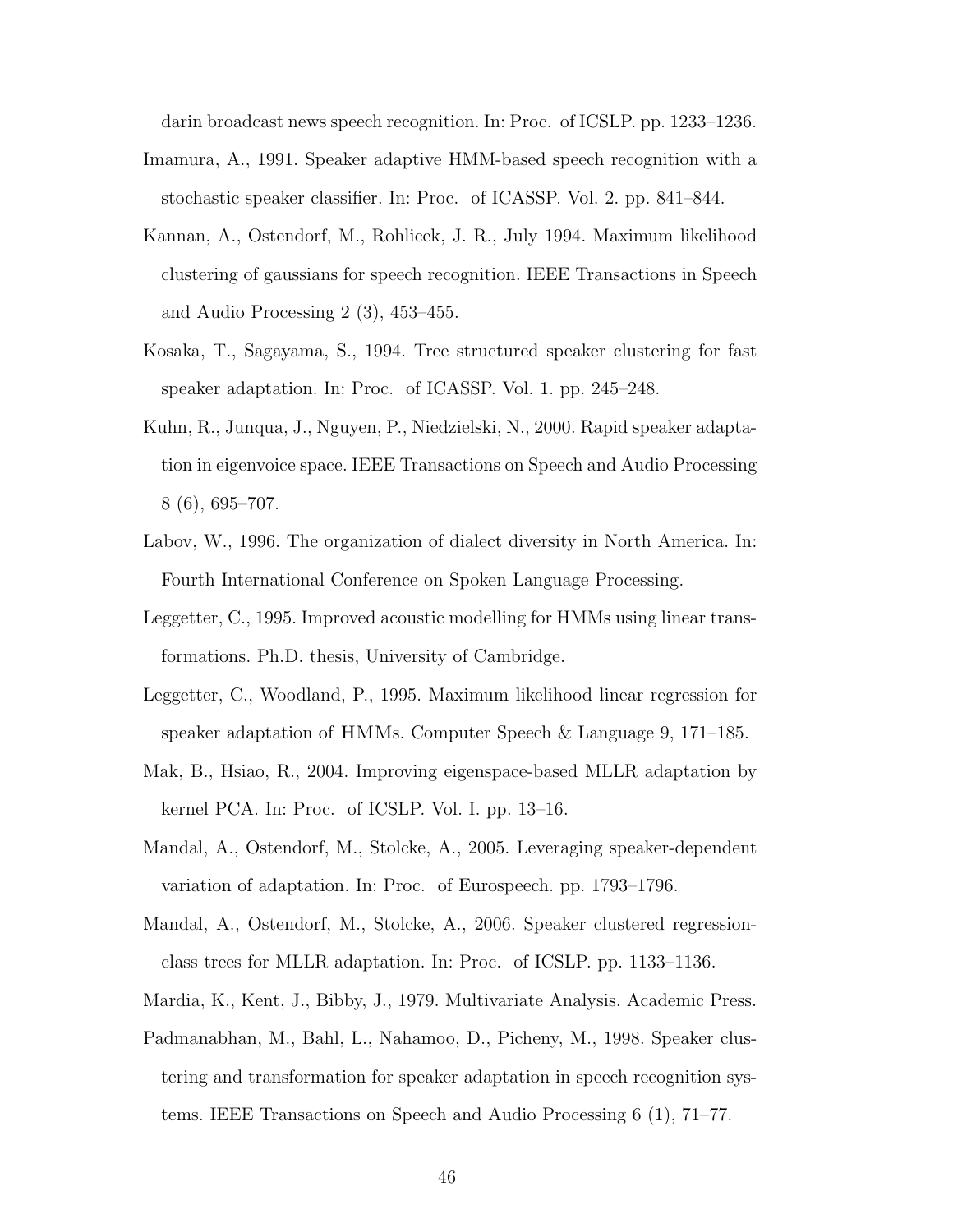- R Development Core Team, 2005. R: A language and environment for statistical computing. R Foundation for Statistical Computing, ISBN 3-900051- 07-0; http://www.R-project.org.
- Sankar, A., Beaufays, F., Digilakis, V., 1995. Training data clustering for improved speech recognition. In: Proc. of Eurospeech. Vol. 1. pp. 502–505.
- Sankar, A., Gadde, R., Weng, F., 1999. SRI's 1998 broadcast news system towards faster, smaller, and better speech recognition. In: DARPA Broadcast News Workshop. pp. 281–286.
- Sankar, A., Neumeyer, L., Weintraub, M., 1996. An experimental study of acoustic adaptation algorithms. In: Proc. of ICASSP. Vol. 2. pp. 713–716.
- Stolcke, A., Chen, B., Franco, H., Gadde, R., Graciarena, M., Hwang, M. Y., Kirchoff, K., Lei, X., Mandal, A., Morgan, N., Ng, T., Ostendorf, M., Sonmez, K., Venkataraman, A., Vergyri, D., Wang, W., Zheng, J., Zhu, Q., 2006. Recent innovations in speech-to-text transcription at SRI-ICSI-UW. IEEE Transactions on Audio, Speech and Language Processing 14 (5), 1729–1744.
- Stolcke, A., Ferrer, L., Kajarekar, S., Shriberg, E., Venkataraman, A., 2005. MLLR transforms as features in speaker recognition. In: Proc. of Eurospeech. pp. 2425–2428.
- Venkataraman, A., Stolcke, A., Wang, W., Vergyri, D., Gadde, V., Zheng, J., 2004. SRI's 2004 broadcast news speech to text system. In: EARS RT04 Workshop.
- Woodland, P., Gales, M., Pye, D., 1996. Improving enviromental robustness in large vocabulary speech recognition. In: Proc. of ICASSP. Vol. 1. pp. 65–68.
- Young, S., Odell, J., Woodland, P., 1994. Tree based state tying for high accuracy modelling. In: Proc. ARPA Spoken Language Technology Workshop. pp. 405–410.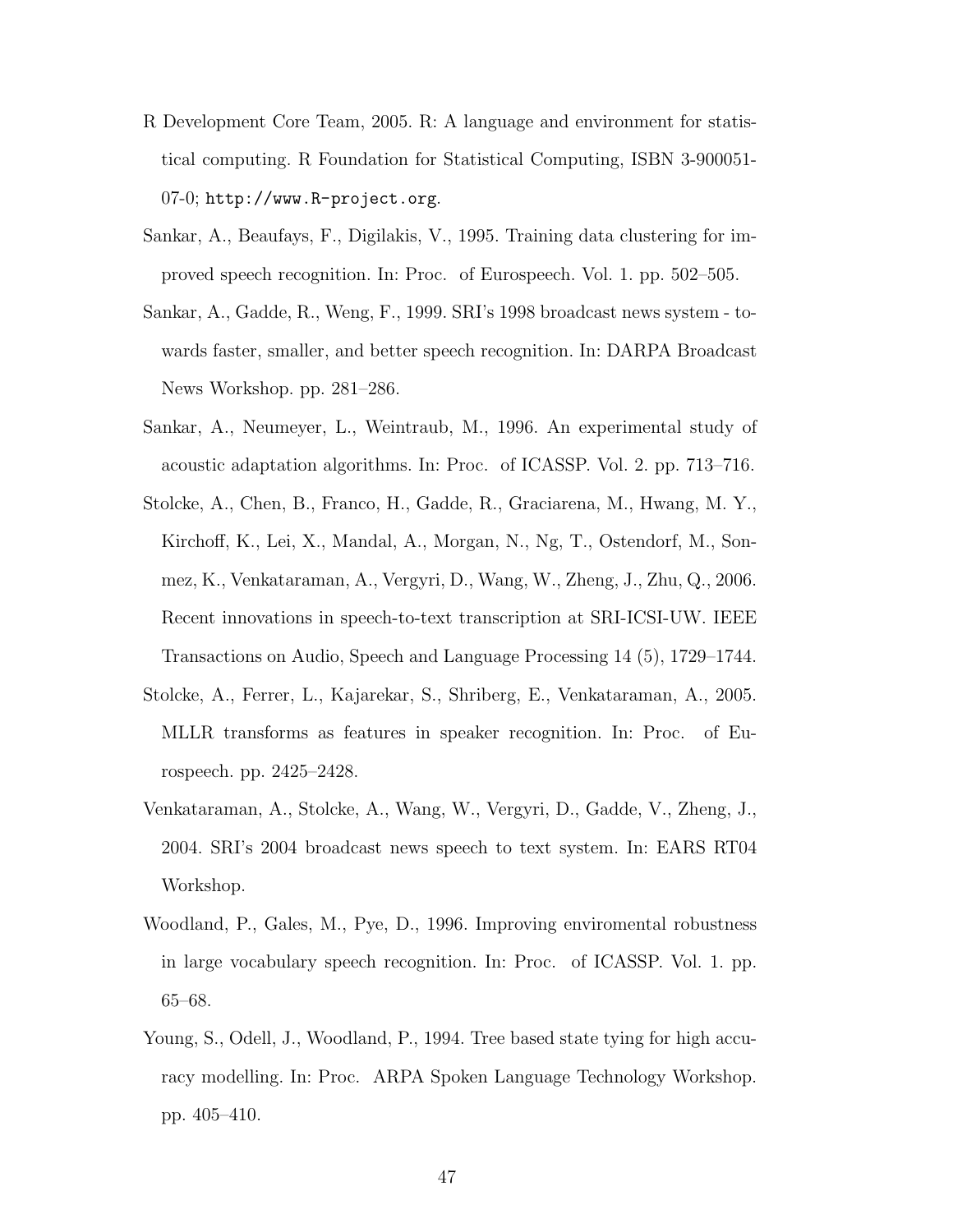# **Appendix**

Unconstrained Trees for English CTS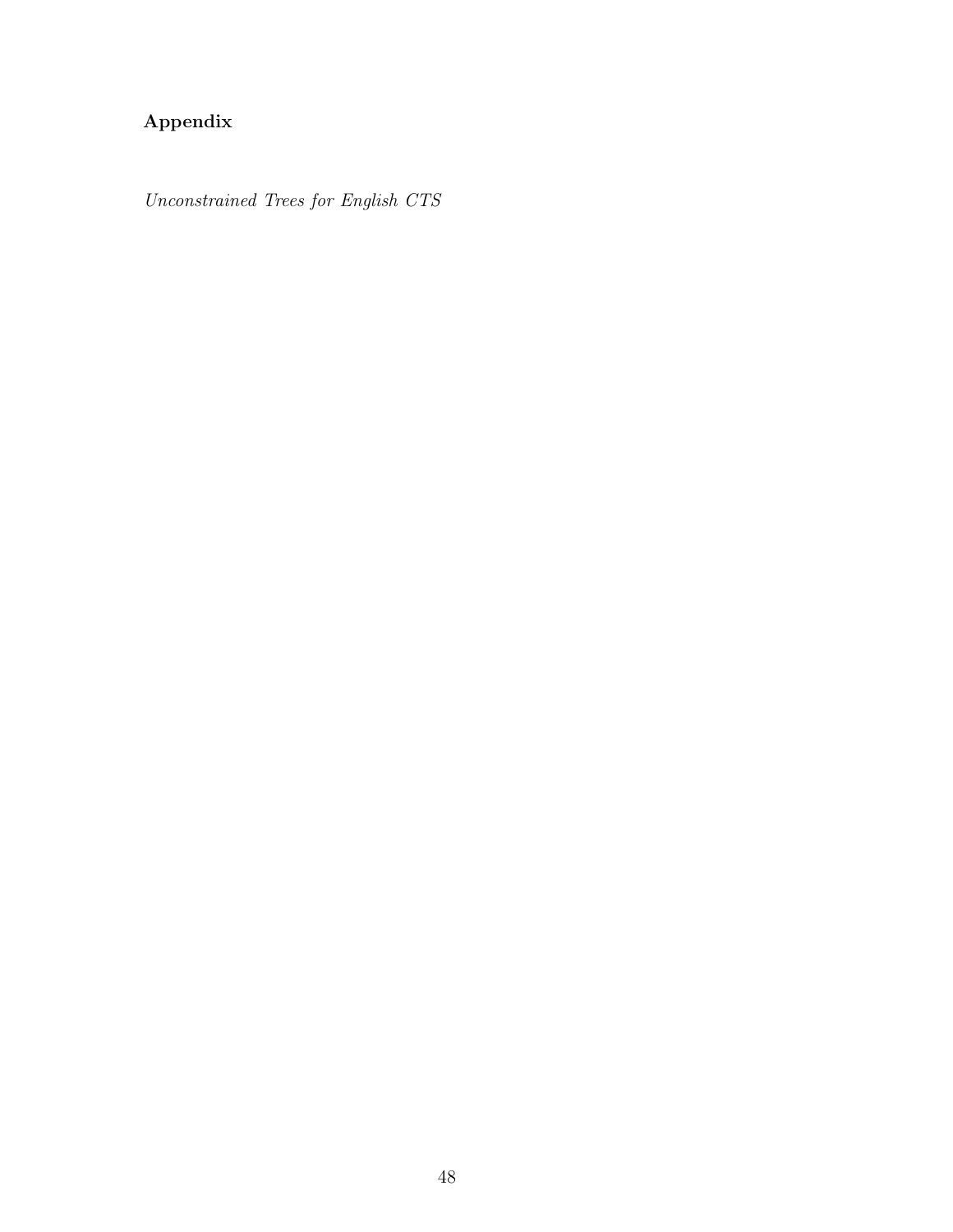



Fig. 1. Vowel branches of the constrained RCT for two different English CTS Male clusters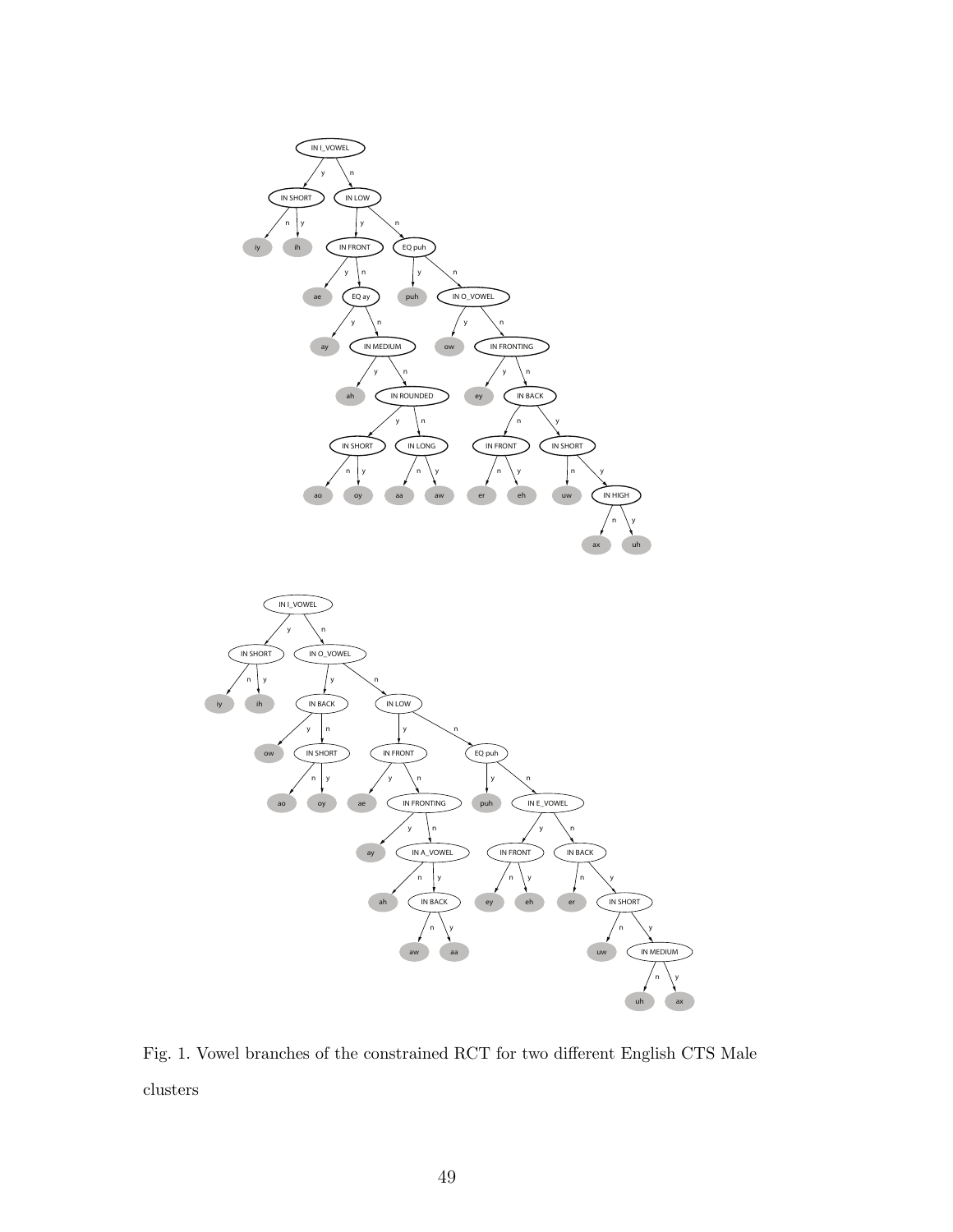

Fig. 2. Speakers ordered by amount of adaptation data in seconds (2004 English BN test set)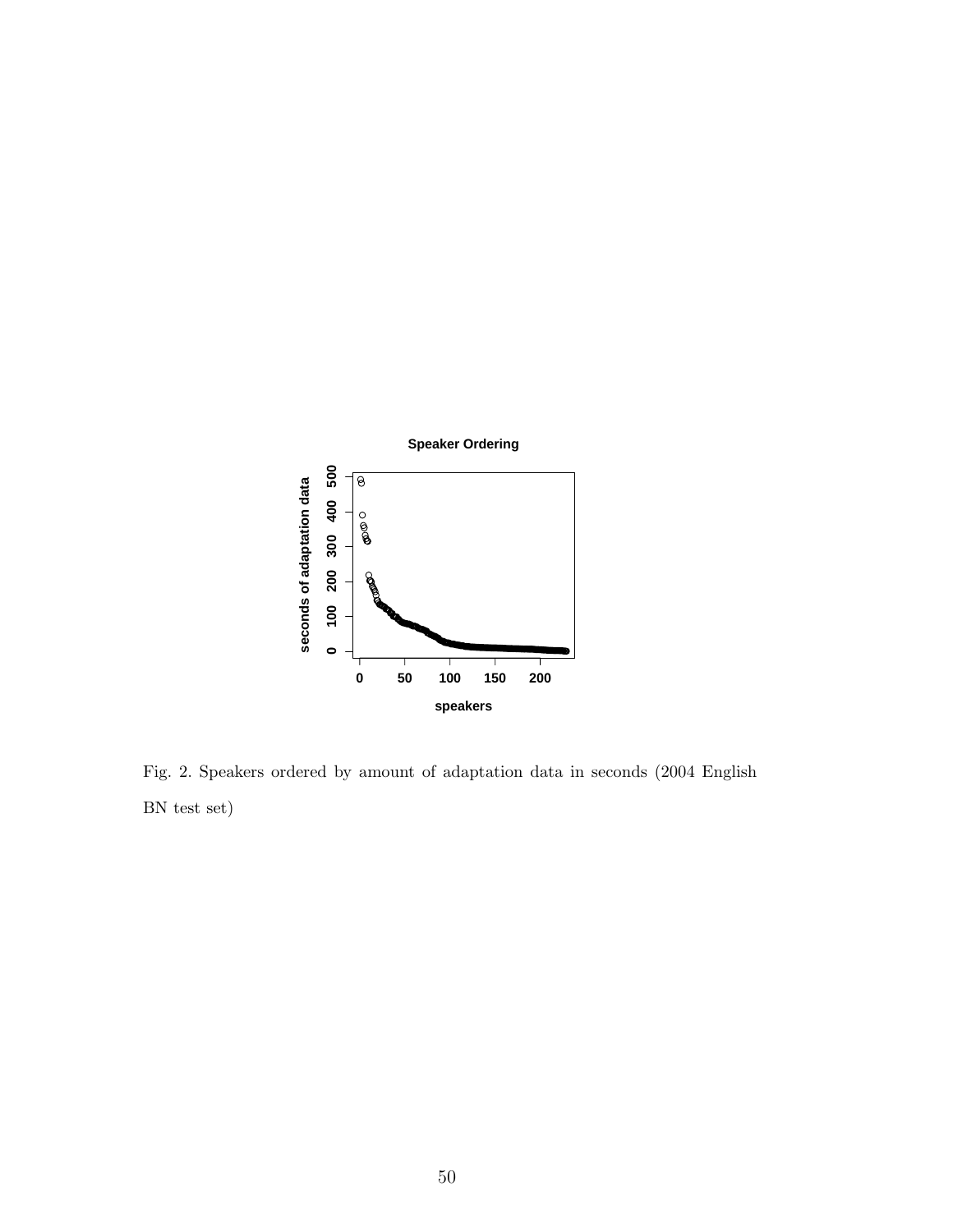

Fig. 3. Speakers ordered by amount of adaptation data in seconds (2003 English CTS test set)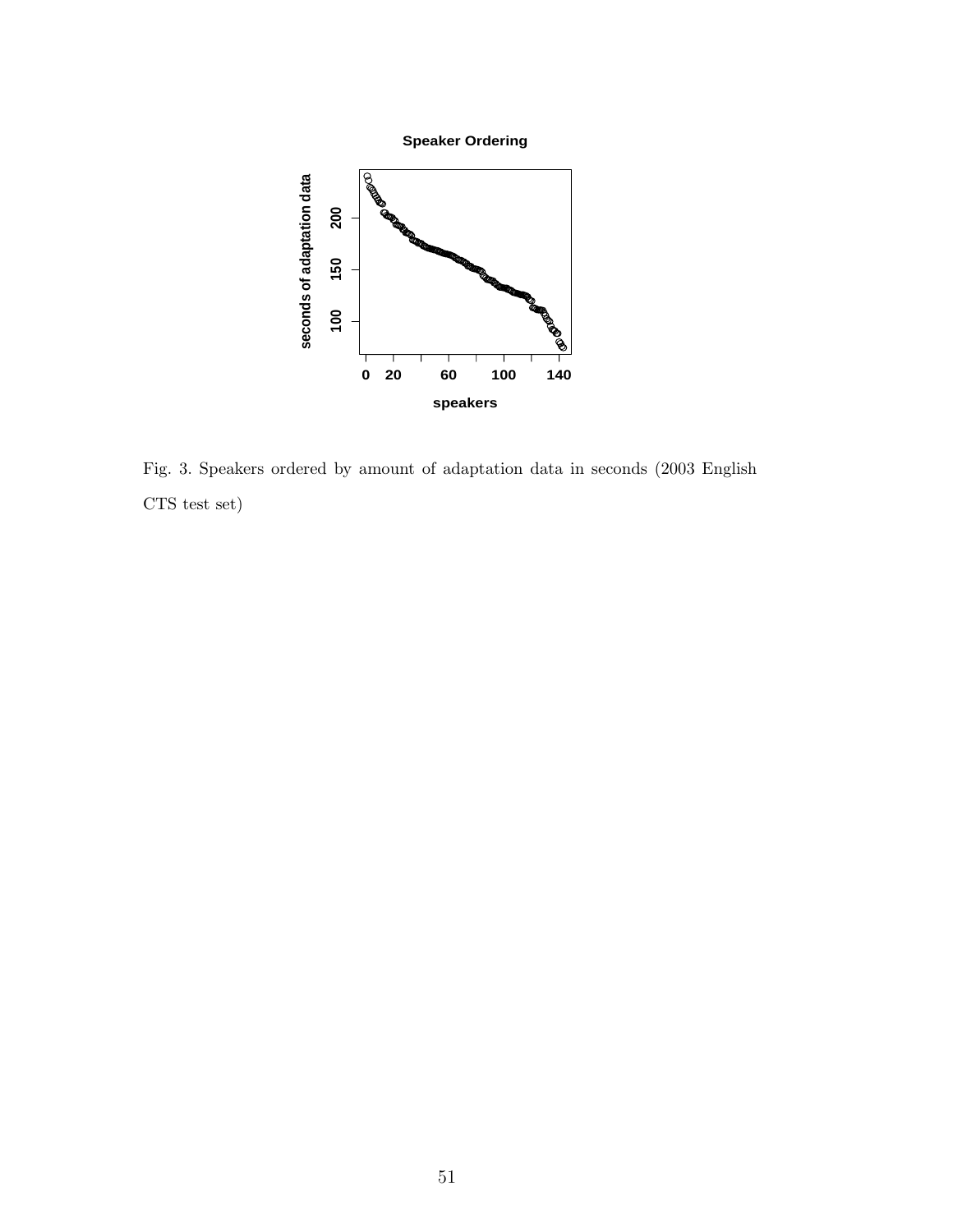

Fig. 4. Relative change in WER for all speakers in the NIST 2004 English BN test set, ordered by decreasing amount of adaptation data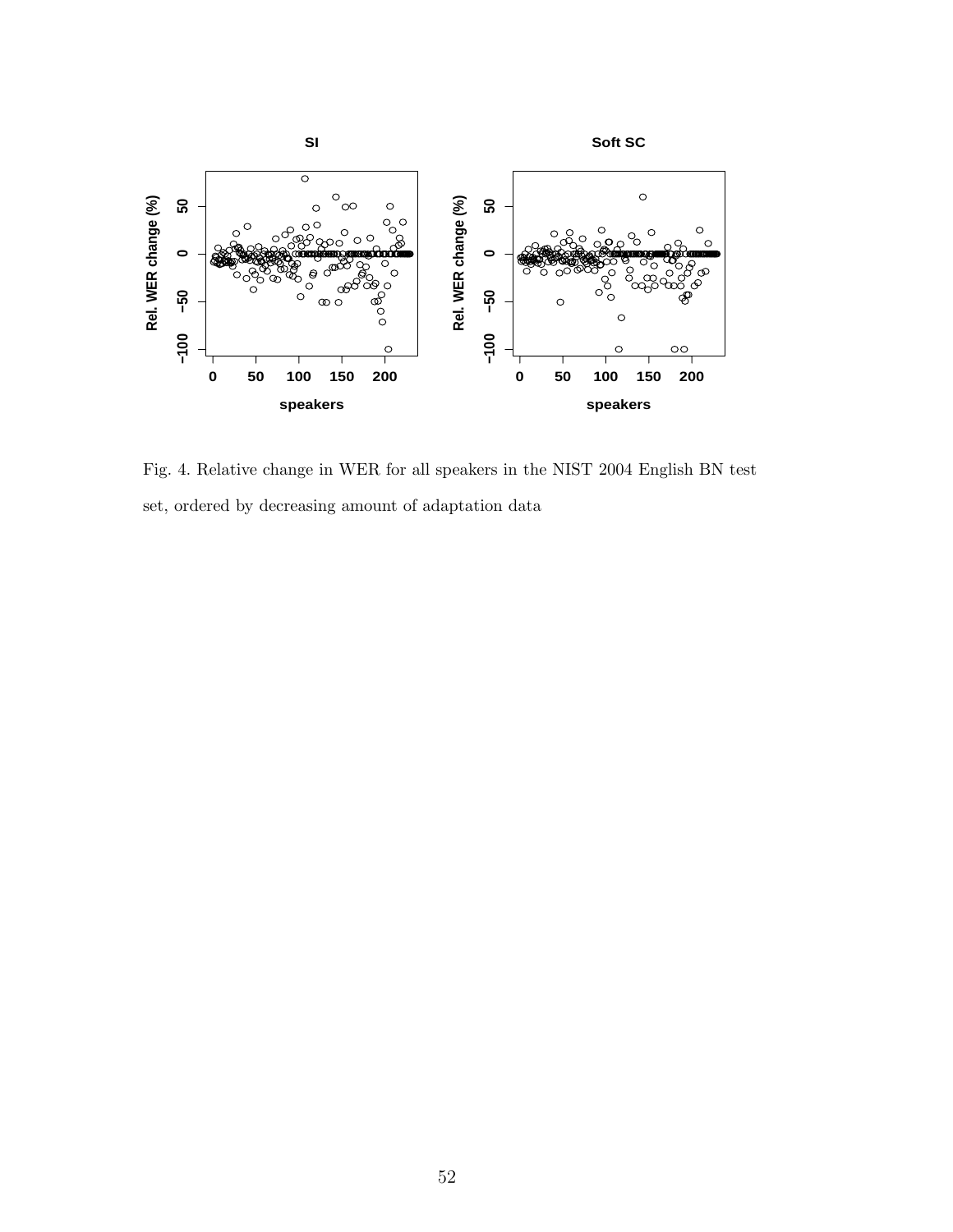

Fig. 5. Significant  $(p < 0.15)$  performance changes of speakers from adaptation with various tree configurations (NIST 2004 English BN test set)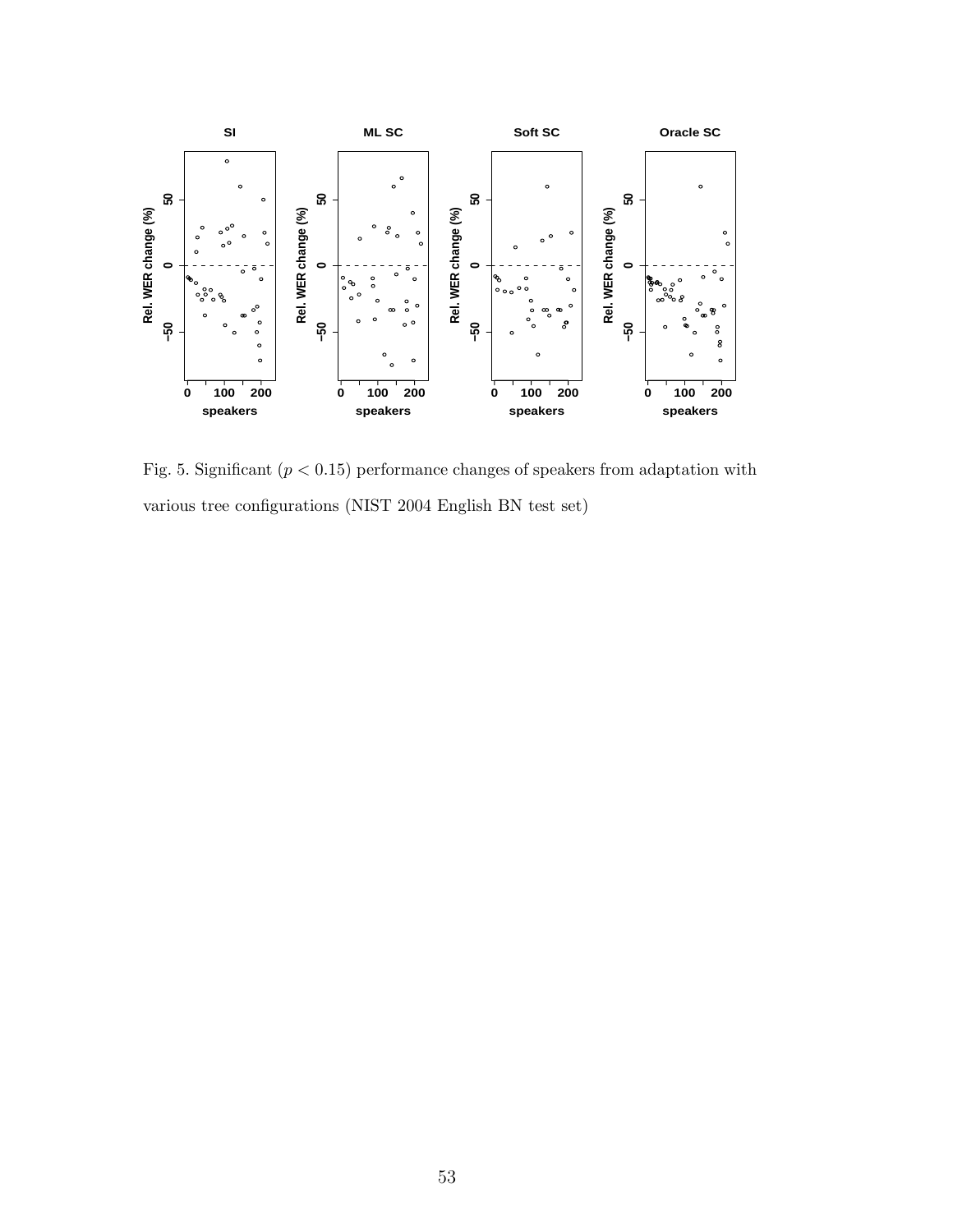

Fig. 6. Significant  $(p < 0.15)$  performance changes of speakers from adaptation with various tree configurations (NIST 2003 English CTS test set)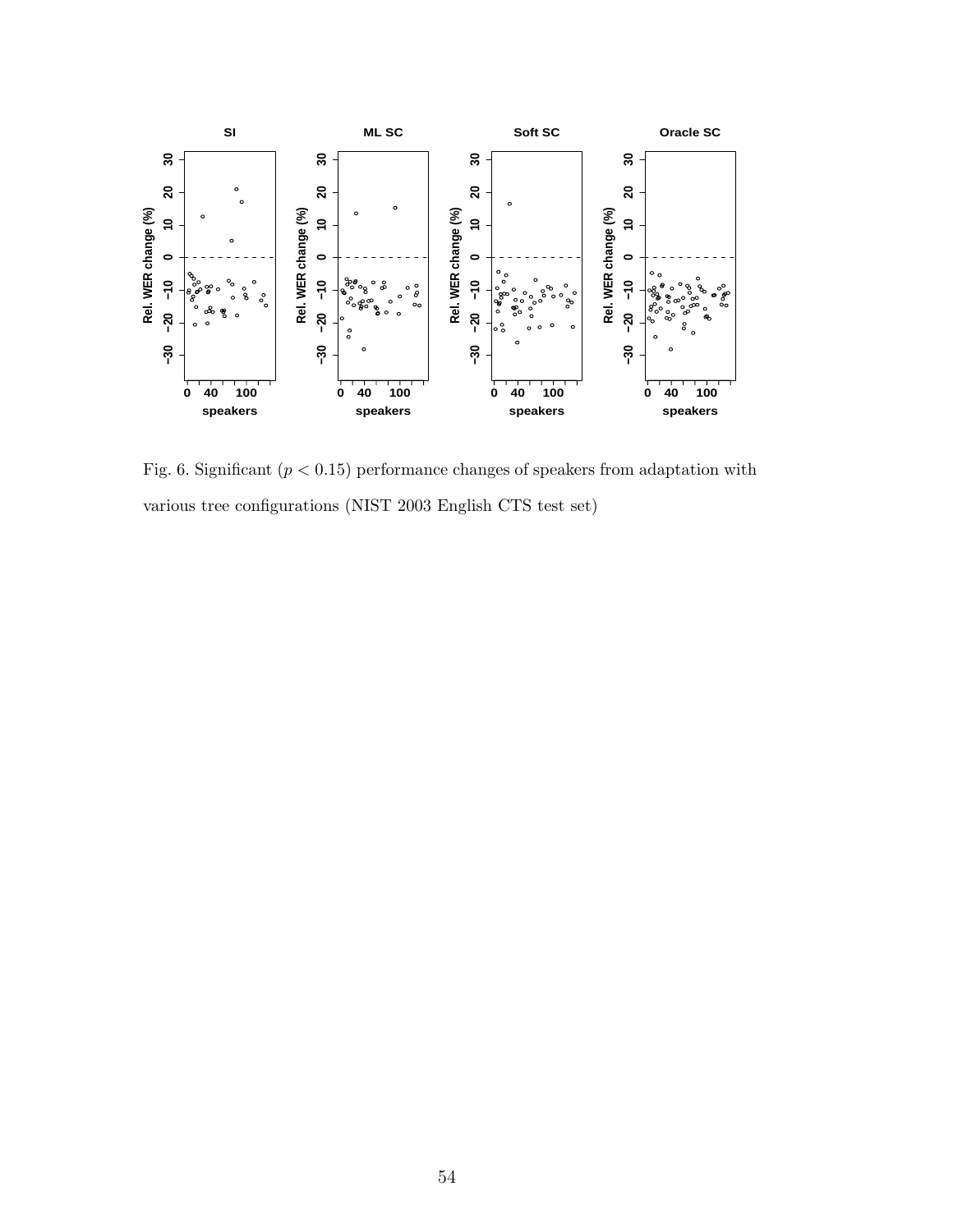



Fig. 7. Speakers ordered by unadapted WER (2004 English BN test set)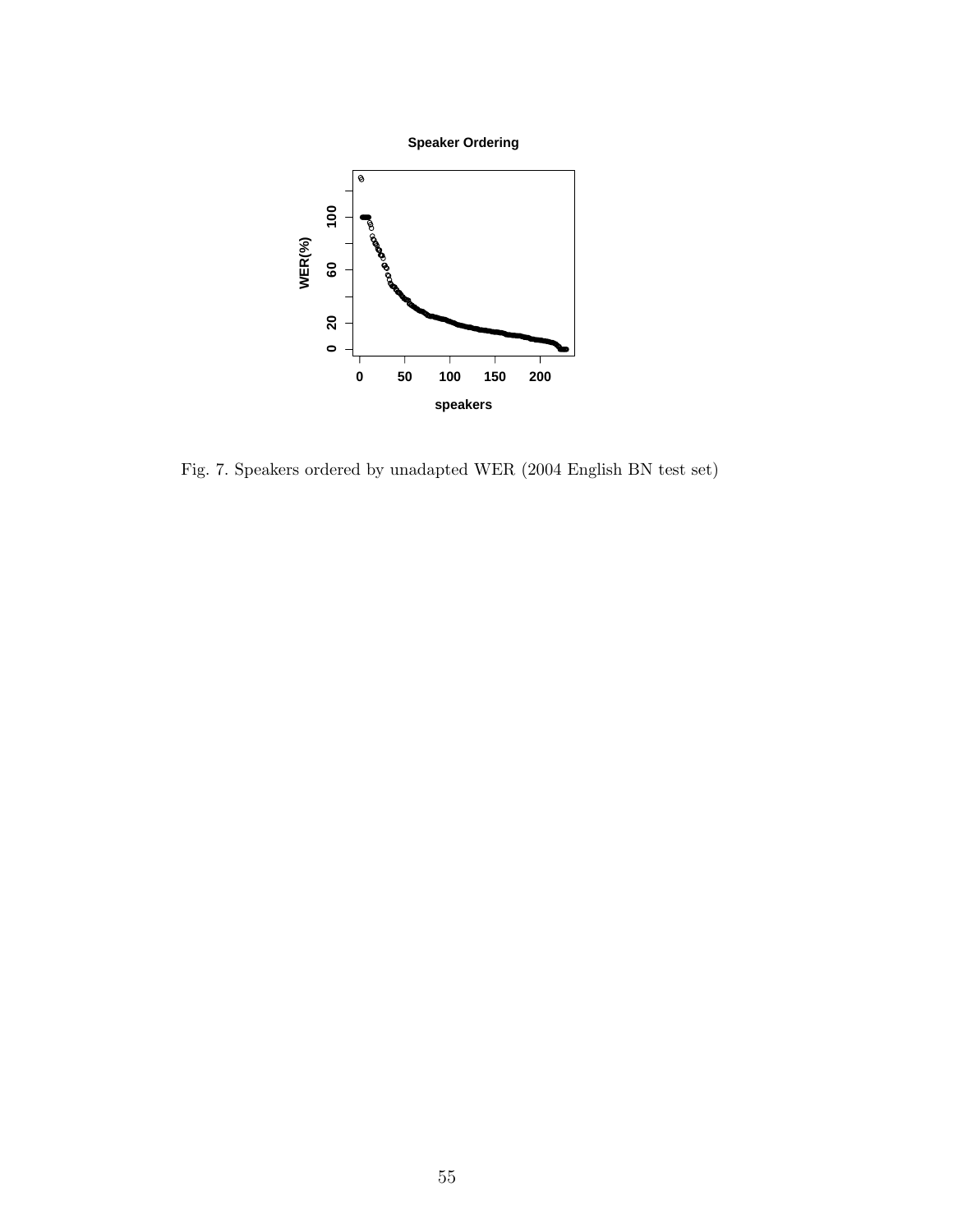

Fig. 8. Effect of unadapted WER on adaptation success (2004 English BN test set)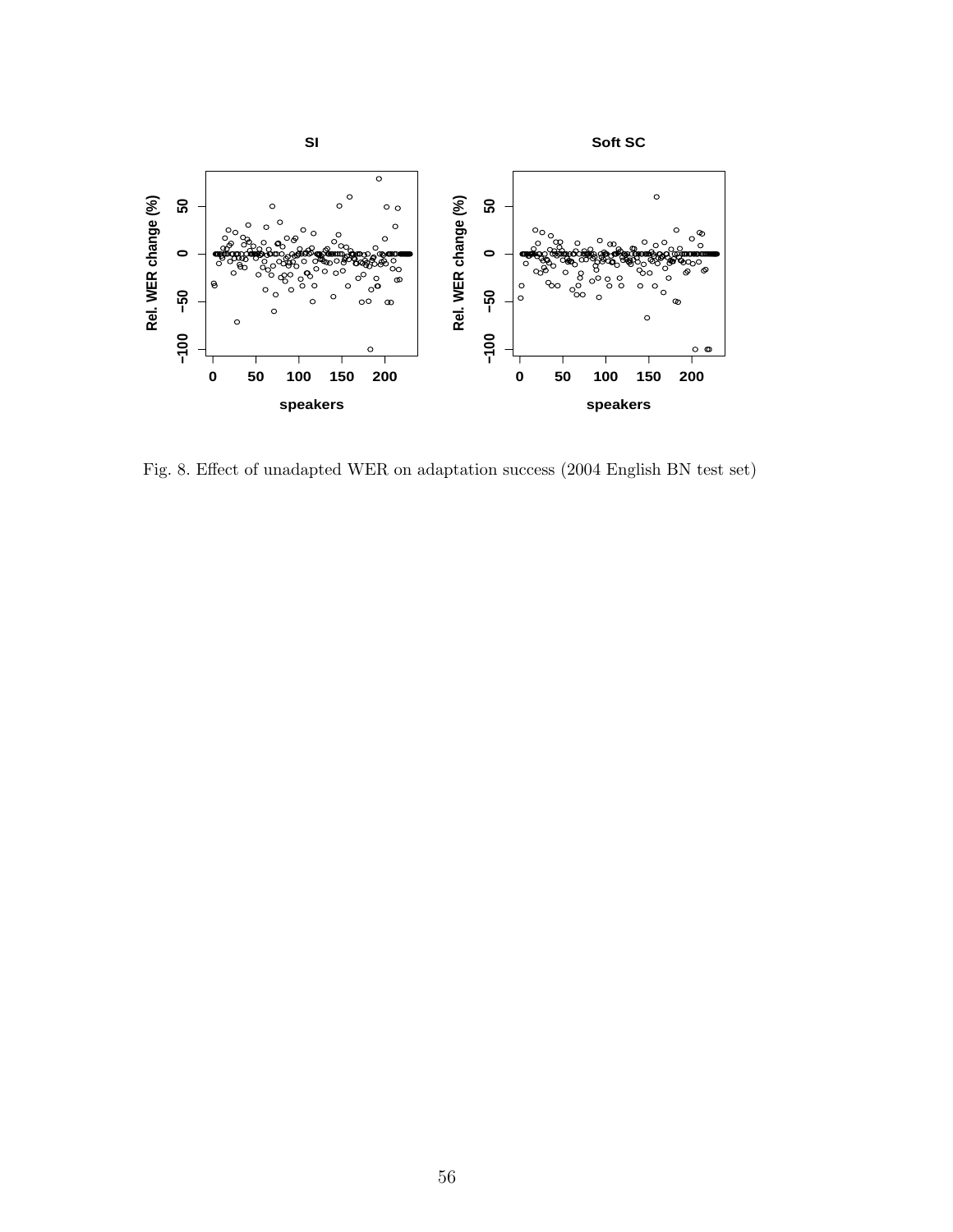

Fig. 9. Speakers with significant  $(p < 0.15)$  performance change from adaptation (NIST 2004 English BN test set)